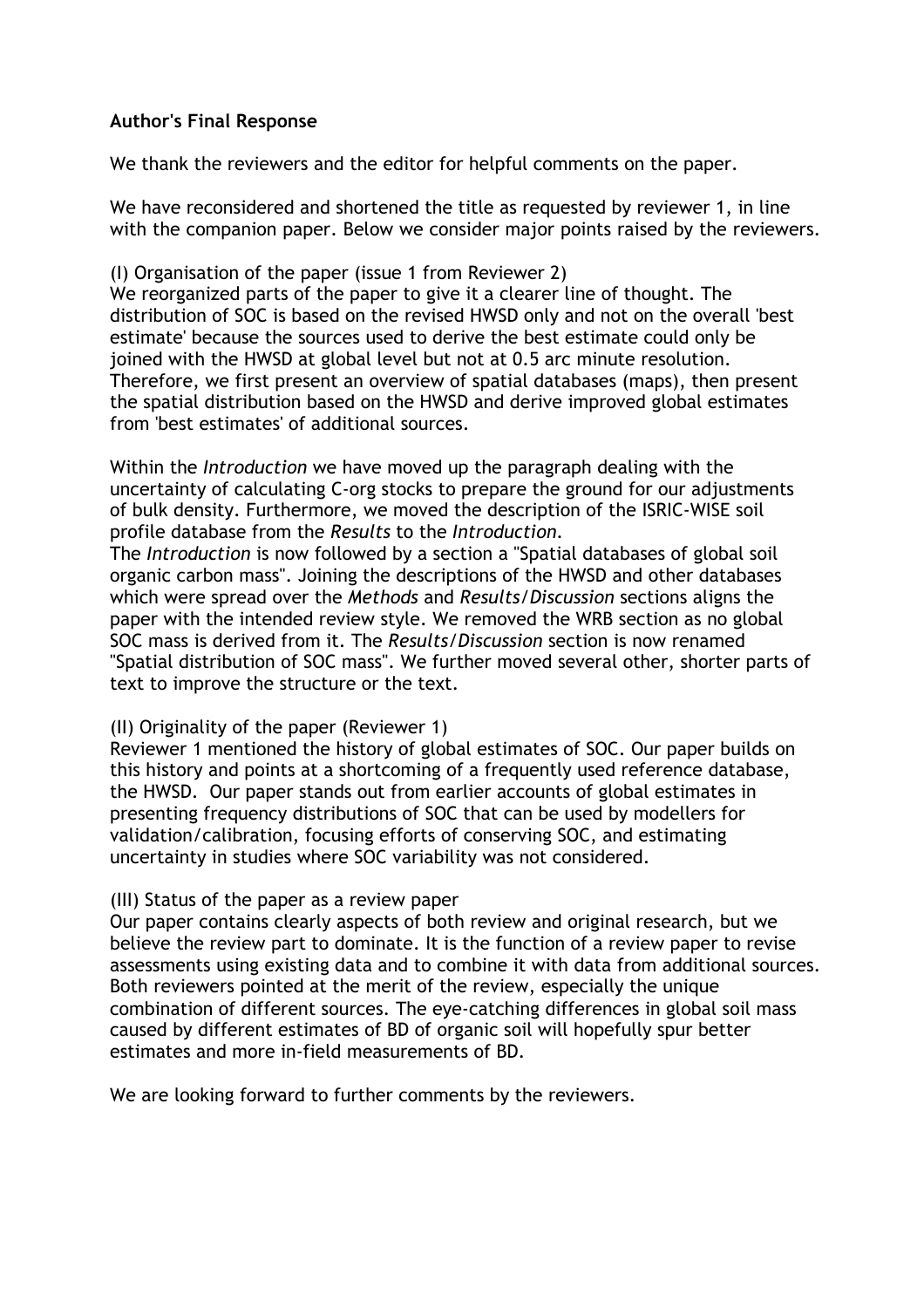| <b>Anonymous Referee #1</b>                                                                                                                                                                                                                                                                                                                                                                                                                                                                                                                                                                                                                                                                                                                                                                                                                                                                                                                                                                                                                                                  | <b>Authors' comments</b>                                                                                                                                                                                                                                                                                                                                                                                                                                                                         |  |  |
|------------------------------------------------------------------------------------------------------------------------------------------------------------------------------------------------------------------------------------------------------------------------------------------------------------------------------------------------------------------------------------------------------------------------------------------------------------------------------------------------------------------------------------------------------------------------------------------------------------------------------------------------------------------------------------------------------------------------------------------------------------------------------------------------------------------------------------------------------------------------------------------------------------------------------------------------------------------------------------------------------------------------------------------------------------------------------|--------------------------------------------------------------------------------------------------------------------------------------------------------------------------------------------------------------------------------------------------------------------------------------------------------------------------------------------------------------------------------------------------------------------------------------------------------------------------------------------------|--|--|
| Soils stores a large fraction of terrestrial organic carbon.<br>The soil organic carbon plays an important role in the<br>biosphere. A reliable data set is the prerequisite to<br>accurately represent the pools and fluxes of carbon. There<br>are several estimation works based on global soil mapping<br>(observation derived) and earth system models<br>(simulation), and given the terrestrial organic carbon in a<br>large range from 500 to 3000 Pg or higher. This manuscript<br>gave us another number and geographic distribution. It is<br>also valuable to improve our understanding on carbon cycle<br>as a reference or benchmark data set. This manuscript gave<br>us another estimation of soil carbon based on HWSD with<br>adjusting the bulk density of Histosols, the definition of<br>wetland, and incorporating more detailed estimates for<br>permafrost from the Northern Circumpolar Soil Carbon Data<br>Base. Though there is no anything original, it still is an<br>important approach and valuable, and could be accepted<br>after revision. | Thank you very much for taking the<br>time to review our paper.                                                                                                                                                                                                                                                                                                                                                                                                                                  |  |  |
| General comments: Soil depth matters in the SOC stock<br>estimate, especially for deep soils. Though this paper<br>corrected SOC of depth >1m in the peatlands, most of the<br>true soil depth are not known in soil profile observations.<br>Though we may lack data or method (extrapolation?) to<br>reduce the uncertainty caused by the assumed soil depth,<br>we need to keep this in mind. This uncertainty is not only<br>for the <1m soil but also especially for the deeper soils. As<br>a result, the uncertainty should be emphasized in some<br>parts of the paper, such as page 338, line 8-17 and the<br>conclusion section.                                                                                                                                                                                                                                                                                                                                                                                                                                   | We agree that SOC stocks of deep soils<br>are associated with great uncertainty.<br>We emphasize in our paper the stock in<br>and<br>top<br>$\mathbf{1}$<br>m<br>the<br>associated<br>uncertainties. Stocks of deeper soils are<br>mentioned<br>to complement existing<br>estimates<br>but are not our<br>main<br>objective. We point out the associated<br>uncertainty (p 338, ll 10-17, p 343, l14)<br>and will additionally be mentioned at<br>the end of section 3.5 in the revised<br>text. |  |  |
| Consider describe the correction of frozen soils , and<br>tropic peatland (Page et al.) in the method section, since<br>the combination of the three dataset is more reliable.                                                                                                                                                                                                                                                                                                                                                                                                                                                                                                                                                                                                                                                                                                                                                                                                                                                                                               | Although the correction makes the<br>estimate of global SOC mass more<br>complete, it is not spatially explicit and<br>would not allow the calculation of<br>percentiles<br>and<br>within<br>masses<br>categories. We intended to reduce<br>confusion by reporting in the Methods<br>section the changes applied directly to<br>the spatially explicit HWSD and in the<br>Results section additional corrections<br>considering the mass.                                                        |  |  |
| Consider change the order of section 3.3 and 3.4, i.e.<br>correcting first and then overlaying with the wetland data.<br>With the above two modifications, corresponding tables and<br>figures need to be redrew or added.                                                                                                                                                                                                                                                                                                                                                                                                                                                                                                                                                                                                                                                                                                                                                                                                                                                   | <b>Both</b><br>sections<br>be<br>considered<br>can<br>separately,<br>we do<br>not<br>apply<br>any<br>corrections<br>either<br>within<br>the<br>0f.<br>sections.                                                                                                                                                                                                                                                                                                                                  |  |  |
| Consider delete "based on the Harmonized World Soil<br>Database" in the title.                                                                                                                                                                                                                                                                                                                                                                                                                                                                                                                                                                                                                                                                                                                                                                                                                                                                                                                                                                                               | We will reconsider the wording of the<br>title.                                                                                                                                                                                                                                                                                                                                                                                                                                                  |  |  |
| The part 2 of the paper only uses the HWSD to calibrate a<br>SOC model, which is not very close to the part 1. It is<br>better to treat these two parts as independent papers.                                                                                                                                                                                                                                                                                                                                                                                                                                                                                                                                                                                                                                                                                                                                                                                                                                                                                               | We will discuss the suggestion with the<br>editor.                                                                                                                                                                                                                                                                                                                                                                                                                                               |  |  |
| Specific comments: Page 328, line 15: 1325Pg, to be<br>consistent with the number in the conclusion.                                                                                                                                                                                                                                                                                                                                                                                                                                                                                                                                                                                                                                                                                                                                                                                                                                                                                                                                                                         | This will be changed.                                                                                                                                                                                                                                                                                                                                                                                                                                                                            |  |  |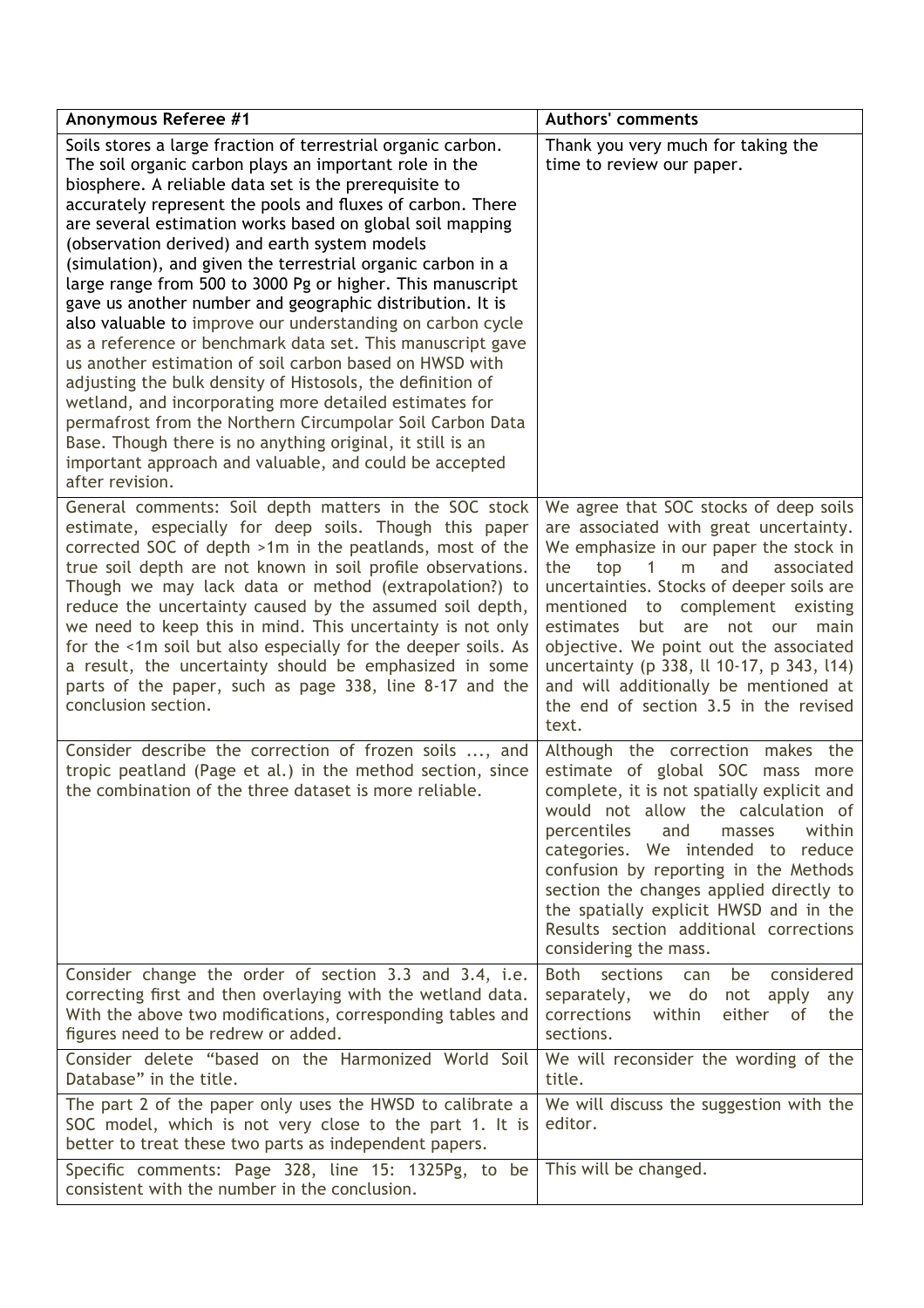| Page 330, line 6-8: WISE(v.2) was once publicly available.<br>But it is now replaced by the WISE (V.3.1), which is<br>available online and includes all profiles of previous<br>versions.                                                                                                                                                                                                                                                                                                      | Thank you for the clarification.                                                                                                                                                                                                                                                                                                                                           |  |  |
|------------------------------------------------------------------------------------------------------------------------------------------------------------------------------------------------------------------------------------------------------------------------------------------------------------------------------------------------------------------------------------------------------------------------------------------------------------------------------------------------|----------------------------------------------------------------------------------------------------------------------------------------------------------------------------------------------------------------------------------------------------------------------------------------------------------------------------------------------------------------------------|--|--|
| Page 331, line17-20: The description is not precise.<br>Shangguan et al. (2014) used three soil profile database<br>directly, i.e. China, WISE(V.3.1) and NCSS of US, and they<br>also used estimates (produced by others) based on local soil<br>profiles and soil maps from ESDB (Europe), SOTWISE(various<br>regions), GSM(US), SLC (Canada) and ASRIS (Australia).                                                                                                                         | We agree, the description will be<br>revised.                                                                                                                                                                                                                                                                                                                              |  |  |
| Page 331, line 17, line 23: change "Shanguan et<br>al."to"Shangguan et al."                                                                                                                                                                                                                                                                                                                                                                                                                    | The typo will be corrected.                                                                                                                                                                                                                                                                                                                                                |  |  |
| Page 332, line7: It should be "equal to or smaller than".                                                                                                                                                                                                                                                                                                                                                                                                                                      | Correct.                                                                                                                                                                                                                                                                                                                                                                   |  |  |
| Page 332, line9-29: Almost all the soil profiles in WISE do<br>not have a real soil depth (or depth to the bedrock or R<br>horizon), but have the observation depth. These soils are<br>very likely much deeper than the recording depth in WISE.<br>Only 189 profiles in WISE have an R horizon (some have a<br>SOC great than 0, which seem to be errors). As a result, the<br>overestimation for Cryosols, Podsols, and Umbrisols might<br>not happen, especially for Cryosols and Podsols. | Good point. We will include this aspect<br>in the revision.                                                                                                                                                                                                                                                                                                                |  |  |
| Another point is that the soil depths in both HWSD and<br>ISRIC-WISE are an underestimation of the true soil depth in<br>almost all cases. It should not be named as "soil depth" in<br>the paper. You may use the term "effective" soil depth in<br>ISRIC-WISE (v3.0), or use the term "reference soil depth" in<br>the HWSD.                                                                                                                                                                 | We agree and will change the wording<br>in the revision.                                                                                                                                                                                                                                                                                                                   |  |  |
| Page 333, line7 and et al. : $kg cm-3$                                                                                                                                                                                                                                                                                                                                                                                                                                                         | The numbers given are correct in<br>$kg/dm-3$ .                                                                                                                                                                                                                                                                                                                            |  |  |
| Page 333, line9: Why these regressions and the R2 are<br>different from the authors previous report, i.e. Hiederer<br>and Kochy (2011)? They are both based on WISE3.1. The<br>difference of BD is 0.139 for the topsoil using the<br>regressions when $OC = 12\%$ .                                                                                                                                                                                                                           | Based on your comment we reviewed<br>our documentation. The regressions in<br>this paper are in fact based on the<br>SPADE/M2<br>database.<br>Although<br>the<br>different equations produce divergent<br>global mass results, the following<br>οf<br>correction<br>BD<br>Histosols,<br>οf<br>diminishes the difference to 1Pg. This<br>will be mentioned in the revision. |  |  |
| Page 333, line 9: ln(Corg *100)                                                                                                                                                                                                                                                                                                                                                                                                                                                                | Actually, $C_{org}$ · 10 was used, i.e.<br>expressed in $g/100$ g soil or %. This will<br>be indicated in the revised text.                                                                                                                                                                                                                                                |  |  |
| Page 335, line 13-17: It lacks a soil profile database with<br>WRB classification information to develop a WRB based soil<br>property maps. Taxonomy reference between WRB and FAO<br>will increase the uncertainty.                                                                                                                                                                                                                                                                           | We appreciate the clarification and will<br>add the information to the text.                                                                                                                                                                                                                                                                                               |  |  |
| Page 335, line 23-24: the stock was estimated based on the<br>polygon based soil map except Australia, not after<br>rasterization.                                                                                                                                                                                                                                                                                                                                                             | The text will be corrected in the<br>revision.                                                                                                                                                                                                                                                                                                                             |  |  |
| Page 336, line 23: 13.4 Mm2                                                                                                                                                                                                                                                                                                                                                                                                                                                                    | The text refers to the soil area, so 13.1<br>$\text{Mm}^2$ is correct in this sentence.                                                                                                                                                                                                                                                                                    |  |  |
| Page 338, line 6-7: in the other regional stocks and the<br>stocks of soils deeper than 1 m.                                                                                                                                                                                                                                                                                                                                                                                                   | The phrasing will be corrected in the<br>revision.                                                                                                                                                                                                                                                                                                                         |  |  |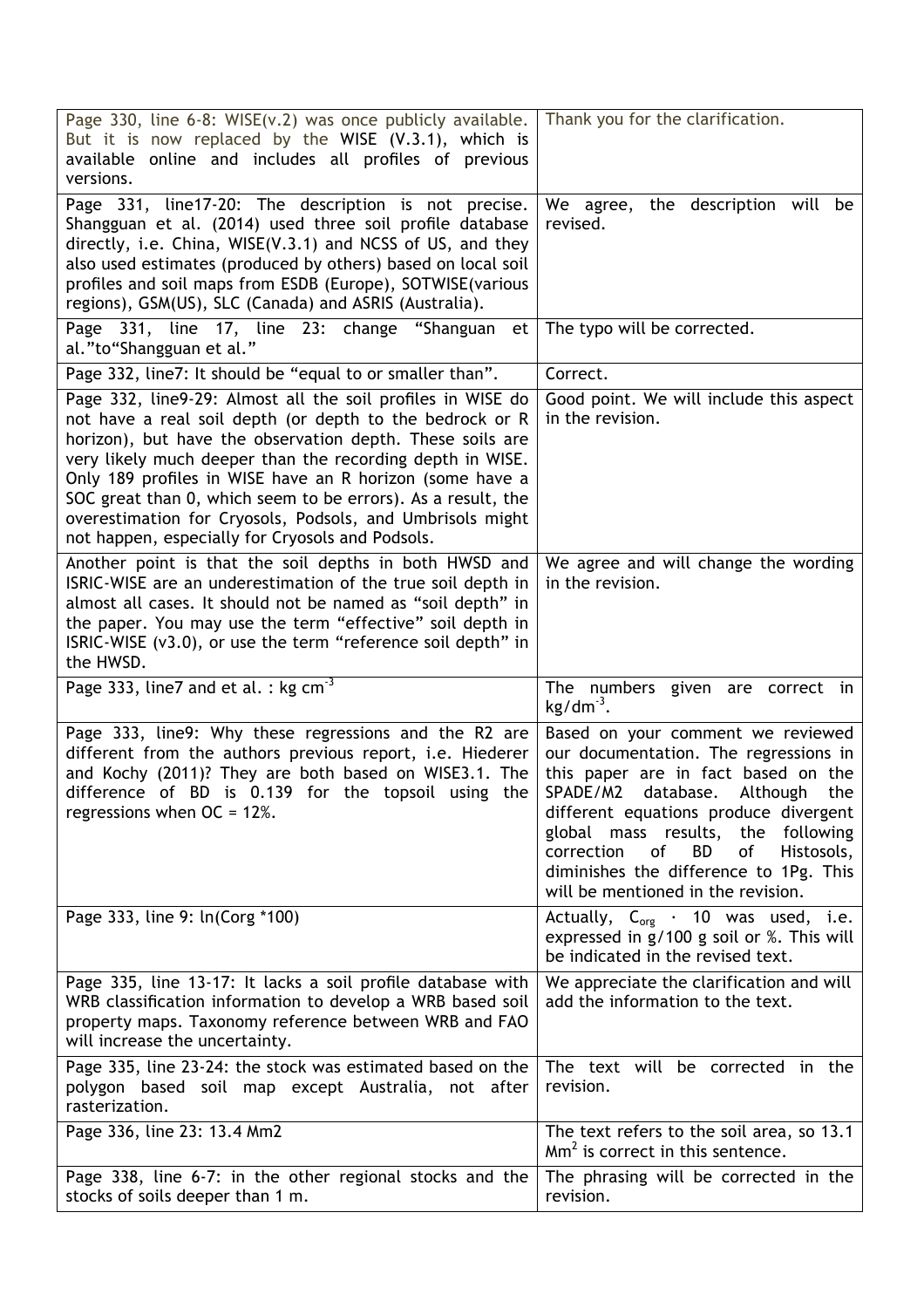| Table 1: The authors used some definition which is not<br>consistent with most literatures and may bring some<br>confusion to the readers. I suggest using the general<br>meanings of a terminology in the literature, instead of<br>creating some new terms. Like the following: Content:<br>organic carbon mass/soil dry mass; ??: organic carbon<br>mass/soil volume (I do not see any use of this term in the<br>paper); SOC density of a layer: organic carbon mass/soil<br>volume×depth×(1-fractionalvolume of rocks, coarse roots,<br>and ice); SOC density of all layers: areal density of fine soil<br>integrated over all layers to a specified depth: SOC stock:<br>stock integrated over a specified area. | We expect the paper to be of use in the<br>soil science community but also in the<br>carbon cycle and climate modelling<br>community. We therefore chose to use<br>terminology that is unambiguous and<br>close to basic physical definitions. We<br>understand that this decision is not<br>optimal for both scientific<br>communities. The definition of<br>"content" will be deleted in the revised<br>version as it is not used. |
|------------------------------------------------------------------------------------------------------------------------------------------------------------------------------------------------------------------------------------------------------------------------------------------------------------------------------------------------------------------------------------------------------------------------------------------------------------------------------------------------------------------------------------------------------------------------------------------------------------------------------------------------------------------------------------------------------------------------|--------------------------------------------------------------------------------------------------------------------------------------------------------------------------------------------------------------------------------------------------------------------------------------------------------------------------------------------------------------------------------------------------------------------------------------|
| Table 3: Tables should be self-explainable. Please explain<br>what is the hist/soil and it is not explained in the text.                                                                                                                                                                                                                                                                                                                                                                                                                                                                                                                                                                                               | Hist/soil: fraction of soil area covered<br>by Histosols. This will be added in the<br>revised text.                                                                                                                                                                                                                                                                                                                                 |
| Table 3: What do you want to show with so many figures in<br>table 3, while you only mentioned the total numbers in the<br>text? This table needs further interpretation or you may<br>delete it.                                                                                                                                                                                                                                                                                                                                                                                                                                                                                                                      | The percentiles provide information<br>about the distribution of C in different<br>categories of permafrost. The reason<br>for giving the percentiles is explained<br>in section 4.2.                                                                                                                                                                                                                                                |
| Table 5: It is better to show the percentage of the<br>overlapping. Maybe use the overlap area/(GLWD +GLCC),<br>and 50% indicate completely identical.                                                                                                                                                                                                                                                                                                                                                                                                                                                                                                                                                                 | Both approaches have their merit. We<br>present absolute values to emphasize<br>the significance of the overlap. In the<br>revised text we will add the areas of<br>each category so readers can calculate<br>the percentage of overlap if desired.                                                                                                                                                                                  |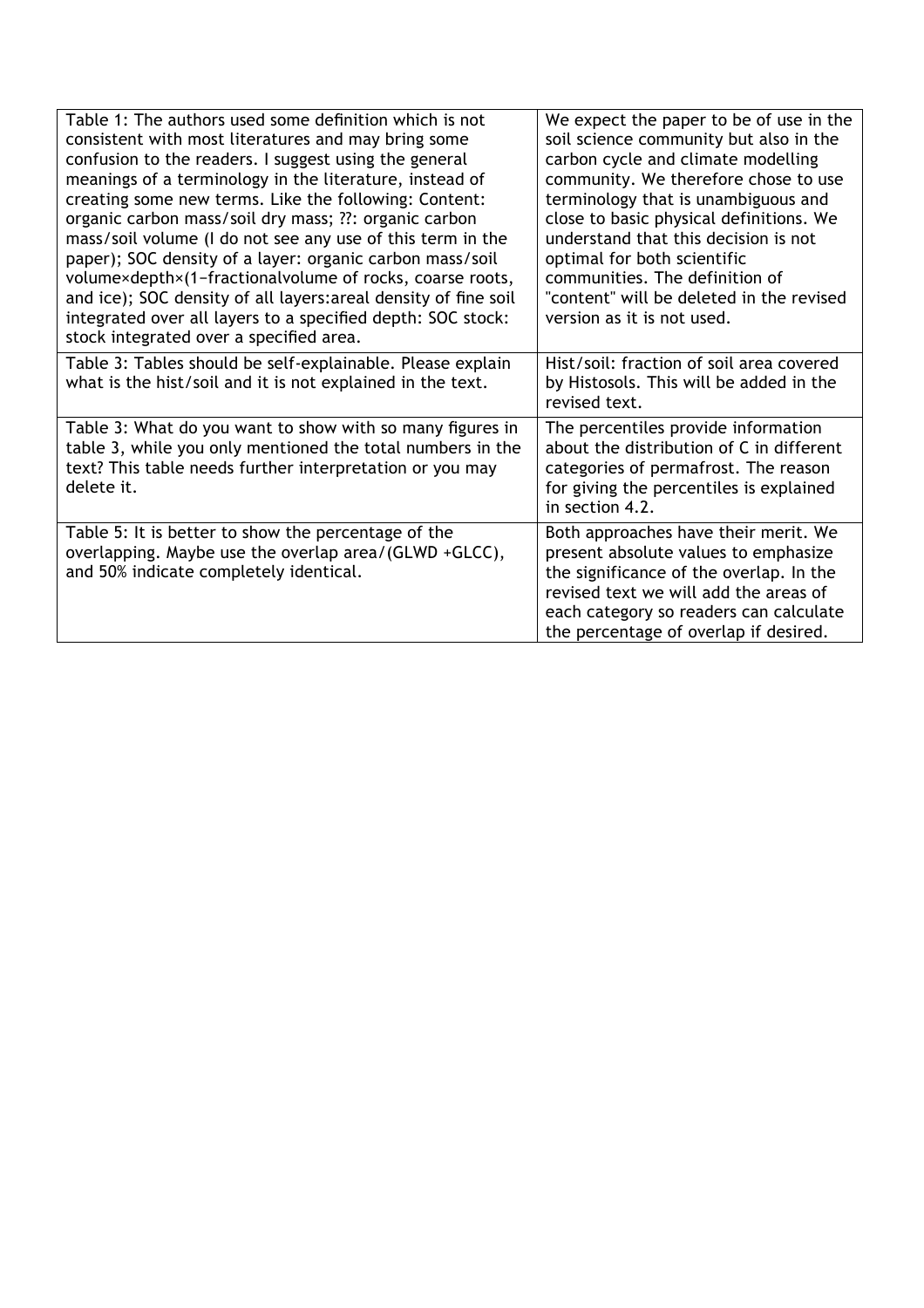| <b>Reviewer's comments</b>                                                                                                                                                                                                                                                                                                                                                                                                                                                                                                                                                                                                                                                                                                                                             | Authors' response                                                                                                                    |
|------------------------------------------------------------------------------------------------------------------------------------------------------------------------------------------------------------------------------------------------------------------------------------------------------------------------------------------------------------------------------------------------------------------------------------------------------------------------------------------------------------------------------------------------------------------------------------------------------------------------------------------------------------------------------------------------------------------------------------------------------------------------|--------------------------------------------------------------------------------------------------------------------------------------|
| <b>General Comments</b>                                                                                                                                                                                                                                                                                                                                                                                                                                                                                                                                                                                                                                                                                                                                                |                                                                                                                                      |
| This manuscript provides an interesting examination of<br>databases<br>that<br>different<br>can<br>contribute<br>to<br>the<br>calculation of global soil organic carbon (SOC). The<br>challenges of estimating the extent and characteristics of<br>both wetlands and permafrost areas are known, but the<br>comparison of databases that attempt to address these<br>issues nicely illustrates the current situation. The authors<br>give particular emphasis to the issue of bulk density (BD),<br>which is a problem that deserves greater attention.                                                                                                                                                                                                               | Thank you very much for your careful reading<br>of the manuscript.                                                                   |
| Although much of the manuscript's content has merit,<br>the effective communication is hindered by the text's<br>organization. A major factor for obscuring the message is<br>the appearance of five different points within the<br>writing: 1) effect on SOC stock estimates from<br>'correcting' HWSD values for BD, 2) comparison of<br>different databases' estimation of soil depths, 3)<br>comparison of different databases' estimation of<br>permafrost and wetland extents, 4) comparison of<br>different databases' classification of wetland types, and<br>5) summing of global SOC stocks by latitude and wetland<br>type. Clearly these points are related, but addressing<br>them all in a coherent and focused matter will require<br>careful crafting. |                                                                                                                                      |
| <b>Specific Comments</b>                                                                                                                                                                                                                                                                                                                                                                                                                                                                                                                                                                                                                                                                                                                                               |                                                                                                                                      |
| 1. An apparent contradiction for the writing organization<br>is the classification of this paper as a "review," but the<br>text contains a methods section that does not describe<br>the process for reviewing. Instead, this section describes<br>a method for adjusting the BD in the HWSD. One possible<br>solution for addressing this and my general concern about<br>the paper's organization would be to use an outline<br>similar to the following:                                                                                                                                                                                                                                                                                                            | We have reorganized the text by moving parts<br>of the Methods to the Introduction and re-<br>arranging sections within the Methods. |
| I. Intro - setup of the problem, definition of key terms,<br>and a clear statement of purpose<br>II. Comparison of different databases' estimation of BD<br>A. add modified HWSD as an additional item of<br>comparison<br>III. Comparison of different databases' estimation of soil<br>depth<br>IV. Comparison of different databases' estimation of<br>permafrost and wetland extents<br>A. sub-discussion on the different wetland<br>classifications used and impact on results<br>V. Summarize/compile SOC mass (summed stocks)<br>following predefined lines of data sources by wetland<br>category and spatially on a map. Then compare the<br>final results of these different calculation pathways.                                                          |                                                                                                                                      |
| 2. Terms and abbreviations need to be used consistently,<br>e.g. 0.5 arc minute v. 0.5', harmonization<br>V.                                                                                                                                                                                                                                                                                                                                                                                                                                                                                                                                                                                                                                                           | This will be addressed in the revision.                                                                                              |
| harmonisation (both acceptable spellings, choose one),<br>SOC stocks v. organic C stocks v. organic carbon stocks.                                                                                                                                                                                                                                                                                                                                                                                                                                                                                                                                                                                                                                                     |                                                                                                                                      |
| 3. P 326, L 3-6 - This needs elaborated on. Specifically,<br>what constitutes 'relevant'?                                                                                                                                                                                                                                                                                                                                                                                                                                                                                                                                                                                                                                                                              | We recast the introduction so that our<br>intention becomes clearer.                                                                 |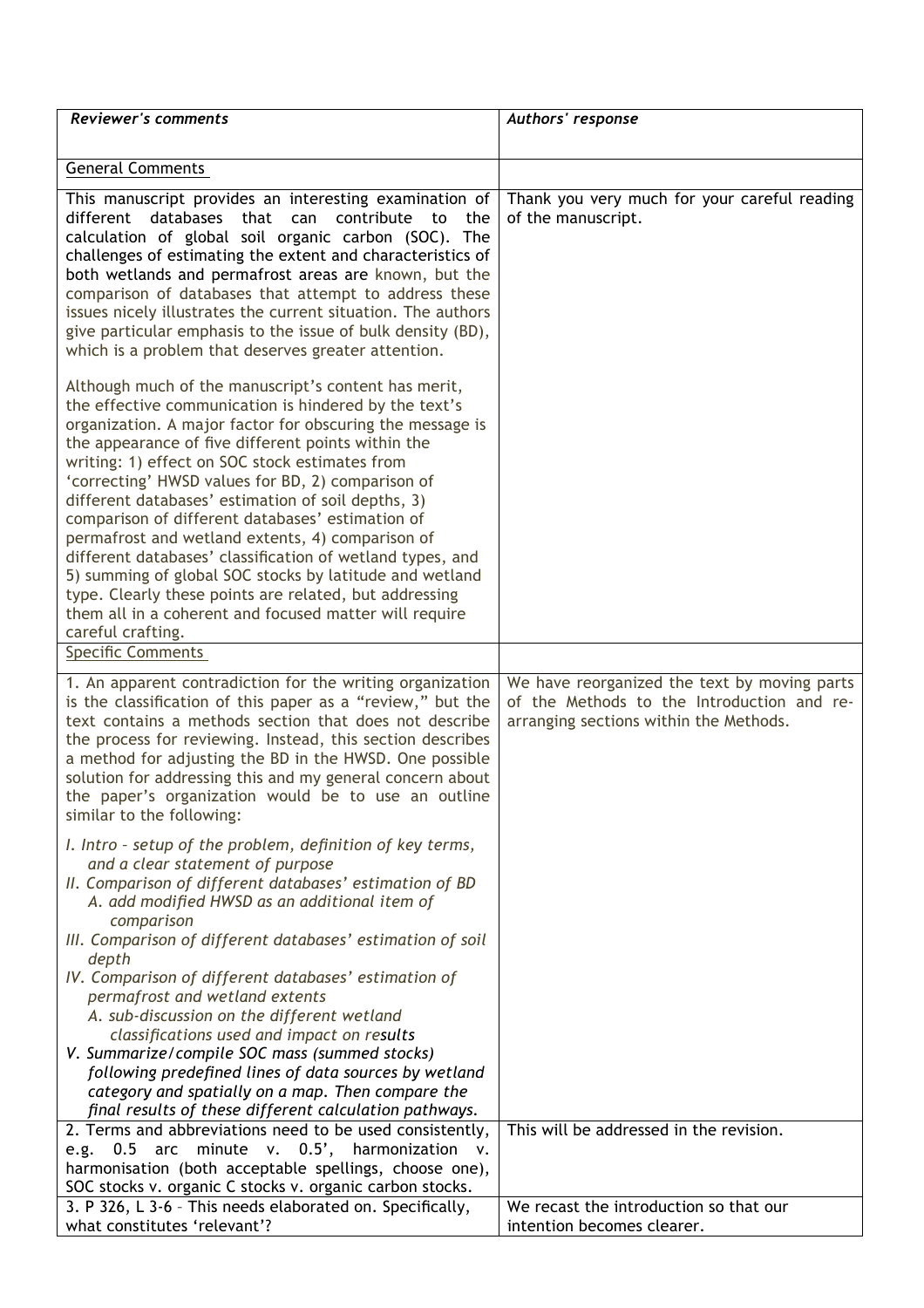| 4. P 332, L 8 - Is it really fair to say that the SOC stock is<br>not underestimated with a reference soil depth of 100<br>cm? There are several studies showing notable amounts<br>of SOC below 1 m (e.g. Richter and Markewitz, 1995,<br>among others). Both in this manuscript and the published<br>literature the qualifier of "SOC stock in the upper 1 m" is<br>often used, which is an important distinction for what is<br>actually being estimated. Also, later in the manuscript<br>estimations of SOC for depths below 1 m are discussed.<br>The subsequent breakdown of soil depths by soil type is<br>interesting, but I suspect there is a disconnect between<br>the definitions of sampling depth, soil depth, and the<br>depth at which organic carbon can be found.<br>Consideration of these issues should be part of this<br>discussion. | We concur that there are considerable<br>amounts of SOC in greater depths than 1 m.<br>We will phrase the text more exactly in the<br>revised text in this section.                                                                                                   |
|-------------------------------------------------------------------------------------------------------------------------------------------------------------------------------------------------------------------------------------------------------------------------------------------------------------------------------------------------------------------------------------------------------------------------------------------------------------------------------------------------------------------------------------------------------------------------------------------------------------------------------------------------------------------------------------------------------------------------------------------------------------------------------------------------------------------------------------------------------------|-----------------------------------------------------------------------------------------------------------------------------------------------------------------------------------------------------------------------------------------------------------------------|
| 5. P 332, L 19-22 - These sentences appear contradictory.<br>If WISE and HWSD give the same soil depth for 80% of the<br>area and WISE gives less soil depth for the remaining<br>19%, how does it work out that in total WISE gives<br>greater depth?                                                                                                                                                                                                                                                                                                                                                                                                                                                                                                                                                                                                      | One of the analyses was based on the WISE<br>gridded data set which uses a maximum<br>reference depth of 1 m. We will remove the<br>discussion of differences in soil depth between<br>the databases in the revised text as it goes<br>beyond the scope of the paper. |
| 6. P 333, L 4-6 - Provide the original HWSD 1.1 Pg C<br>calculation as a baseline.                                                                                                                                                                                                                                                                                                                                                                                                                                                                                                                                                                                                                                                                                                                                                                          | We have added a new Table 2 in the revised<br>text.                                                                                                                                                                                                                   |
| 7. P 333, L 16 - Should "mean" be inserted before "BD"?                                                                                                                                                                                                                                                                                                                                                                                                                                                                                                                                                                                                                                                                                                                                                                                                     | It's the "best estimate" provided by Page et al.,<br>this will be clarified in the revised text.                                                                                                                                                                      |
| 8. P 333, L 24-27 - The difference between 2476 Pg and<br>1062 Pg (1414 Pg or more than 50%) does not sound<br>"small," but the intended comparison is probably with<br>the 1061 Pg of the modified HWSD 1.1 calculation. Please<br>clarify.                                                                                                                                                                                                                                                                                                                                                                                                                                                                                                                                                                                                                | Correct. This will be clarified in the revision.                                                                                                                                                                                                                      |
| 9. The comparisons of numbers are often difficult to<br>follow. Better organization could help this, but the text<br>at times needs to be more clear about to which number a<br>new calculation is being compared. Tables may be<br>helpful for this.                                                                                                                                                                                                                                                                                                                                                                                                                                                                                                                                                                                                       | This will be addressed by the reorganization of<br>the text.                                                                                                                                                                                                          |
| 10. P 336, L 18-20 describes the importance of the<br>spatial mapping's quality for frozen high-latitude soils,<br>but only the attribute accuracy is identified as important<br>for the global carbon mass. The area of an applied<br>attribute is a major multiplier in any calculation of total<br>mass. Some balance is needed to communicate that both<br>spatial and attribute accuracy is important, but different<br>aspects are more of a problem for the current mapping<br>of SOC in certain land use types.                                                                                                                                                                                                                                                                                                                                     | We agree. We will revise the text in this<br>section and the introduction to emphasize this<br>point.                                                                                                                                                                 |
| 11. P 337, L 1-2 - It appears that the CAMP map is not<br>identifying a separate region, but a unique delineation<br>encompassing many of the same areas as the others. If<br>that is the case, then "a third permafrost region" should<br>be changed to "a third permafrost extent."                                                                                                                                                                                                                                                                                                                                                                                                                                                                                                                                                                       | Correct.                                                                                                                                                                                                                                                              |
| 12. P 339, L 19 - Is this calculation really based on an<br>"intersection" of the two databases or the 'union' of the<br>two? An intersection would be a conservative estimate,<br>but a union seems likely to be closer to reality.                                                                                                                                                                                                                                                                                                                                                                                                                                                                                                                                                                                                                        | Here (and in line 23) it is an intersection, i.e.<br>the area of the HWSD that is also classified as<br>wetland.                                                                                                                                                      |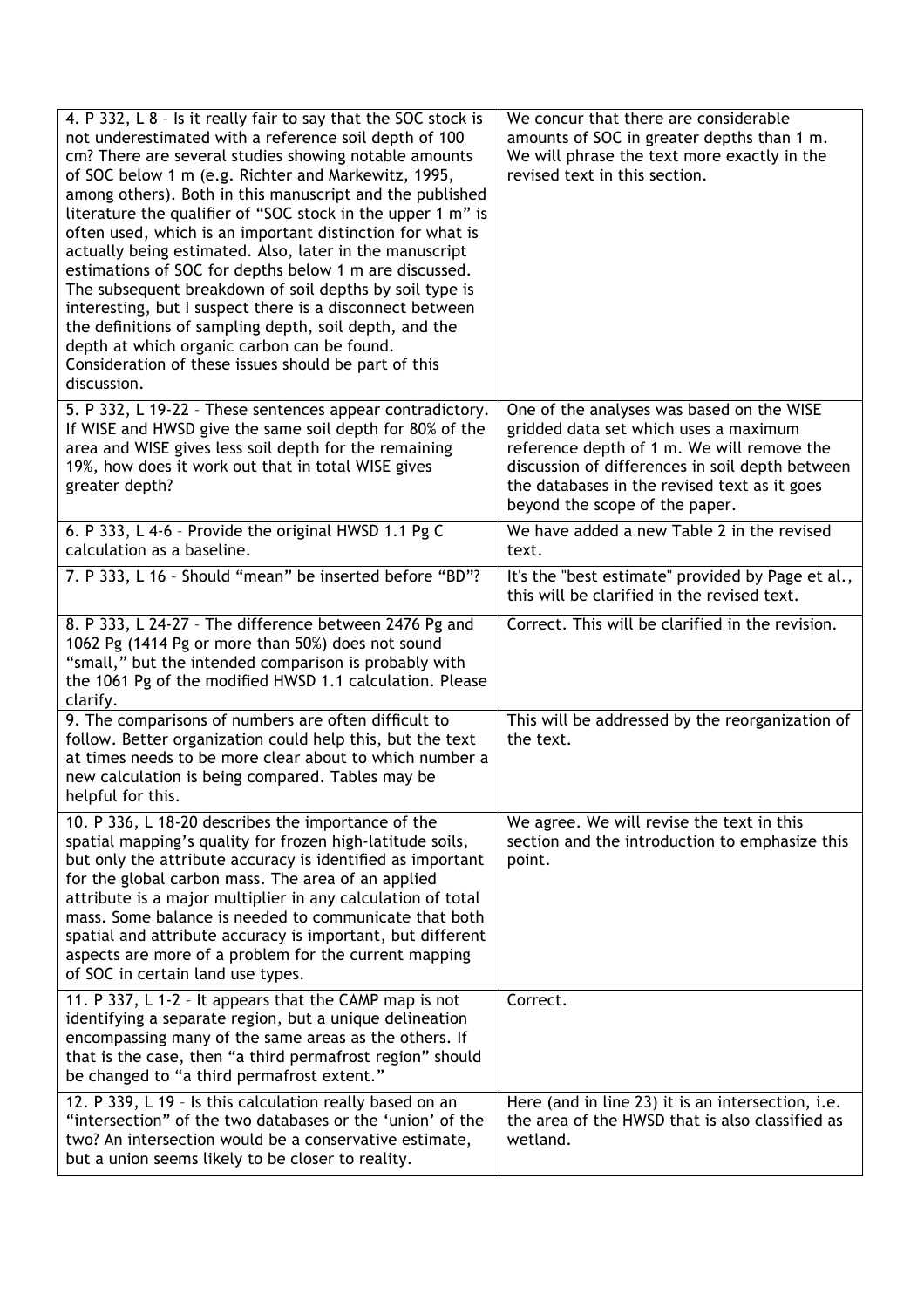| 13. P 341, L 5 - It would be interesting to have the Pg                                                              | We added the information (113 Pg) to the                   |  |
|----------------------------------------------------------------------------------------------------------------------|------------------------------------------------------------|--|
| SOC estimation based on the 3.3 Mm <sub>,</sub> area for comparison                                                  | revised text                                               |  |
| with the Pg SOC based on the 10 Mm area.                                                                             |                                                            |  |
| 14. P 341, L 20-22 - Which source are these numbers                                                                  | We calculated them from the overlay of the                 |  |
| from?                                                                                                                | union of GLWD/GLCC wetland types over the                  |  |
|                                                                                                                      | modified HWSD-SOC map.                                     |  |
| 15. P 342, L 13 - Is this total C or organic C?                                                                      | The reference to SOC is clarified in the revised           |  |
|                                                                                                                      | text.                                                      |  |
| 16. P 344, L 11-14 - There are many possible references                                                              | More references have been added to the                     |  |
| that explore this point specifically; a few of the more<br>recent ones should be cited here.                         | revised text                                               |  |
|                                                                                                                      |                                                            |  |
| 17. P 345, L 10-12 - This statement is not really true for                                                           | We did not want to claim to cover all LULC                 |  |
| this manuscript, especially considering the focus was on                                                             | classes. We rephrased the sentence in the                  |  |
| wetland and permafrost areas. The data was broken<br>down by wetland type and by latitude ranges, but not by         | revised text.                                              |  |
| land-use/land-cover classes in general.                                                                              |                                                            |  |
| 18. P 345, L 20-27 - These last sentences seem to extend                                                             | The position of the sentence "The strong effect            |  |
| beyond the scope of this manuscript.                                                                                 | of BD " is indeed interrupting the train of                |  |
|                                                                                                                      | thought and obscured our intent to describe                |  |
|                                                                                                                      | the need for better data in C-cycle models. In             |  |
|                                                                                                                      | the revised text we moved the sentence to the              |  |
|                                                                                                                      | start of the paragraph.                                    |  |
| <b>Technical Corrections</b>                                                                                         |                                                            |  |
| P 329, L 14 - delete "underlying"                                                                                    | corrected                                                  |  |
| P 330, L 4 -insert commas around "in an international                                                                | corrected                                                  |  |
| context"                                                                                                             |                                                            |  |
| P 330, L 4 -replace "which" with "where"                                                                             | corrected                                                  |  |
| P 333, L 5 -insert "is used" after "SOC mass"                                                                        | corrected                                                  |  |
| P 333, L 12 -replace "to the BD of" with "of BD for"                                                                 | rephrased in response to reviewer 1                        |  |
| P 334, L 25 -replace "1-2 m" with "0-2 m"<br>P 335, L 24 -add ", respectively" at end of sentence                    | corrected<br>corrected                                     |  |
| P 335, L 25 -soil C stocks are different from SOC stocks,                                                            | corrected                                                  |  |
|                                                                                                                      |                                                            |  |
| P 336, L 3 -insert ", respectively," after "22%"                                                                     | corrected                                                  |  |
| P 336, L 22 -insert "a" before "13.1 Mm <sup>2</sup> soil area"                                                      | corrected                                                  |  |
| P 336, L 25 -insert a comma before "which" OR replace                                                                | changed, both may be used in British English               |  |
| "which" with "that"                                                                                                  |                                                            |  |
| P 336, L 25 -insert "the" before "snow-adjusted"                                                                     | corrected                                                  |  |
| P 336, L 27-28 - replace "(19.5 Mm <sup>2</sup> pixel area (Fig. 2)"                                                 | corrected                                                  |  |
| with " $(19.5 \text{ Mm}^2 \text{ pixel area}, \text{Fig. 2})$ "                                                     |                                                            |  |
| P 337, L 3 -replace "which comprises 12 categories" with<br>"which is comprised of 12 categories"; apply this to all | according to the Oxford dictionary both forms<br>are valid |  |
| uses of the word "comprise"                                                                                          |                                                            |  |
| P 337, L 6 - replace "area of the HWSD" with "area within                                                            | rephrased                                                  |  |
| the HWSD identified area" (if meaning is still correct)                                                              |                                                            |  |
| P 339, L 14 -delete "category" before "mire, bog, fen                                                                | corrected                                                  |  |
| category"                                                                                                            |                                                            |  |
| P 340, L 15 -please add the units for numbers in this line                                                           | clarified                                                  |  |
| P 341, L 14 - delete "the spatial extent"                                                                            | corrected                                                  |  |
| P 342, L 14 - add a comma after "subsurface"                                                                         | corrected                                                  |  |
| P 344, L 8 - replace "were" with "would be"                                                                          | corrected                                                  |  |
| P 344, L 22 -insert a semi-colon after "digitally"                                                                   | corrected                                                  |  |
| P 344, L 26 - replace "be benefitted" with "benefit"                                                                 | corrected                                                  |  |
| P 345, L 18 -insert "the calculation of"                                                                             | corrected                                                  |  |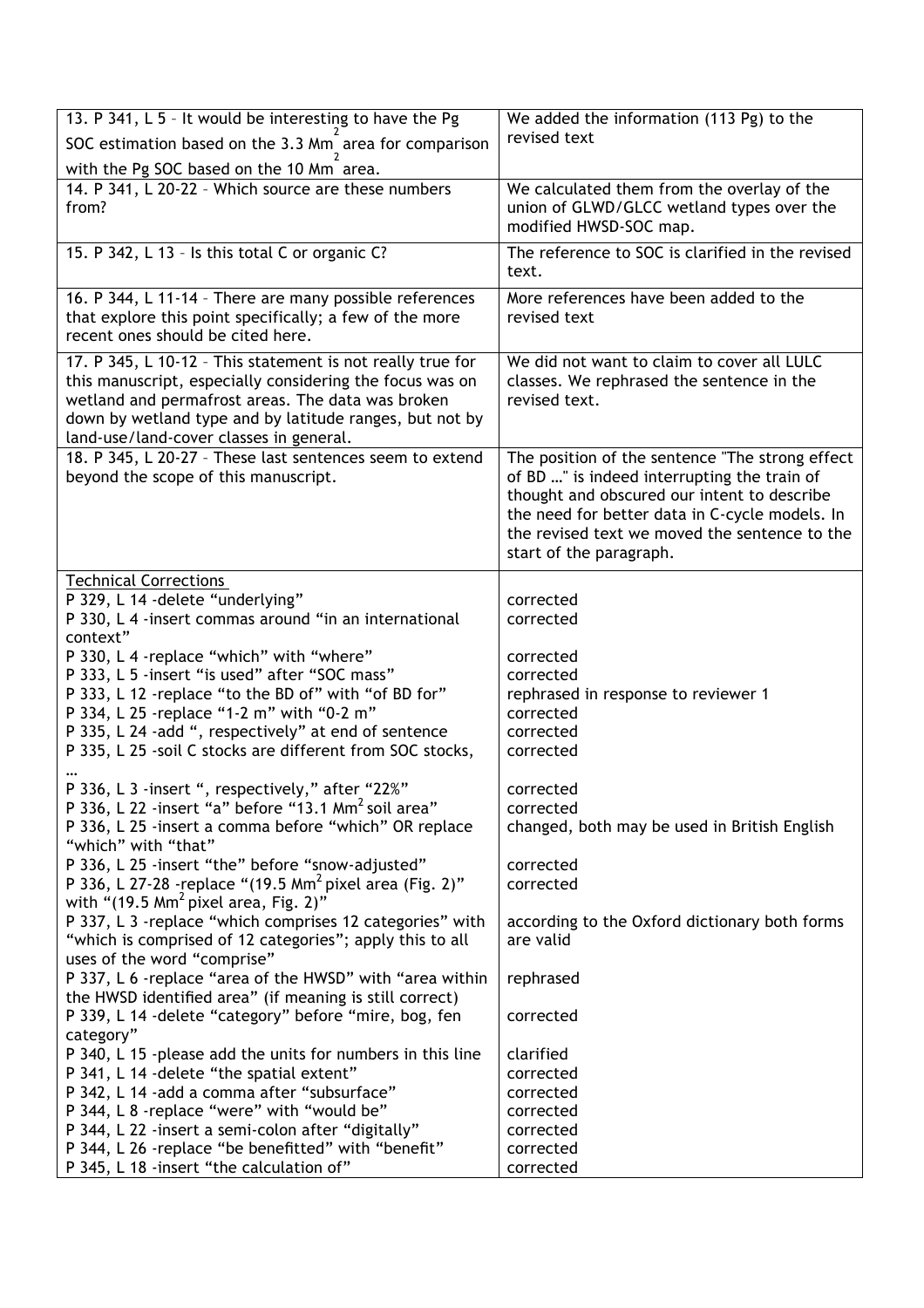| $\mathbf{1}$   | Global distribution of soil organic carbon - Part 1: Masses and                                    | Martin Köchy 2015·1·16 10:13                                                      |
|----------------|----------------------------------------------------------------------------------------------------|-----------------------------------------------------------------------------------|
| $\mathfrak{2}$ | frequency distributions of SOC stocks for the tropics,                                             | Gelöscht: Soil<br>Martin Köchy 2015·1·16 10:13<br>Gelöscht: masses                |
| $\mathfrak{Z}$ | permafrost regions, wetlands, and the world.                                                       | Martin Köchy 2015·1·16 10:13                                                      |
| $\overline{4}$ |                                                                                                    | Gelöscht: based on the Harmonized<br>World Soil Database                          |
| 5              | Martin KÖCHY <sup>1,a</sup> , Roland HIEDERER <sup>2</sup> , Annette FREIBAUER <sup>3</sup>        |                                                                                   |
| 6              |                                                                                                    |                                                                                   |
| $\tau$         | [1] {Thünen Institute of Climate-Smart Agriculture, Bundesallee 50, 38116 Braunschweig,            | Martin Köchy 2015·1·16 10:13                                                      |
| 8              | Germany, Germany}                                                                                  | Gelöscht: 10<br>Martin Köchy 2015·1·16 10:13<br><b>Gelöscht:</b> Market Analysis) |
| $\overline{9}$ | [2] [Joint Research Centre, Institute for Environment and Sustainability, Via E. Fermi 2749,       | Martin Köchy 2015·1·16 10:13<br>Gelöscht: 10                                      |
| 10             | 21027 Ispra (VA), Italy}                                                                           | Martin Köchy 2015·1·16 10:13<br>Gelöscht: )                                       |
| 11             | [3] {Thünen Institute of Climate-Smart Agriculture, Bundesallee 50, 38116 Braunschweig,            | Martin Köchy 2015·1·16 10:13                                                      |
| 12             | Germany }                                                                                          | Gelöscht: 10<br>Martin Köchy 2015·1·16 10:13<br>Gelöscht: )                       |
| 13<br>14       | [a] {now at: Thünen Institute of Market Analysis, Bundesallee 50, 38116 Braunschweig,<br>Germany } |                                                                                   |
| 15             |                                                                                                    |                                                                                   |
|                |                                                                                                    |                                                                                   |
| 16             | Correspondence to: Martin Köchy (office@martinkoechy.de)                                           |                                                                                   |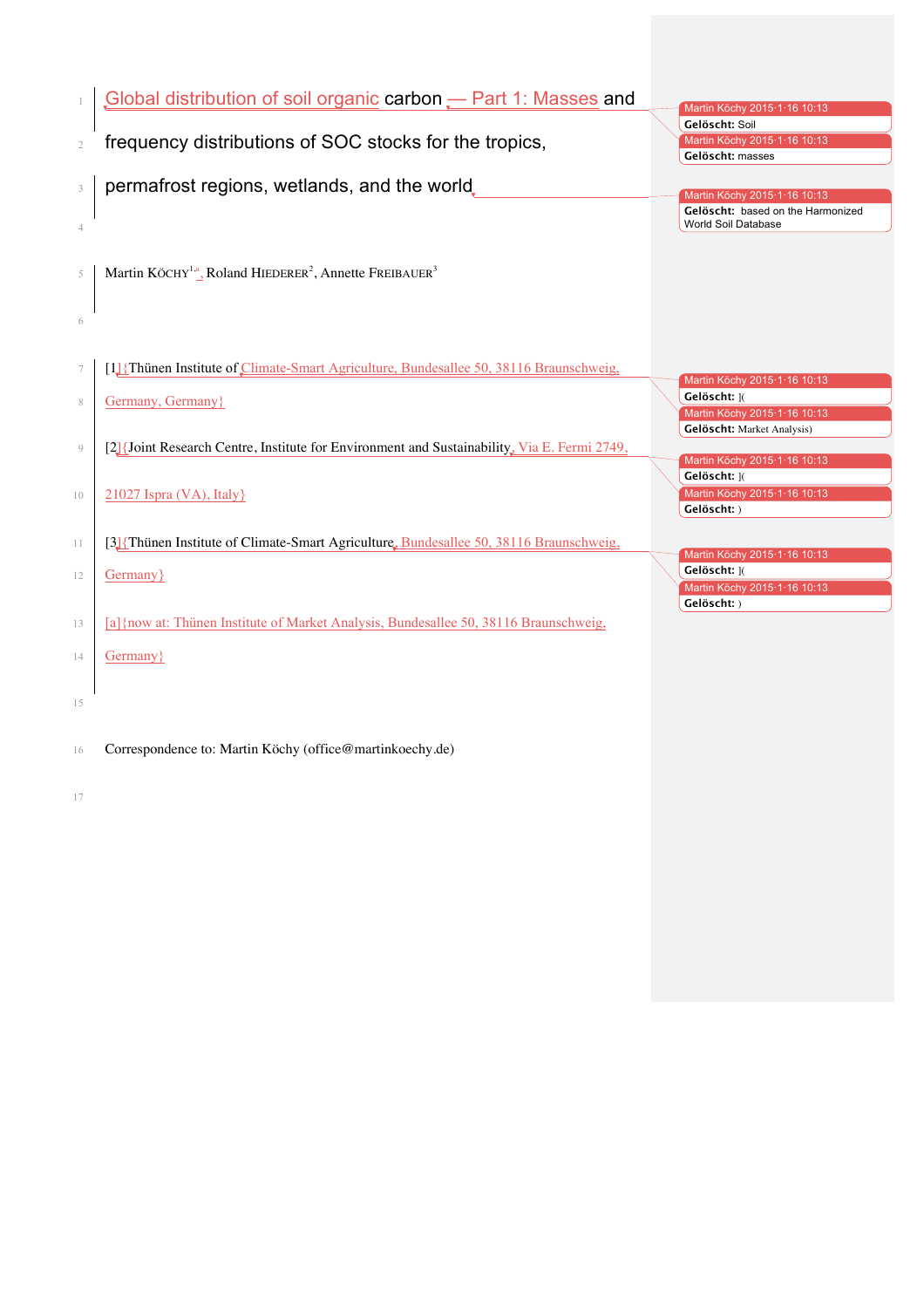## **Abstract**

| Gelöscht: .<br>atmospheric carbon concentrations. We review current estimates of SOC stocks and mass<br>30<br>Martin Köchy 2015·1·16 10:13<br>Gelöscht: soil organic carbon<br>(stock $\times$ area) in wetlands, permafrost and tropical regions and the world in the upper 1 m of<br>31<br>Martin Köchy 2015.1.16 10:13<br>soil. The Harmonized World Soil Database (HWSD) v.1.2 provides one of the most recent<br>32<br>and coherent global data sets of SOC, giving a total mass of 2476 Pg when using the original<br>33<br>Gelöscht: . Correcting<br>values for bulk density. Adjusting the HWSD's bulk density of soil high in organic carbon<br>34<br>results in a mass of 1230 Pg, and additionally setting the BD of Histosols to 0.1 g cm <sup>3</sup><br>35<br>Gelöscht:,<br>(typical of peat soils) results in a mass of 1062 Pg. The uncertainty of bulk density of<br>36<br>Histosols alone introduces a range of $-56$ to $+180$ Pg C for the estimate of global SOC mass<br>37<br>in the top 1 meter, larger than estimates of global soil respiration. We report the spatial<br>38<br>distribution of SOC stocks per 0.5 arc minutes, the areal masses of SOC and the quantiles of<br>39<br>SOC stocks by continents, wetland types, and permafrost types. Depending on the definition<br>40<br>of 'wetland', wetland soils contain between 82 and 158 Pg SOC. Incorporating more detailed<br>41<br>estimates for permafrost from the Northern Circumpolar Soil Carbon Data Base (496 Pg<br>42<br>SOC) and tropical peatland carbon, global soils contain 1325 Pg SOC in the upper 1 m<br>43<br>Gelöscht: 1324<br>including 421 Pg in tropical soils, whereof 40 Pg occur in tropical wetlands. Global SOC<br>44<br>amounts to just under 3000 Pg when estimates for deeper soil layers are included. Variability<br>45<br>in estimates is due to variation in definitions of soil units, differences in soil property<br>46<br>databases, scarcity of information about soil carbon at depths $>1$ m in peatlands, and variation<br>47<br>in definitions of 'peatland'.<br>48 |                              |  |
|---------------------------------------------------------------------------------------------------------------------------------------------------------------------------------------------------------------------------------------------------------------------------------------------------------------------------------------------------------------------------------------------------------------------------------------------------------------------------------------------------------------------------------------------------------------------------------------------------------------------------------------------------------------------------------------------------------------------------------------------------------------------------------------------------------------------------------------------------------------------------------------------------------------------------------------------------------------------------------------------------------------------------------------------------------------------------------------------------------------------------------------------------------------------------------------------------------------------------------------------------------------------------------------------------------------------------------------------------------------------------------------------------------------------------------------------------------------------------------------------------------------------------------------------------------------------------------------------------------------------------------------------------------------------------------------------------------------------------------------------------------------------------------------------------------------------------------------------------------------------------------------------------------------------------------------------------------------------------------------------------------------------------------------------------------------------------------------------------|------------------------------|--|
|                                                                                                                                                                                                                                                                                                                                                                                                                                                                                                                                                                                                                                                                                                                                                                                                                                                                                                                                                                                                                                                                                                                                                                                                                                                                                                                                                                                                                                                                                                                                                                                                                                                                                                                                                                                                                                                                                                                                                                                                                                                                                                   | Martin Köchy 2015·1·16 10:13 |  |
|                                                                                                                                                                                                                                                                                                                                                                                                                                                                                                                                                                                                                                                                                                                                                                                                                                                                                                                                                                                                                                                                                                                                                                                                                                                                                                                                                                                                                                                                                                                                                                                                                                                                                                                                                                                                                                                                                                                                                                                                                                                                                                   |                              |  |
|                                                                                                                                                                                                                                                                                                                                                                                                                                                                                                                                                                                                                                                                                                                                                                                                                                                                                                                                                                                                                                                                                                                                                                                                                                                                                                                                                                                                                                                                                                                                                                                                                                                                                                                                                                                                                                                                                                                                                                                                                                                                                                   |                              |  |
|                                                                                                                                                                                                                                                                                                                                                                                                                                                                                                                                                                                                                                                                                                                                                                                                                                                                                                                                                                                                                                                                                                                                                                                                                                                                                                                                                                                                                                                                                                                                                                                                                                                                                                                                                                                                                                                                                                                                                                                                                                                                                                   |                              |  |
|                                                                                                                                                                                                                                                                                                                                                                                                                                                                                                                                                                                                                                                                                                                                                                                                                                                                                                                                                                                                                                                                                                                                                                                                                                                                                                                                                                                                                                                                                                                                                                                                                                                                                                                                                                                                                                                                                                                                                                                                                                                                                                   | Gelöscht: (mass/area)        |  |
|                                                                                                                                                                                                                                                                                                                                                                                                                                                                                                                                                                                                                                                                                                                                                                                                                                                                                                                                                                                                                                                                                                                                                                                                                                                                                                                                                                                                                                                                                                                                                                                                                                                                                                                                                                                                                                                                                                                                                                                                                                                                                                   |                              |  |
|                                                                                                                                                                                                                                                                                                                                                                                                                                                                                                                                                                                                                                                                                                                                                                                                                                                                                                                                                                                                                                                                                                                                                                                                                                                                                                                                                                                                                                                                                                                                                                                                                                                                                                                                                                                                                                                                                                                                                                                                                                                                                                   | Martin Köchy 2015·1·16 10:13 |  |
|                                                                                                                                                                                                                                                                                                                                                                                                                                                                                                                                                                                                                                                                                                                                                                                                                                                                                                                                                                                                                                                                                                                                                                                                                                                                                                                                                                                                                                                                                                                                                                                                                                                                                                                                                                                                                                                                                                                                                                                                                                                                                                   |                              |  |
|                                                                                                                                                                                                                                                                                                                                                                                                                                                                                                                                                                                                                                                                                                                                                                                                                                                                                                                                                                                                                                                                                                                                                                                                                                                                                                                                                                                                                                                                                                                                                                                                                                                                                                                                                                                                                                                                                                                                                                                                                                                                                                   | Martin Köchy 2015-1-16 10:13 |  |
|                                                                                                                                                                                                                                                                                                                                                                                                                                                                                                                                                                                                                                                                                                                                                                                                                                                                                                                                                                                                                                                                                                                                                                                                                                                                                                                                                                                                                                                                                                                                                                                                                                                                                                                                                                                                                                                                                                                                                                                                                                                                                                   | Gelöscht: soils, especially  |  |
|                                                                                                                                                                                                                                                                                                                                                                                                                                                                                                                                                                                                                                                                                                                                                                                                                                                                                                                                                                                                                                                                                                                                                                                                                                                                                                                                                                                                                                                                                                                                                                                                                                                                                                                                                                                                                                                                                                                                                                                                                                                                                                   | Martin Köchy 2015-1-16 10:13 |  |
|                                                                                                                                                                                                                                                                                                                                                                                                                                                                                                                                                                                                                                                                                                                                                                                                                                                                                                                                                                                                                                                                                                                                                                                                                                                                                                                                                                                                                                                                                                                                                                                                                                                                                                                                                                                                                                                                                                                                                                                                                                                                                                   |                              |  |
|                                                                                                                                                                                                                                                                                                                                                                                                                                                                                                                                                                                                                                                                                                                                                                                                                                                                                                                                                                                                                                                                                                                                                                                                                                                                                                                                                                                                                                                                                                                                                                                                                                                                                                                                                                                                                                                                                                                                                                                                                                                                                                   |                              |  |
|                                                                                                                                                                                                                                                                                                                                                                                                                                                                                                                                                                                                                                                                                                                                                                                                                                                                                                                                                                                                                                                                                                                                                                                                                                                                                                                                                                                                                                                                                                                                                                                                                                                                                                                                                                                                                                                                                                                                                                                                                                                                                                   |                              |  |
|                                                                                                                                                                                                                                                                                                                                                                                                                                                                                                                                                                                                                                                                                                                                                                                                                                                                                                                                                                                                                                                                                                                                                                                                                                                                                                                                                                                                                                                                                                                                                                                                                                                                                                                                                                                                                                                                                                                                                                                                                                                                                                   |                              |  |
|                                                                                                                                                                                                                                                                                                                                                                                                                                                                                                                                                                                                                                                                                                                                                                                                                                                                                                                                                                                                                                                                                                                                                                                                                                                                                                                                                                                                                                                                                                                                                                                                                                                                                                                                                                                                                                                                                                                                                                                                                                                                                                   |                              |  |
|                                                                                                                                                                                                                                                                                                                                                                                                                                                                                                                                                                                                                                                                                                                                                                                                                                                                                                                                                                                                                                                                                                                                                                                                                                                                                                                                                                                                                                                                                                                                                                                                                                                                                                                                                                                                                                                                                                                                                                                                                                                                                                   |                              |  |
|                                                                                                                                                                                                                                                                                                                                                                                                                                                                                                                                                                                                                                                                                                                                                                                                                                                                                                                                                                                                                                                                                                                                                                                                                                                                                                                                                                                                                                                                                                                                                                                                                                                                                                                                                                                                                                                                                                                                                                                                                                                                                                   |                              |  |
|                                                                                                                                                                                                                                                                                                                                                                                                                                                                                                                                                                                                                                                                                                                                                                                                                                                                                                                                                                                                                                                                                                                                                                                                                                                                                                                                                                                                                                                                                                                                                                                                                                                                                                                                                                                                                                                                                                                                                                                                                                                                                                   |                              |  |
|                                                                                                                                                                                                                                                                                                                                                                                                                                                                                                                                                                                                                                                                                                                                                                                                                                                                                                                                                                                                                                                                                                                                                                                                                                                                                                                                                                                                                                                                                                                                                                                                                                                                                                                                                                                                                                                                                                                                                                                                                                                                                                   |                              |  |
|                                                                                                                                                                                                                                                                                                                                                                                                                                                                                                                                                                                                                                                                                                                                                                                                                                                                                                                                                                                                                                                                                                                                                                                                                                                                                                                                                                                                                                                                                                                                                                                                                                                                                                                                                                                                                                                                                                                                                                                                                                                                                                   |                              |  |
|                                                                                                                                                                                                                                                                                                                                                                                                                                                                                                                                                                                                                                                                                                                                                                                                                                                                                                                                                                                                                                                                                                                                                                                                                                                                                                                                                                                                                                                                                                                                                                                                                                                                                                                                                                                                                                                                                                                                                                                                                                                                                                   |                              |  |
|                                                                                                                                                                                                                                                                                                                                                                                                                                                                                                                                                                                                                                                                                                                                                                                                                                                                                                                                                                                                                                                                                                                                                                                                                                                                                                                                                                                                                                                                                                                                                                                                                                                                                                                                                                                                                                                                                                                                                                                                                                                                                                   | Martin Köchy 2015·1·16 10:13 |  |
|                                                                                                                                                                                                                                                                                                                                                                                                                                                                                                                                                                                                                                                                                                                                                                                                                                                                                                                                                                                                                                                                                                                                                                                                                                                                                                                                                                                                                                                                                                                                                                                                                                                                                                                                                                                                                                                                                                                                                                                                                                                                                                   |                              |  |
|                                                                                                                                                                                                                                                                                                                                                                                                                                                                                                                                                                                                                                                                                                                                                                                                                                                                                                                                                                                                                                                                                                                                                                                                                                                                                                                                                                                                                                                                                                                                                                                                                                                                                                                                                                                                                                                                                                                                                                                                                                                                                                   |                              |  |
|                                                                                                                                                                                                                                                                                                                                                                                                                                                                                                                                                                                                                                                                                                                                                                                                                                                                                                                                                                                                                                                                                                                                                                                                                                                                                                                                                                                                                                                                                                                                                                                                                                                                                                                                                                                                                                                                                                                                                                                                                                                                                                   |                              |  |
|                                                                                                                                                                                                                                                                                                                                                                                                                                                                                                                                                                                                                                                                                                                                                                                                                                                                                                                                                                                                                                                                                                                                                                                                                                                                                                                                                                                                                                                                                                                                                                                                                                                                                                                                                                                                                                                                                                                                                                                                                                                                                                   |                              |  |
|                                                                                                                                                                                                                                                                                                                                                                                                                                                                                                                                                                                                                                                                                                                                                                                                                                                                                                                                                                                                                                                                                                                                                                                                                                                                                                                                                                                                                                                                                                                                                                                                                                                                                                                                                                                                                                                                                                                                                                                                                                                                                                   |                              |  |
|                                                                                                                                                                                                                                                                                                                                                                                                                                                                                                                                                                                                                                                                                                                                                                                                                                                                                                                                                                                                                                                                                                                                                                                                                                                                                                                                                                                                                                                                                                                                                                                                                                                                                                                                                                                                                                                                                                                                                                                                                                                                                                   |                              |  |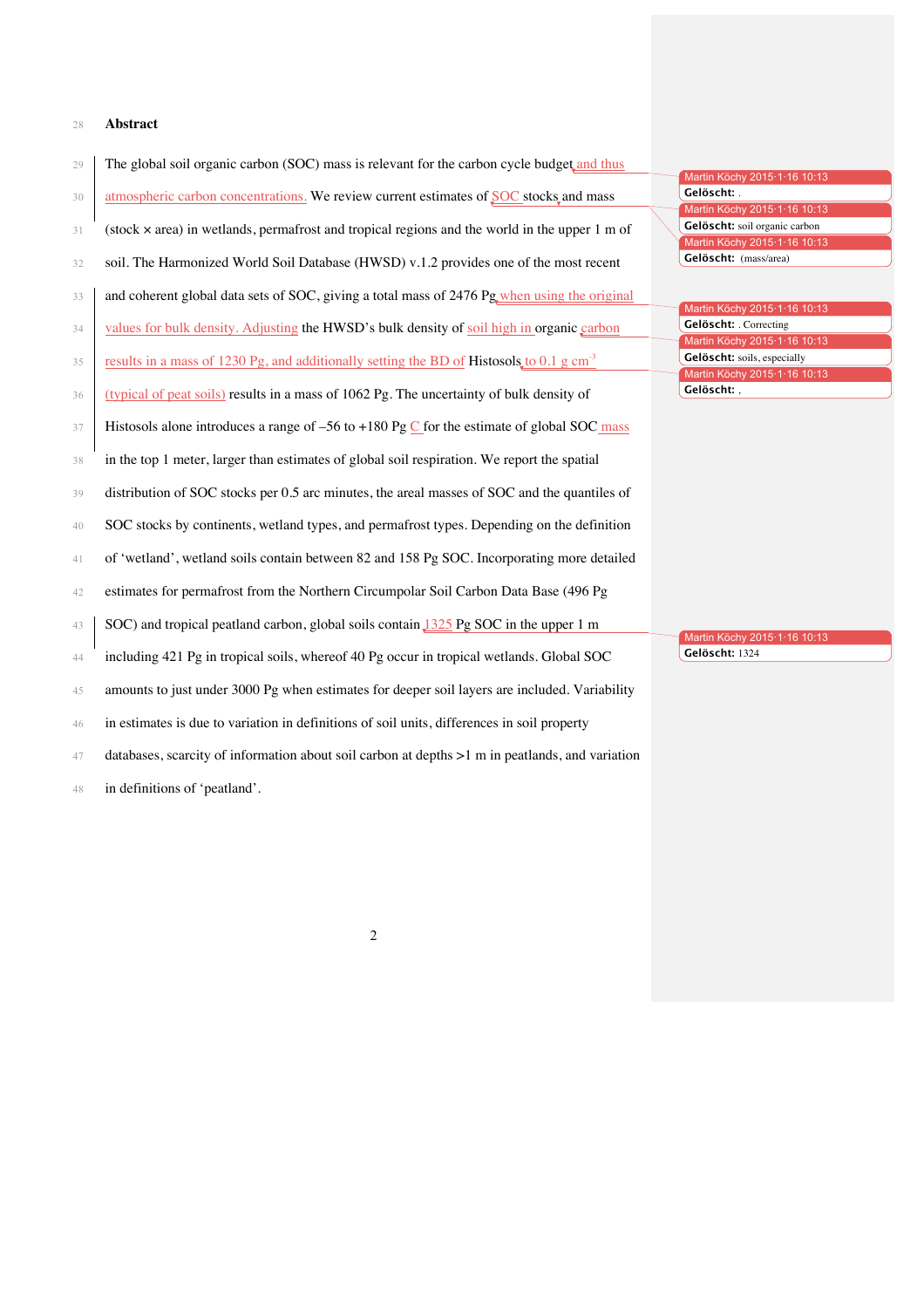### 56 **1. Introduction**

- 57 The global mass of soil organic carbon (SOC) is greater than the combined mass of carbon 58 (C) contained in the atmosphere and in the living biomass. Therefore, small changes in the  $59$  mass of SOC can have profound effects on the concentration of atmospheric CO<sub>2</sub> and hence 60 climate change. Despite its importance, the global mass of SOC and its distribution in space 61 and among land-use/land-cover classes is not well known.
- 62  $\int$  On the short to middle term (decades), variation in SOC mass is strongly related to the
- 63 balance of input from net primary productivity and microbial decomposition. On longer time-
- 64 scales, however, changes in the decomposable mass of SOC affect this balance. Globally, the
- 65 largest SOC stocks are located in wetlands and peatlands, most of which occur in regions of
- 66 permafrost and in the tropics. Decomposition rates in wetlands and permafrost are low due to
- 67 low availability of oxygen and low temperatures, respectively. This SOC is vulnerable to
- 68 changes in the hydrological cycle as well as to changes in permafrost dynamics.

69 A good knowledge of the global SOC mass and its spatial distribution is necessary for

- 70 assessing, in an international context, where soils are most vulnerable to C losses or which
- 71 land use/land cover types might provide the best opportunity for C sequestration to mitigate
- 72 increases in greenhouse gas concentrations. Since SOC mass is a product of several factors,
- 73 uncertainty (or errors in measurement) in one of the factors affects all others. Consequently,
- 74 the measures to reduce the uncertainty of global SOC mass should be directed to those soils
- that are associated with a large extent (area), high levels of  $C_{org}$ , low bulk density (BD) or
- 76 great depth. Variations at the lower end of BD are more consequential than at the high end of
- 77 BD because low BD is associated with organic soils (high  $C_{\text{ore}}$ ) and a change from, say, 0.1 to
- 78 0.2 leads to a doubling of SOC stock and mass. Variation within the range of BD typical of
- $\frac{m}{\text{linear}}$  soils,  $1.2 1.8$  g cm<sup>-3</sup> is less consequential.

- Martin Köchy 2015·1·16 10:13 Gelöscht: The large terrestrial organic carbon stocks of soil and biomass interact closely. Martin Köchy 2015·1·16 10:13 83 **Gelöscht:** more Martin Köchy 2015·1·16 10:13 84 **Gelöscht:** , but on Martin Köchy 2015·1·16 10:13
- Gelöscht: become more relevant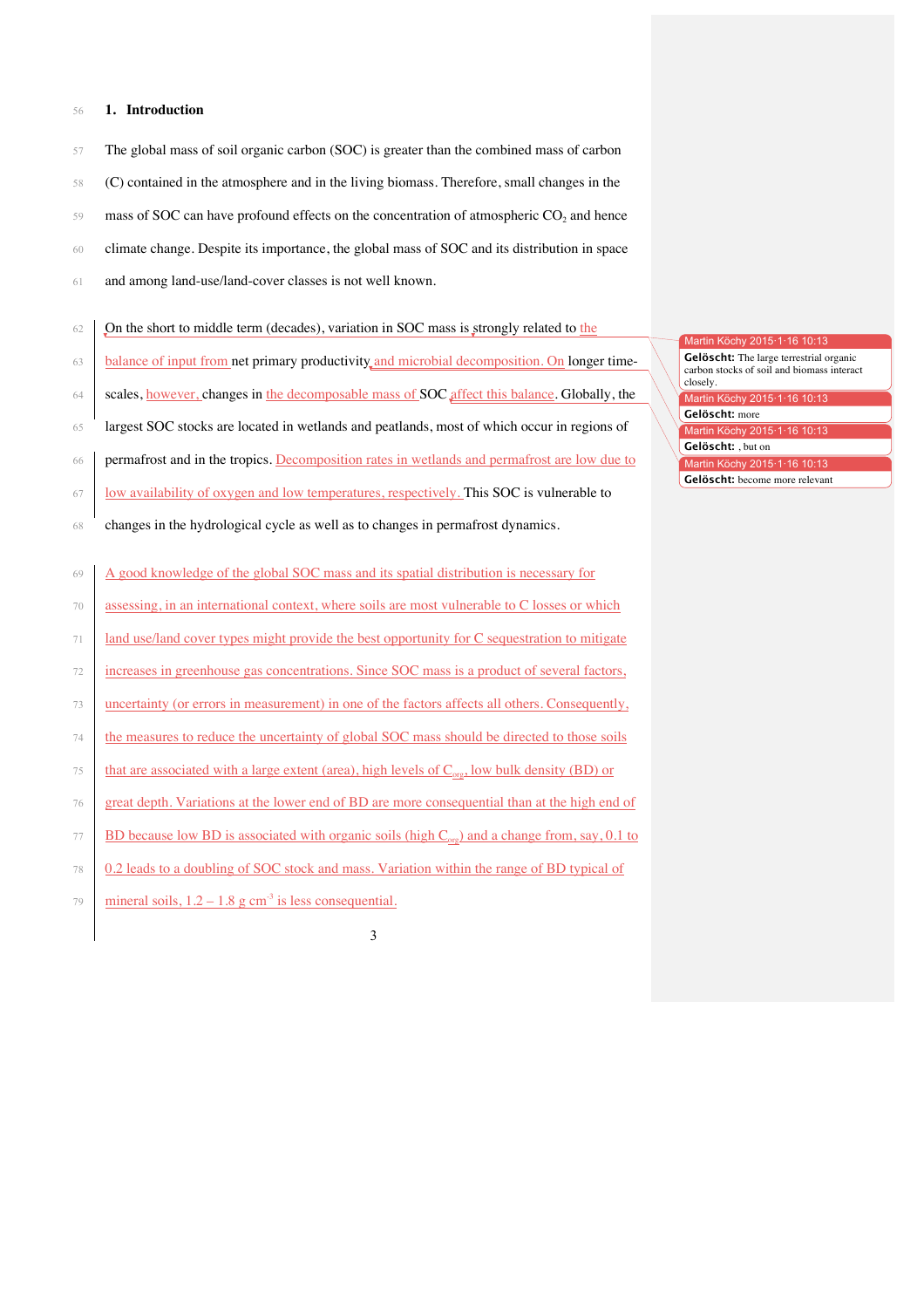- 86 Traditionally, maps of the spatial distribution of SOC stocks are derived from maps where
- 87 areas with similar soil characteristics are aggregated to form soil mapping units, and the SOC
- 88 mass of the area of the soil mapping unit is calculated by multiplication of the area of the soil
- 89 mapping unit with its unit-area SOC stock (Amundson, 2001). Historically, soil maps have
- 90 been compiled largely based on the experience of soil surveyors, taking into account
- 91 topography, climate, land use history, land management, vegetation, parent material, and soil
- 92 typical characteristics (McBratney et al., 2003b). The spatial soil mapping units are linked to
- 93 their defining properties, which are based on measurements of soil profiles or an evaluation
- 94 by experts. Typically, measurements from several profiles within the same soil unit have been
- 95 statistically aggregated (e.g., averaged). Missing profile data may be estimated by
- 96 pedotransfer functions (PTF) from other measured soil characteristics.
- $\gamma$ <sup>97</sup> The SOC stock,  $m_c$ , of a soil column is calculated by integrating the areal density of SOC
- 98 over all vertical depth layers (or within a specified depth). The areal density of SOC of a soil
- layer is determined by measuring the organic carbon concentration  $(C_{\alpha s})$  and the bulk density
- 100 (BD) of undisturbed soil samples in homogenous layers of thickness *d* (Table 1). The areal
- 101 density,  $C_{\text{org}} \times BD \times d$ , is reduced by the fractional volume  $f_G$  occupied by gravel, rocks, roots,
- 102 and ice in the soil layer, or  $m_C = C_{org} \times BD \times (1 f_G) \times d$ . The SOC mass of the area (A) is the
- 103 product of the soil unit's area and its SOC stock  $(m_C \times A)$ . Lateral variability, temporal
- 104 variability, and methodological differences in measuring any of the necessary soil
- 105 characteristics (BD,  $C_{\text{or}}$ , volume of gravel and roots, forms of C, depth) contribute to the
- 106 variability of SOC stock and mass estimates (Ellert et al., 2001).
- 107 The accuracy of spatially interpolated maps of SOC stocks depends on how well the soil
- 108 mapping units are represented by soil profiles with complete characteristics. The latest ISRIC-
- 109 WISE database (v.3.1) contains harmonized data of more than 10250 soil profiles (Batjes,
- 110 2009). The profiles, however, do not yet represent the terrestrial surface equally. Gaps include

Martin Köchy 2015·1·16 10:13 111 **Gelöscht:** stock per area (henceforth SOC Martin Köchy 2015·1·16 10:13 112 **Gelöscht:** ) Martin Köchy 2015·1·16 10:13 **Gelöscht:** summation over Martin Köchy 2015·1·16 10:13 **Gelöscht:** underlying

#### Martin Köchy 2015·1·16 10:13 Gelöscht: that have been classified as the same soil unit. Aartin Köchy 117 **Gelöscht:** on

#### Martin Köchy 2015·1·16 10:13 **[1] verschoben (Einfügung)**

Martin Köchy 2015·1·16 10:13 Gelöscht: A good knowledge of the global SOC mass and its spatial distribution is necessary for assessing in an international context which soils are most vulnerable or might provide the best opportunity for C sequestration in mitigation of rising greenhouse gas concentrations. At the global scale, in-situ measurements must be complemented by modelling activities, which are greatly improved if variation in key factors like soil organic carbon can be accounted for. In this paper we review existing spatial estimates of SOC stocks and masses, including their uncertainties and underlying methods for estimating the stocks. Our paper reports for the first time area-weighted frequency distributions of carbon stocks within land-use and land-cover classes, using best estimates from several sources. We focus on the large SOC stocks in wetlands, tropical soil, and permafrost at high latitudes and present 139 frequency distributions of SOC stocks within classes of land use, land cover, and geographic region. Furthermore, we provide recommendations for improving global soil mapping. . (11)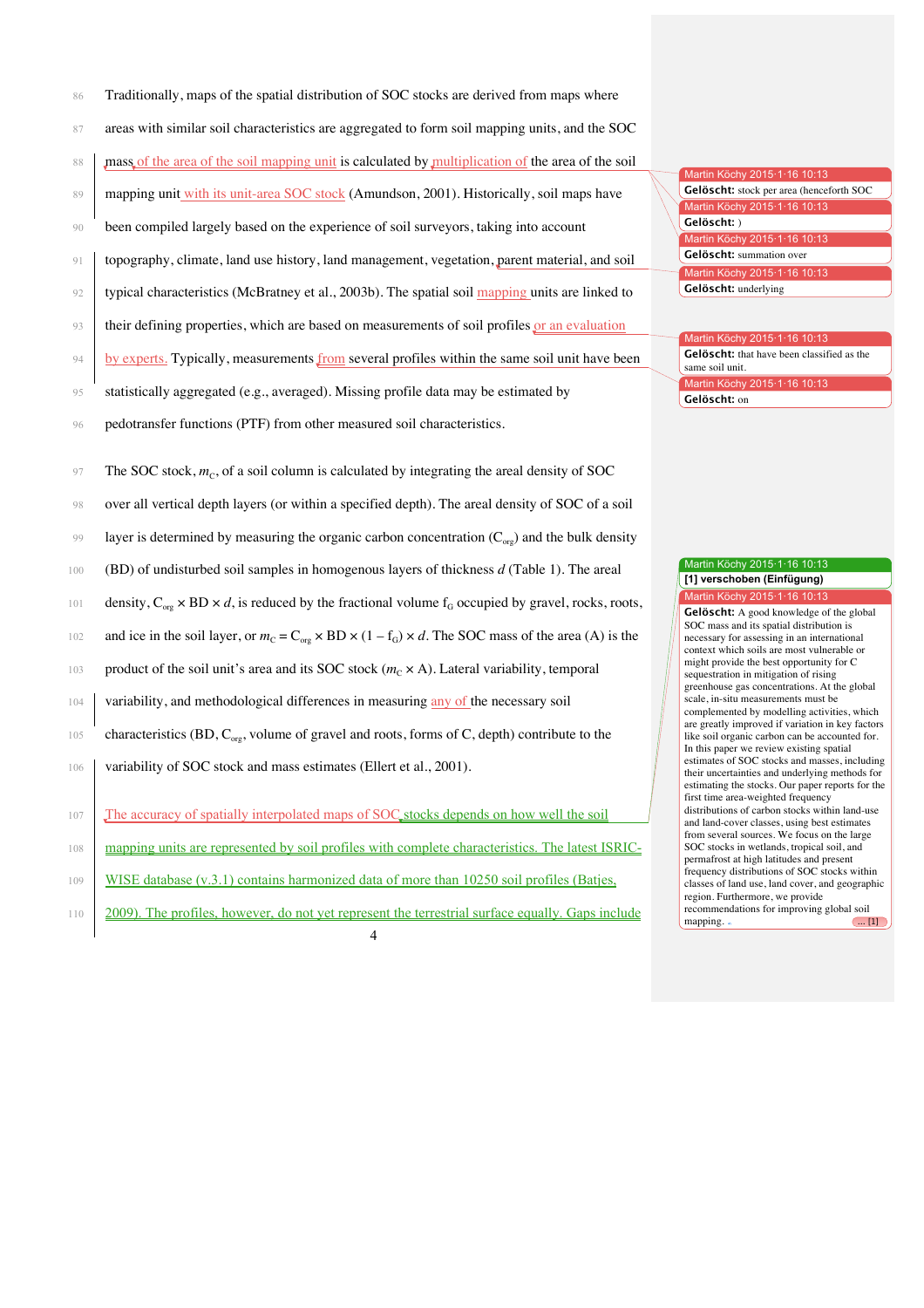| 145 | non-agricultural areas of North America, the Nordic countries, most parts of Asia (notably                                                                |
|-----|-----------------------------------------------------------------------------------------------------------------------------------------------------------|
| 146 | Iran, Kazakhstan, and Russia), Northern Africa, and Australia. To calculate SOC stocks one                                                                |
| 147 | needs C <sub>org</sub> , BD, soil depth, and volumetric gravel fraction. These are provided individually by                                               |
| 148 | 87%, 32%, 100%, and 22%, respectively, of the profiles (Batjes, 2009). BD and gravel                                                                      |
| 149 | fraction have low representation because they are seldom recorded during routine soil                                                                     |
| 150 | surveys. In numbers, 9970 profile descriptions include $C_{org}$ in at least one layer, but of these                                                      |
| 151 | only 3655 also include BD. Gravel fraction is explicitly indicated for 1100 of the 3655                                                                   |
| 152 | profiles but earlier versions of the database could not distinguish between zero and absence of                                                           |
| 153 | <u>value. BD is included for 806 profiles where <math>C_{\text{org}} &gt; 3\%</math> and for 74 profiles where <math>C_{\text{org}} &gt; 20\%</math>.</u> |
| 154 | The temporal origin of profile descriptions ranges from 1925 to 2005. The early data may no                                                               |
| 155 | longer reflect current conditions where C input and decomposition rates may have changed.                                                                 |
| 156 | Efforts to expand the database of data-rich soil profiles and to use pedotransfer instead of                                                              |
| 157 | taxotransfer functions has been going on since 1986 through the SOTER program                                                                             |
| 158 | (http://www.isric.org/projects/soil-and-terrain-database-soter-programme, accessed 2014-07-                                                               |
| 159 | 07, Nachtergaele, 1999).                                                                                                                                  |
| 160 | In this paper we compare previous estimates of the global SOC mass in the top 1 m of soil                                                                 |
| 161 | derived from spatial databases (maps) to the mass derived from the Harmonized World Soil                                                                  |
| 162 | Database (HWSD, FAO et al., 2012), which was the latest and most detailed inventory at the                                                                |
| 163 | global scale when this study was begun and is still widely used as an international reference                                                             |
| 164 | (e.g., Wieder et al., 2014, Yan et al., 2014) but requires adjustment of bulk densities of                                                                |
| 165 | organic soils (Hiederer & Köchy 2011). Based on the adjusted HWSD, our paper reports for                                                                  |
| 166 | the first time area-weighted frequency distributions of carbon stocks in the top 1m of soil, in                                                           |
| 167 | particular for the large SOC stocks in wetlands, the tropics, and permafrost at high latitudes.                                                           |
| 168 | Frequency distributions can be used to improve the assessment of accuracy in studies where                                                                |
| 169 | SOC is an independent variable. We update the HWSD-derived global SOC mass using best                                                                     |

Martin Köchy 2015·1·16 10:13 **[2] verschoben (Einfügung)**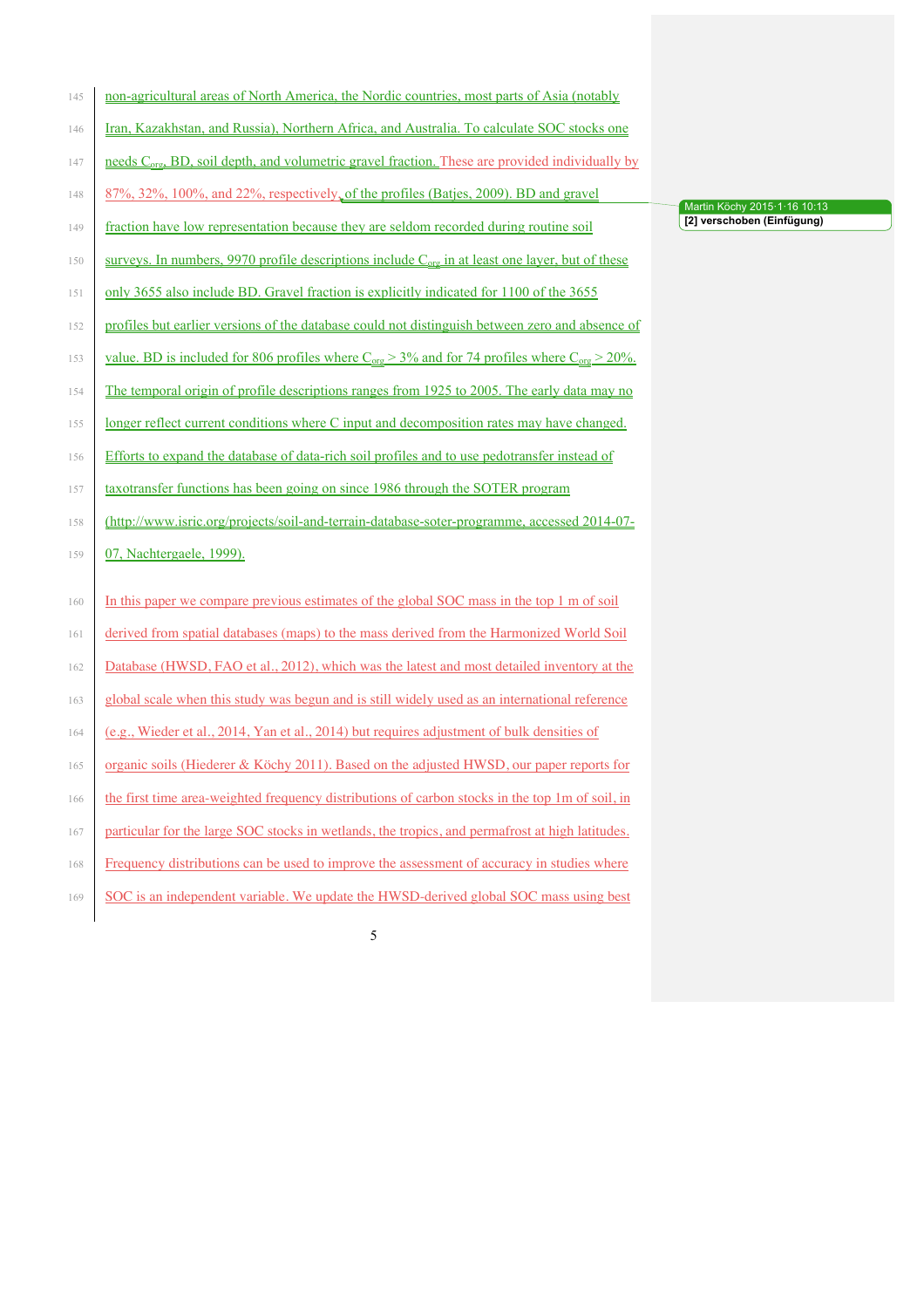- estimates for the permafrost region, the tropics, and soil below 1 m depth from several
- 171 additional sources. Our conclusions provide recommendations for improving global soil

**mapping**.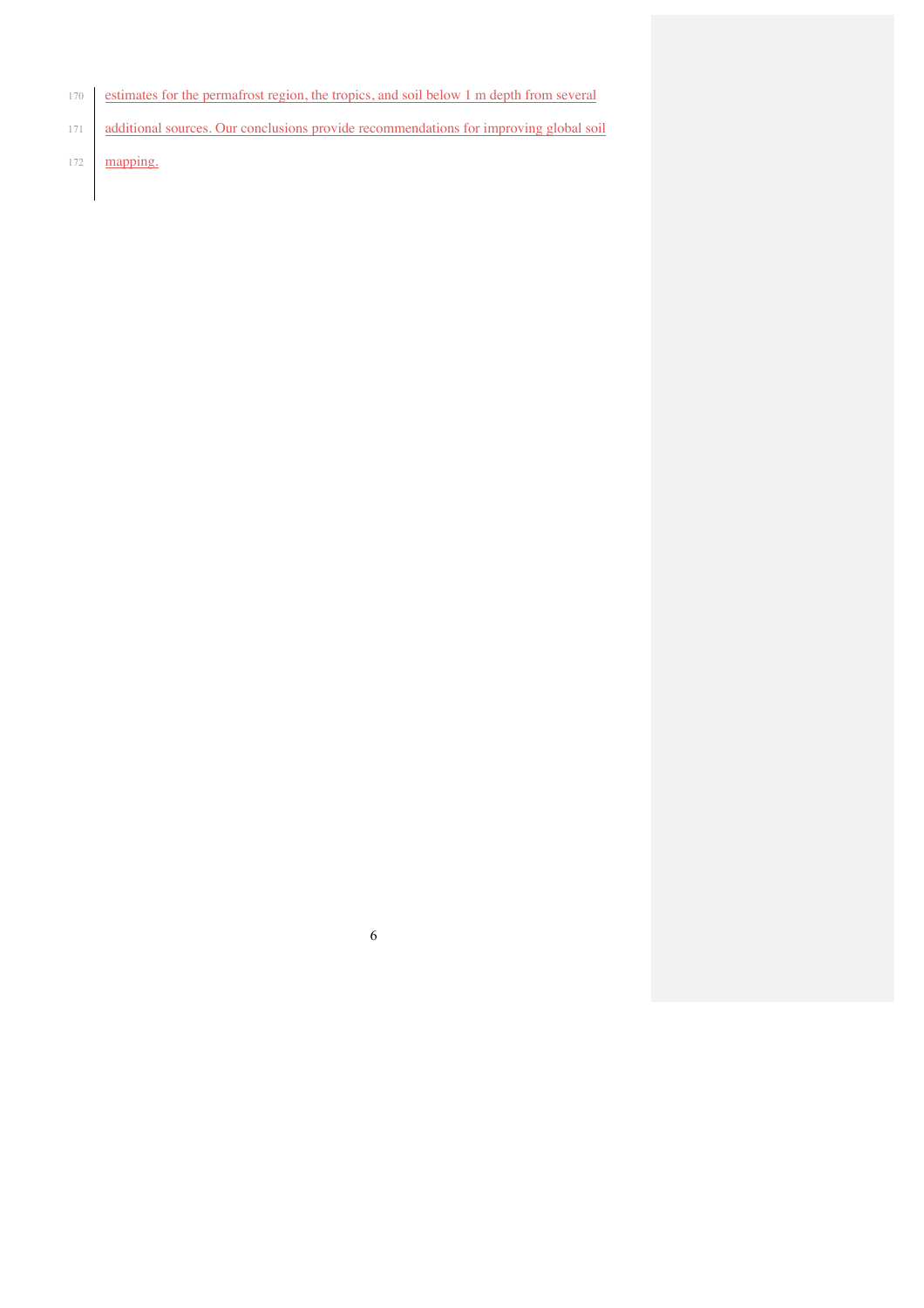## 173 **2. Spatial databases of global soil organic carbon mass**

- 174 Historic estimates of global SOC mass compared among 27 studies range between 504 and
- 175 3000 Pg with a median of 1461 Pg (Scharlemann et al., 2014). Here we concentrate on
- 176 comparisons with the most recent ones.

177 The Harmonized World Soil Database (HWSD vers. 1.2, FAO et al.,  $2012$ ) with a raster of 178 0.5 arc minutes  $(0.5')$  is one of the most recent and most detailed databases at the global scale 179 and widely used as reference. The HWSD contains for the topsoil (0-30 cm) and the subsoil  $(30-100 \text{ cm})$  values for  $C_{\text{ore}}$ , BD and gravel content for dominant and secondary soil types on 181 a 0.5' grid. Data sources for HWSD are earlier global soil maps that were published by or in cooperation with FAO, the European Soil Database, the Soil Map of China, SOTER regional 183 studies, WISE profile data, and WISE pedotransfer and taxotransfer functions. The HWSD does not yet include the extensive national databases of USA, Canada, and Australia. The HWSD is the result of associating existing maps of soil types (if necessary reclassified to FAO standards) with soil characteristics derived from the WISE (v.2) database containing about 9600 soil profiles, which is the largest number used for a global soil map until 2013. The HWSD does not quantify variability or ranges of any soil properties within a soil unit. Its description qualifies that "Reliability of the information contained in the database is variable: the parts of the database that still make use of the Soil Map of the World such as North America, Australia, West Africa and South Asia are considered less reliable, while most of the areas covered by SOTER databases are considered to have the highest reliability (Central and Southern Africa, Latin America and the Caribbean, Central and Eastern Europe)." A default reference soil depth of 100 cm is stipulated in the HWSD for each mapping unit as a concession to harmonization of different soil databases. Only Rendzinas, Rankers, Leptosols, and Lithosols are attributed reference soil depths of 30 cm or 10 cm. For most of the

7

Martin Köchy 2015·1·16 10:13 **[3] verschoben (Einfügung)**

Martin Köchy 2015·1·16 10:13 197 **Gelöscht:** 1 Martin Köchy 2015·1·16 10:13 198 **Gelöscht:** 2009 Martin Köchy 2015·1·16 10:13 Gelöscht: because it was Martin Köchy 2015·1·16 10:13 200 **Gelöscht:** latest Martin Köchy 2015·1·16 10:13 **Gelöscht:** inventory Martin Köchy 2015·1·16 10:13 Gelöscht: when this study was begun. The database was updated to version 1.2.1 in March 2012 with minor effects on the results presented here (details follow below). Martin Köchy 2015·1·16 10:13 Gelöscht: 5 arc minute grid. Data derived from HWSD and co-published with HWSD (Fischer et al., 2008) include  $O<sub>2</sub>$  constraint and presence of permafrost at 5 arc minute resolution. Martin Köchy 2015·1·16 10:13 Gelöscht:  $(v.1.2)$ Martin Köchy 2015·1·16 10:13 **Gelöscht:** but is not available publicly. A

short account of earlier published maps of SOC is presented in the Results.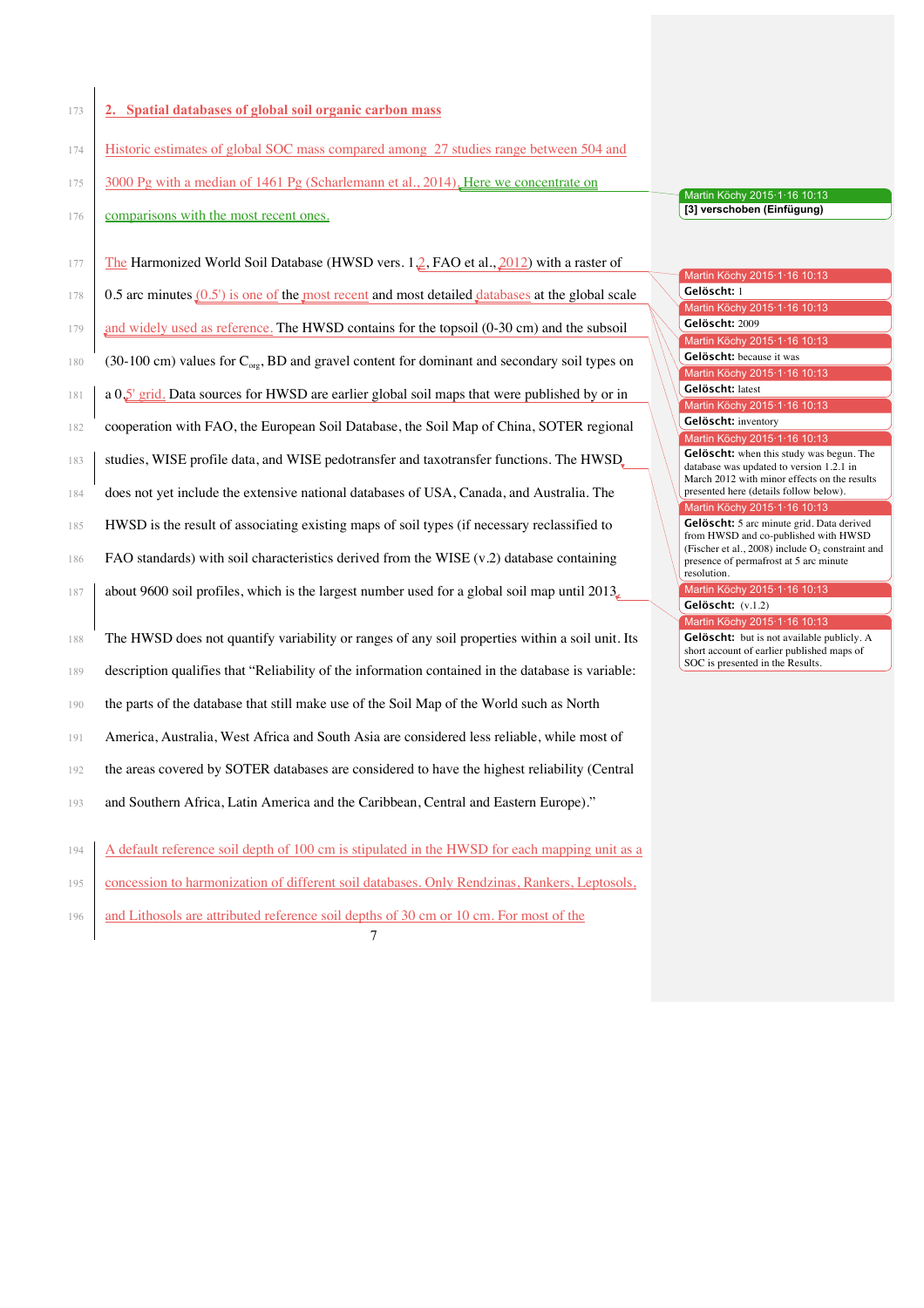| 215 | remaining soil units the 25-percentile of lowest recorded depth of profiles in the WISE 3.1                |                                                            |
|-----|------------------------------------------------------------------------------------------------------------|------------------------------------------------------------|
| 216 | database is equal to or greater than the reference depth, i.e., SOC stock within the top 1 m is            |                                                            |
| 217 | not underestimated by using the reference depth. The 25-percentiles of recorded depths of                  |                                                            |
| 218 | Calcisols (95 cm, n=218), Cambisols (90 cm, n=1164), Cryosols (80 cm, n=6), Durisols (45                   |                                                            |
| 219 | cm, n=1), Podsols (80 cm, n=222), Solonchaks (90 cm, n=165), and Umbrisols (49 cm,                         |                                                            |
| 220 | $n=173$ ) are smaller than the reference depths so that C stocks may be overestimated. The                 |                                                            |
| 221 | overestimate could be substantial for Cryosols, Podsols, and Umbrisols, which have high C <sub>org</sub>   |                                                            |
| 222 | $(\text{median} > 10\%)$ . At the same time, the true soil depth of Cryosols and Podsols can be            |                                                            |
| 223 | expected to be deeper than the recorded depth in the databases, which, however, would be of                |                                                            |
| 224 | no consequence for the estimated SOC mass of the top 1 m.                                                  |                                                            |
| 225 | The global SOC mass calculated directly from the original HWSD $(v.1.1)$ for the upper 1 m                 |                                                            |
| 226 | of soil is 2476 Pg, Henry et al. (2009), using an unspecified earlier version of HWSD,                     | Martin Köchy 2015·1·16 10:13                               |
| 227 | reported a mass of 1850 Pg for the first meter. These high values are, however, due to                     | [4] verschoben (Einfügung)                                 |
| 228 | inconsistencies, gaps, and inaccuracies in the database (Hiederer & Köchy, 2011). The most                 | Martin Köchy 2015·1·16 10:13                               |
| 229 | consequential of the inaccuracies concerns the BD for soils high in $C_{\text{ore}}$ . In addressing these | [5] verschoben (Einfügung)                                 |
| 230 | issues (see Methods), we calculated a global mass of SOC in the top 1 m of soil of 1230 Pg in              |                                                            |
| 231 | a first step and 1062 Pg in a second step.                                                                 |                                                            |
| 232 | Before the publication of the HWSD, many global estimates were based on the Digital Soil                   |                                                            |
| 233 | Map of the World (DSMW) (FAO, 2007) or its precursor, the Soil Map of the World (FAO,                      |                                                            |
| 234 | 1997). Batjes (1996), using information from 4353 WISE profiles, reported a range of 1462–                 |                                                            |
| 235 |                                                                                                            |                                                            |
|     | 1548 Pg for 0-1 m depth and 2376-2456 Pg for 0-2 m depth, Henry et al. (2009) report a                     |                                                            |
| 236 | global SOC mass of 1589 Pg for the top 1 m and 2521 Pg for the top 2 m (using an                           | Martin Köchy 2015-1-16 10:13<br>[6] verschoben (Einfügung) |
| 237 | unspecified WISE version). Hiederer <i>et al.</i> (2010) report a slightly lower mass of 1455 Pg for       |                                                            |
| 238 | DSMW for the top 1 m.                                                                                      |                                                            |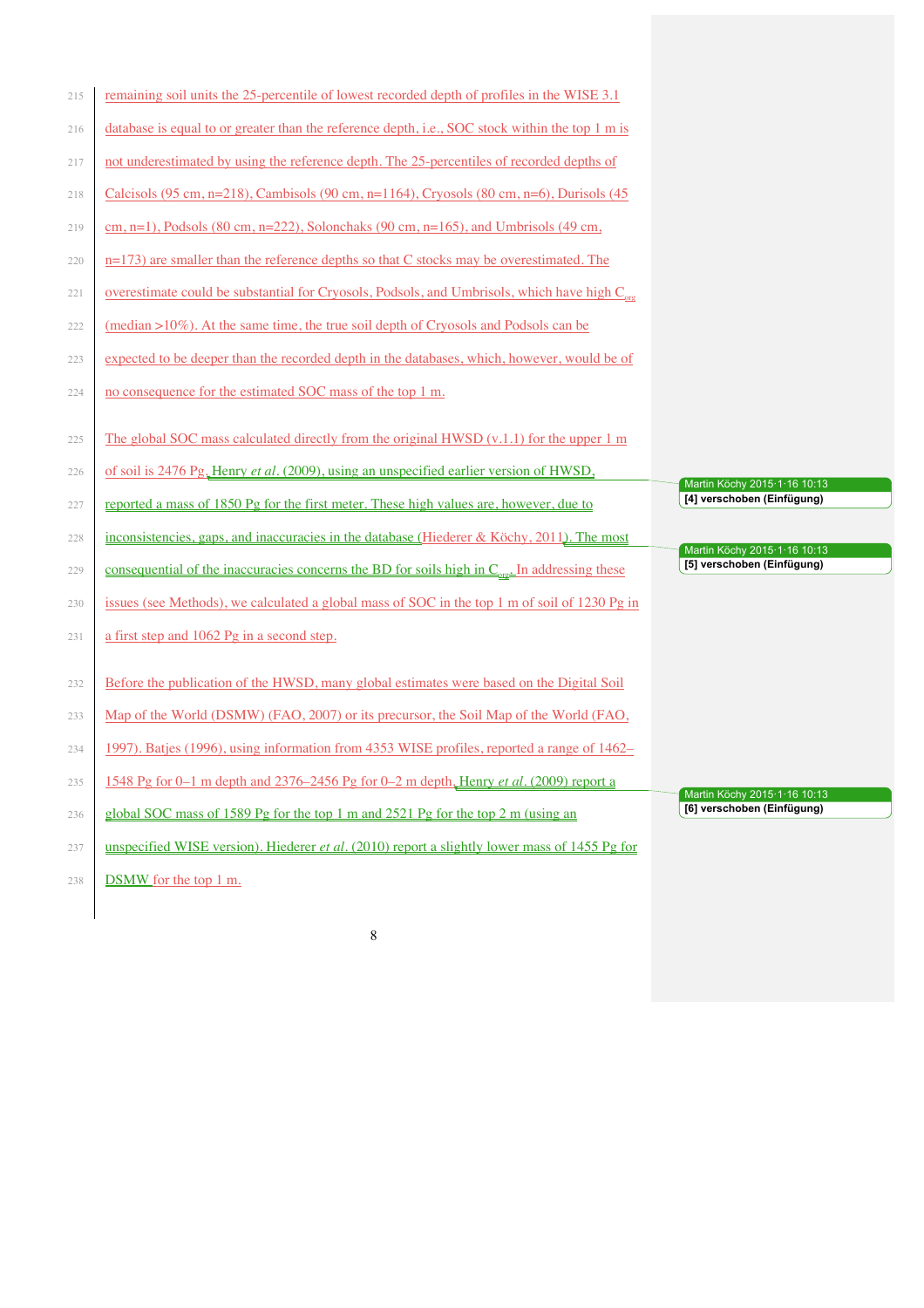| 239 | The International Geosphere Biosphere Program (IGBP) (Global Soil Data Task Group, 2000)                |                                                                                              |
|-----|---------------------------------------------------------------------------------------------------------|----------------------------------------------------------------------------------------------|
|     |                                                                                                         | Martin Köchy 2015·1·16 10:13<br>[7] verschoben (Einfügung)                                   |
| 240 | produced a map of SOC stock on a 5' by 5' grid derived from the DSMW in conjunction with                |                                                                                              |
| 241 | WISE data $(v.1, 1125$ profiles). SOC mass $(0-1 \text{ m})$ based on the IGBP map is 1550 Pg           |                                                                                              |
|     |                                                                                                         | Martin Köchy 2015·1·16 10:13                                                                 |
| 242 | (calculated as SOC stock x grid cell area).                                                             | [8] verschoben (Einfügung)                                                                   |
|     |                                                                                                         |                                                                                              |
| 243 | The US Natural Resources Conservation Services reclassified the SMW at 2' and combined it               |                                                                                              |
|     |                                                                                                         | Martin Köchy 2015-1-16 10:13                                                                 |
| 244 | with a soil climate map (Reich, 2000, data $-\text{on}$ a 3' grid $-$ , downloaded from http://spatial- | [9] verschoben (Einfügung)                                                                   |
| 245 | analyst.net/worldmaps/SOC.zip). This map shows the distribution of nine classes of SOC                  |                                                                                              |
|     |                                                                                                         |                                                                                              |
| 246 | stocks that result in a global SOC mass $(0-1 \text{ m})$ of 1463 Pg. Analyzing 2721 soil profiles      |                                                                                              |
| 247 | grouped per biome, Jobbágy & Jackson (2000) estimated that the top 1 m contains 1502 Pg                 |                                                                                              |
|     |                                                                                                         |                                                                                              |
| 248 | SOC, with $491$ Pg in 1-2 m and $351$ Pg in 2-3 m depth.                                                |                                                                                              |
|     |                                                                                                         | Martin Köchy 2015·1·16 10:13                                                                 |
|     |                                                                                                         | Gelöscht: Recently, Shanguan et al.                                                          |
| 249 | The recently published Global Soil Dataset for Earth System Models (Shangguan et al., 2014).            |                                                                                              |
|     |                                                                                                         |                                                                                              |
| 250 | with a resolution of 0.5', combined the DSMW with regional soil maps and global and                     | Martin Köchy 2015·1·16 10:13<br>Gelöscht: provided a new interpretation of                   |
|     |                                                                                                         | the Digital Soil Map of the World ([DSMW],                                                   |
| 251 | regional profile databases from several sources beyond those used in the HWSD, including                | FAO, 2007), for use in earth system<br>modelling. They included the soil profile data        |
|     |                                                                                                         | from the USA, Canada, and Australia, which<br>required additional routines of harmonization. |
| 252 | the national databases of the USA, Canada, and Australia. Soil profile data and mapping units           | Here, we base our analysis on the HWSD                                                       |
|     |                                                                                                         | because it is still widely used as an<br>international reference (e.g., Wieder et al.,       |
| 253 | were matched in several steps intended to result in the most reliable information. Several              | 2014, Yan et al., 2014). We also present a                                                   |
| 254 |                                                                                                         | correction of overestimated BD values for<br>Histosols contained in the HWSD that was not    |
|     | harmonization steps are applied to the data to derive amongst others soil carbon                        | specifically addressed by Shanguan et al.                                                    |
| 255 | concentration, bulk soil density, and gravel content and depth for each soil mapping unit. The          | (2014, further details below), Hiederer $&$                                                  |
|     |                                                                                                         | Köchy (2011), or Scharlemann et al.<br>(Scharlemann et al., 2014). -                         |
| 256 | global SOC stocks are reported as 1923, 1455 and 720 Pg for the upper 2.3, 1.0, and 0.3 m,              |                                                                                              |

257 respectively.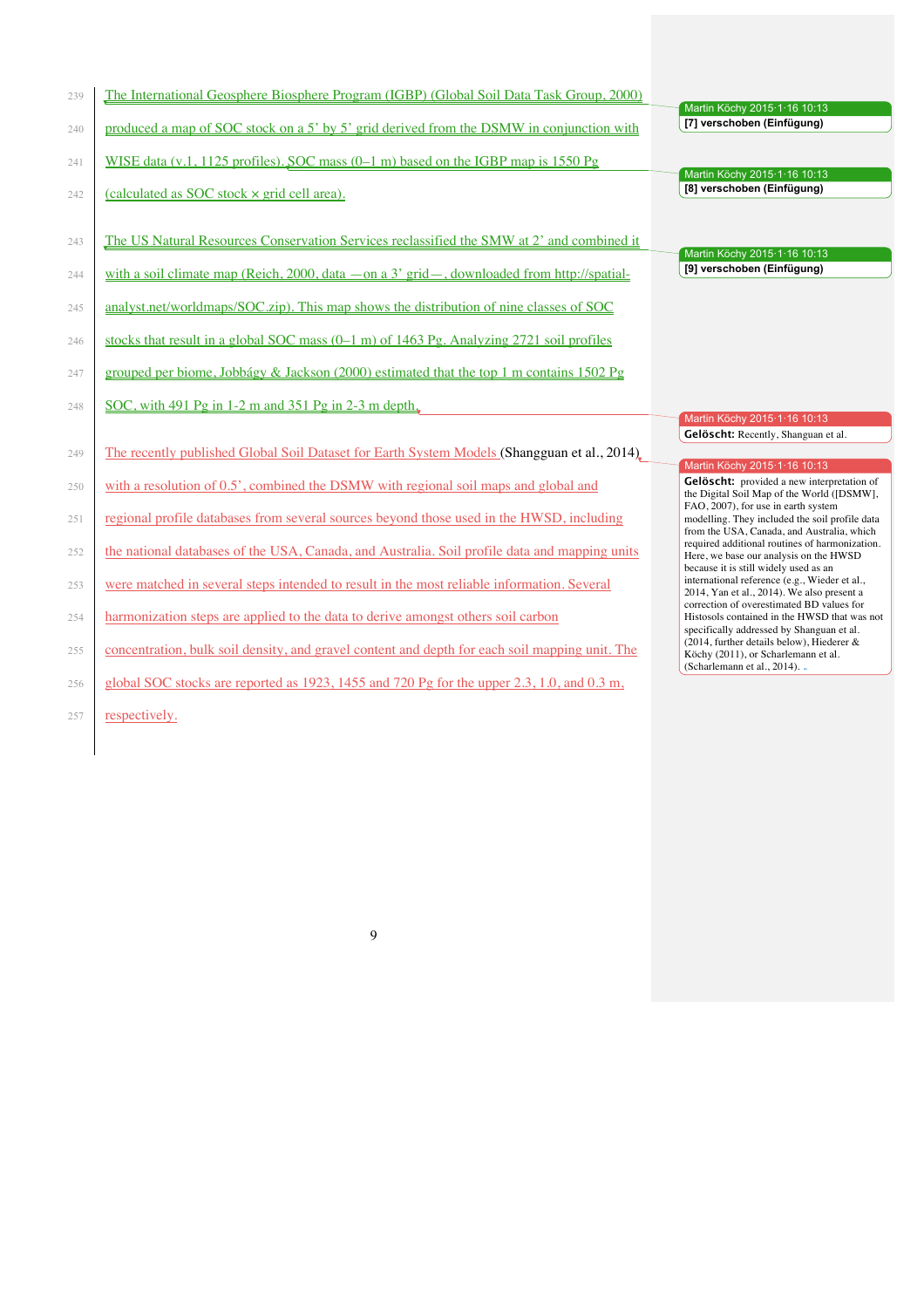## 275 **3. Processing of HWSD data for spatial analyses**

|     |                                                                                                                 | <b>Gelöscht:</b> according to                                                                                                                                                 |
|-----|-----------------------------------------------------------------------------------------------------------------|-------------------------------------------------------------------------------------------------------------------------------------------------------------------------------|
| 276 | We calculated the SOC stocks for each soil type $(s)$ within a grid cell as the areal density over              | Martin Köchy 2015.1.16 10:13                                                                                                                                                  |
| 277 | the thickness of the top and sub soil layer, accounting for the volume occupied by gravel, and                  | <b>Gelöscht:</b> A uniform reference soil depth of<br>100 cm is stipulated in the HWSD for each<br>mapping unit as a concession to harmonization                              |
| 278 | weighted it with the soil type's areal fraction in each cell or $m_{C_3} \times A/\Sigma A$ . Consequently, SOC | of different soil databases. Only Rendzinas,<br>Rankers, Leptosols, and Lithosols are                                                                                         |
| 279 | mass of each cell is the sum over all soil types of the product of SOC stock of each soil type                  | attributed soil depths of 30 cm or 10 cm. For<br>most of the remaining soil units the reference<br>depth is equal to or greater than the 25-                                  |
| 280 | and the fraction of cell area covered by each soil type or $\Sigma(m_c, \times A/A)$ .                          | percentile of profiles in the WISE 3.1<br>database, i.e., SOC stock is not underestimated<br>by using the reference depth. The 25-                                            |
| 281 | Our analysis of SOC stocks and masses is based on (HWSD vers. 1.1, FAO et al., 2009)                            | percentiles of Calcisols $(95 \text{ cm}, n=218)$ ,<br>Cambisols $(90 \text{ cm}, n=1164)$ , Cryosols $(80 \text{ cm},$<br>$n=6$ ), Durisols (45 cm, $n=1$ ), Podzols (80 cm, |
| 282 | because it was the latest version when this study was begun. Version 1.2 of the HWSD adds                       | $n=222$ ), Solonchaks (90 cm, $n=165$ ), and<br>Umbrisols (49 cm, $n=173$ ) are smaller than the<br>reference depths so that C stocks may be                                  |

- 283 two new fields for BD (one for topsoil and one for subsoil) based on the SOTWIS database
- 284 and addresses minor issues that are listed in detail on the HWSD's web site. Since the
- 285 resulting differences in global mass between HWSD versions were <0.3%, we did not
- 286 recalculate the other values so that all values reported below are calculated based on version
- 287 1.1 of the HWSD and a global mass of 1061 Pg unless explicitly mentioned otherwise.
- 288 Despite the harmonization of the spatial and attribute data the HWSD suffers from some
- 289 residual inconsistencies in the data reported, gaps in some areas covered and errors in the
- 290 values reported (Hiederer and Köchy, 2011) that required pre-processing of the data
- 291 (Supplement). Here we present a correction of overestimated BD values for Histosols
- 292 contained in the HWSD that was not specifically addressed by Shangguan et al. (2014),
- 293 Hiederer & Köchy (2011), or Scharlemann et al. (Scharlemann et al., 2014). For each
- 294 | processing step the resulting global SOC mass is used as an indication of the magnitude of the

295 data manipulation (Table 2).

296

349 **Gelöscht:** Appendix A).

Martin Köchy 2015·1·16 10:13 **[10] verschoben (Einfügung)** Martin Köchy 2015·1·16 10

Martin Köchy 2015·1·16 10:13 Gelöscht: excluding Martin Köchy 2015·1·16 10:13 **Gelöscht:** according to Martin Köchy 2015·1·16 10:13 Gelöscht: A uniform reference soil depth of 300 100 cm is stipulated in the HWSD for each mapping unit as a concession to harmonization of different soil databases. Only Rendzinas, Rankers, Leptosols, and Lithosols are attributed soil depths of 30 cm or 10 cm. For most of the remaining soil units the reference depth is equal to or greater than the 25percentile of profiles in the WISE 3.1 database, i.e., SOC stock is not underestimated by using the reference depth. The 25-

 $n=6$ ), Durisols (45 cm,  $n=1$ ), Podzols (80 cm,  $n=222$ ), Solonchaks (90 cm,  $n=165$ ), and Umbrisols (49 cm,  $n=173$ ) are smaller than the reference depths so that C stocks may be overestimated. The overestimate might be great for Cryosols, Podsols, and Umbrisols, which have high  $C_{org}$  (median >10%). For our calculations of SOC mass reported in this paper we did not, however, correct SOC stocks for depth because it would have required a profile-by-profile check whether the recorded maximum depth may have been the end of the solum or the end of the soil sample, which was beyond the scope of this analysis. A spatial, equal-area comparison (regression) of soil<br>depth between HWSD and the ISRIC-WISE  $(v3.0)$  0.5 degree grid resulted in a slope coefficient of 0.82. For over 80% of the surface, WISE and HWSD give the same soil depth. For 19% of the global land surface WISE gives less soil depth than HWSD. The differences between HWSD and WISE soil depth are unevenly distributed. Globally the WISE database gives greater soil depth. Higher, but locally restricted differences are found in southern Argentina (WISE soil depth: 10cm, HWSD: 86cm). Smaller divergence, but with greater spatial cover are found mainly in 340 China and eastern Siberia (WISE: 69cm, HWSD: 100cm). The differences in soil depth between the databases may be attributed to the different source data. With the HWSD using regional data sources one may argue that these data should better represent the regional variations. However, it was outside the scope of the study to evaluate the accuracy of the

> Martin Köchy 2015·1·16 10:13 Gelöscht: we report in the remainder of this

paragraph Martin Köchy 2015·1·16 10:13

352 **Gelöscht:** .

data.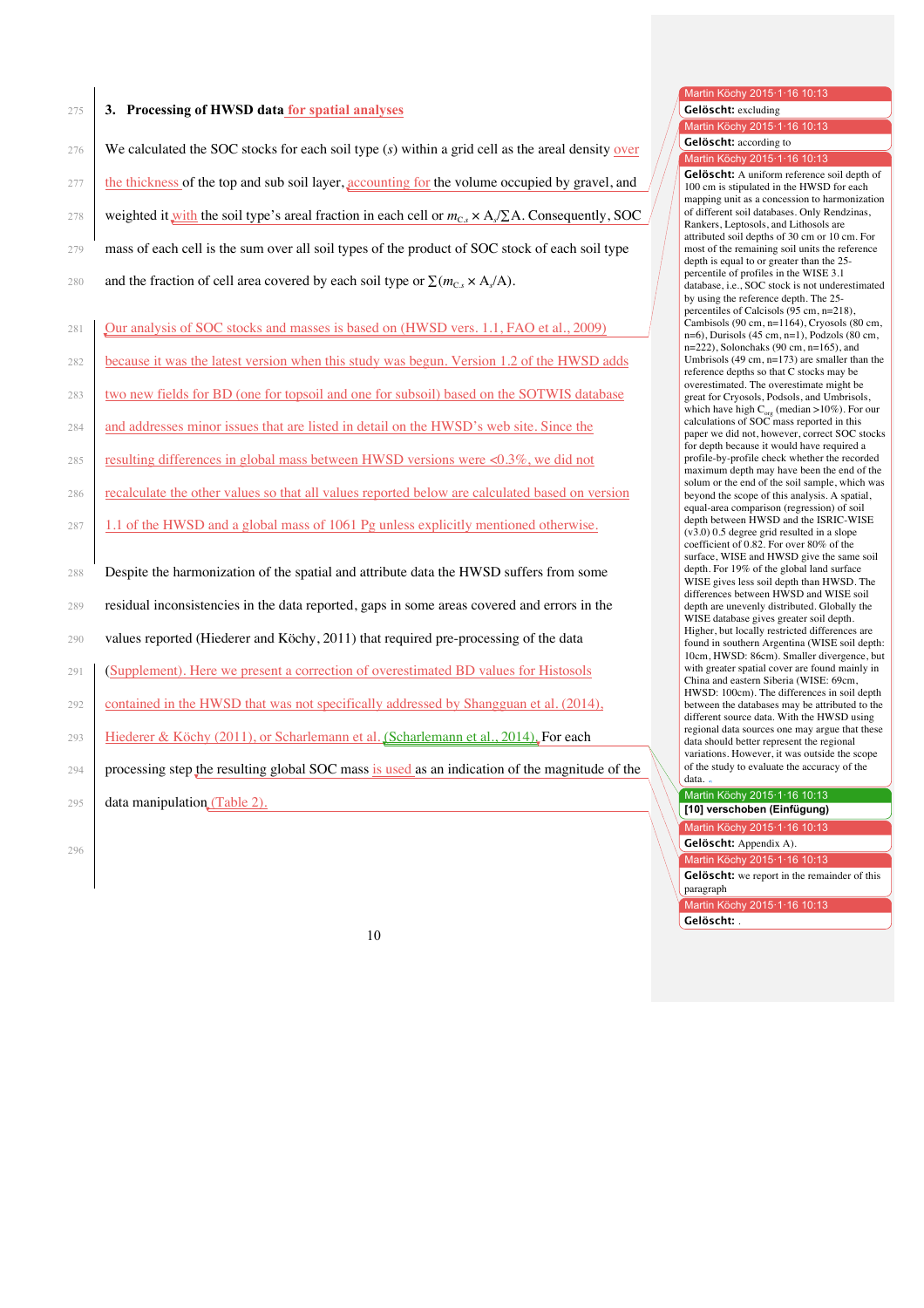| 353 | (Step 1) We filled missing data for $C_{\text{org}}$ in top (4 cases) and subsoil layers (127 cases) with                                                   |                                                                                                                                       |
|-----|-------------------------------------------------------------------------------------------------------------------------------------------------------------|---------------------------------------------------------------------------------------------------------------------------------------|
| 354 | data from cells characterized as the same soil unit and being closest in distance or most                                                                   |                                                                                                                                       |
| 355 | similar in topsoil $C_{org}$ . (2) In a similar way we filled missing values of BD for mineral soils in                                                     |                                                                                                                                       |
| 356 | $\frac{27 \text{ cases. (3)}}{21 \text{ cases. (3)}}$ In HWSD v.1.1 high C <sub>org</sub> values (>20%) are associated with a BD of 1.1 to 1.4              |                                                                                                                                       |
| 357 | kg/dm <sup>3</sup> although values of 0.05 to 0.3 kg/dm <sup>3</sup> would be typical of organic soils (Boelter, 1968,                                      |                                                                                                                                       |
| 358 | Page et al., 2011). To address this issue, we set the topsoil BD to -0.31 $\ln(C_{org} / \sqrt{\frac{6}{5}}) + 1.38$                                        | Martin Köchy 2015.1.16 10:13                                                                                                          |
| 359 | (R <sup>2</sup> =0.69) and subsoil to -0.32 ln(C <sub>ors</sub> [\html{\left(\)}-1.38 (R <sup>2</sup> =0.90) for C <sub>org</sub> > 3% based on an analysis | Gelöscht: )+<br>Martin Köchy 2015.1.16 10:13                                                                                          |
| 360 | of the <b>SPADE/M2</b> soil profile database (Hiederer, 2010). This results in a global mass of                                                             | Gelöscht: )+                                                                                                                          |
| 361 | 1230 Pg C for a soil depth of up to 1 m. $(4)$ The maximum C <sub>org</sub> of Histosols in the HWSD is                                                     | Martin Köchy 2015.1.16 10:13<br>Gelöscht: ISRIC-WISE v3.1<br>Martin Köchy 2015.1.16 10:13                                             |
| 362 | 47%, resulting in a BD of 0.19 kg/dm <sup>3</sup> for topsoil and 0.15 kg/dm <sup>3</sup> for subsoil using the                                             | Gelöscht: .<br>Martin Köchy 2015.1.16 10:13                                                                                           |
| 363 | mentioned equations. In contrast, the best estimate for the BD for tropical peatlands is 0.09                                                               | <b>Gelöscht:</b> Different gap-filling<br>modification to the BD of all orga                                                          |
| 364 | kg/dm <sup>3</sup> (Page et al., 2011), for boreal and subarctic peatland the average BD is 0.112 kg/dm <sup>3</sup>                                        | result in a global C mass ranging<br>1208 Pg and 1338 Pg (Carré et al.<br>Hiederer and Köchy, 2011, Wied-                             |
| 365 | (Gorham, 1991), and for Finnish agricultural peat soil the average value is $0.091 \text{ kg/dm}^3$                                                         | $2014$ ).                                                                                                                             |
| 366 | (Mäkkilä, 1994 in Turunen, 2008). Therefore, we set BD to 0.1 kg/dm <sup>3</sup> for all Histosols in                                                       | Martin Köchy 2015.1.16 10:13<br>Gelöscht:                                                                                             |
| 367 | HWSD. With the SPADE/M2-based corrections for BD and the modification for Histosols,                                                                        | Martin Köchy 2015.1.16 10:13<br>Gelöscht: Based on these assun<br>global mass of organic $C$ in the $u$                               |
| 368 | the global mass of SOC in the upper 1 m of soil is 1061 Pg. Hiederer & Köchy (2011) used                                                                    | soil is $1061$ Pg.<br>Martin Köchy 2015.1.16 10:13                                                                                    |
| 369 | <u>WISE-based corrections for BD (BD<sub>top</sub></u> = -0.285 $\ln(C_{\text{org}} \mid \% )+1.457$ and BD <sub>sub</sub> = -0.291                         | <b>Gelöscht:</b> Version 1.2 of the H<br>published after finishing the resea<br>paper. The new version adds two                       |
| 370 | $\underline{\ln(C_{org} [%]) + 1.389 \text{ for } C_{org} > 12\%}$ that result in a higher a global C mass of 1376 Pg in step 3                             | (one for top and one for subsoil) b<br>SOTWIS database and addresses                                                                  |
| 371 | but a very similar mass (1062 Pg) after the BD correction for histosols in step 4.                                                                          | that are listed in detail on the HW<br>site. Total<br>Martin Köchy 2015-1-16 10:13                                                    |
|     |                                                                                                                                                             | <b>Gelöscht: using</b>                                                                                                                |
| 372 | For comparison, total SOC mass derived from the unaltered HWSD v1.2 database and using                                                                      | Martin Köchy 2015 · 1 · 16 10:13<br>Gelöscht: .                                                                                       |
| 373 | the SOTWIS BD (when available for a soil mapping unit) is 2476 Pg and 1062 Pg after                                                                         | Martin Köchy 2015.1.16 10:13                                                                                                          |
| 374 | applying the BD correction as described in the previous paragraph.                                                                                          | <b>Gelöscht:</b> and using the SOTW<br>(when available for a soil mappin<br>1062 Pg. Since these changes were                         |
| 375 | The HWSD database was pre-processed and analyzed with R (R Development Core Team,                                                                           | did not recalculate the other value<br>values reported below are calcula<br>version 1.1 of the HWSD unless of<br>mentioned otherwise. |
| 376 | 2011). Details of the calculations are presented in the Supplement. We summarized adjusted                                                                  | Martin Köchy 2015.1.16 10:13<br><b>Gelöscht:</b> analysed                                                                             |

11 377 SOC stocks from HWSD globally and by geographic regions, land cover types, and areas with

378 **Gelöscht:** )+ Martin Köchy 2015·1·16 10:13 379 **Gelöscht:** )+ Martin Köchy 2015·1·16 10:13 380 **Gelöscht:** ISRIC-WISE v3.1 Martin Köchy 2015·1·16 10:13 Gelöscht: .

Martin Köchy 2015·1·16 10:13 Gelöscht: Different gap-filling and modification to the BD of all organic soils result in a global C mass ranging between 385 1208 Pg and 1338 Pg (Carré et al., 2010, Hiederer and Köchy, 2011, Wieder et al., 2014).

## Gelöscht:

Martin Köchy 2015·1·16 10:13 Gelöscht: Based on these assumptions the global mass of organic C in the upper 1 m of soil is 1061 Pg.

Gelöscht: Version 1.2 of the HWSD was published after finishing the research for this paper. The new version adds two BD columns (one for top and one for subsoil) based on the SOTWIS database. and addresses minor issues 397 that are listed in detail on the HWSD's web site. Total

Martin Köchy 2015·1·16 10:13

**Gelöscht:** and using the SOTWIS BD  $(when available for a soil mapping unit), it is$ 1062 Pg. Since these changes were small, we did not recalculate the other values so that all values reported below are calculated based on version 1.1 of the HWSD unless explicitly mentioned otherwise.

408 **Gelöscht:** analysed

Martin Köchy 2015·1·16 10:13

409 **Gelöscht:** Appendix A.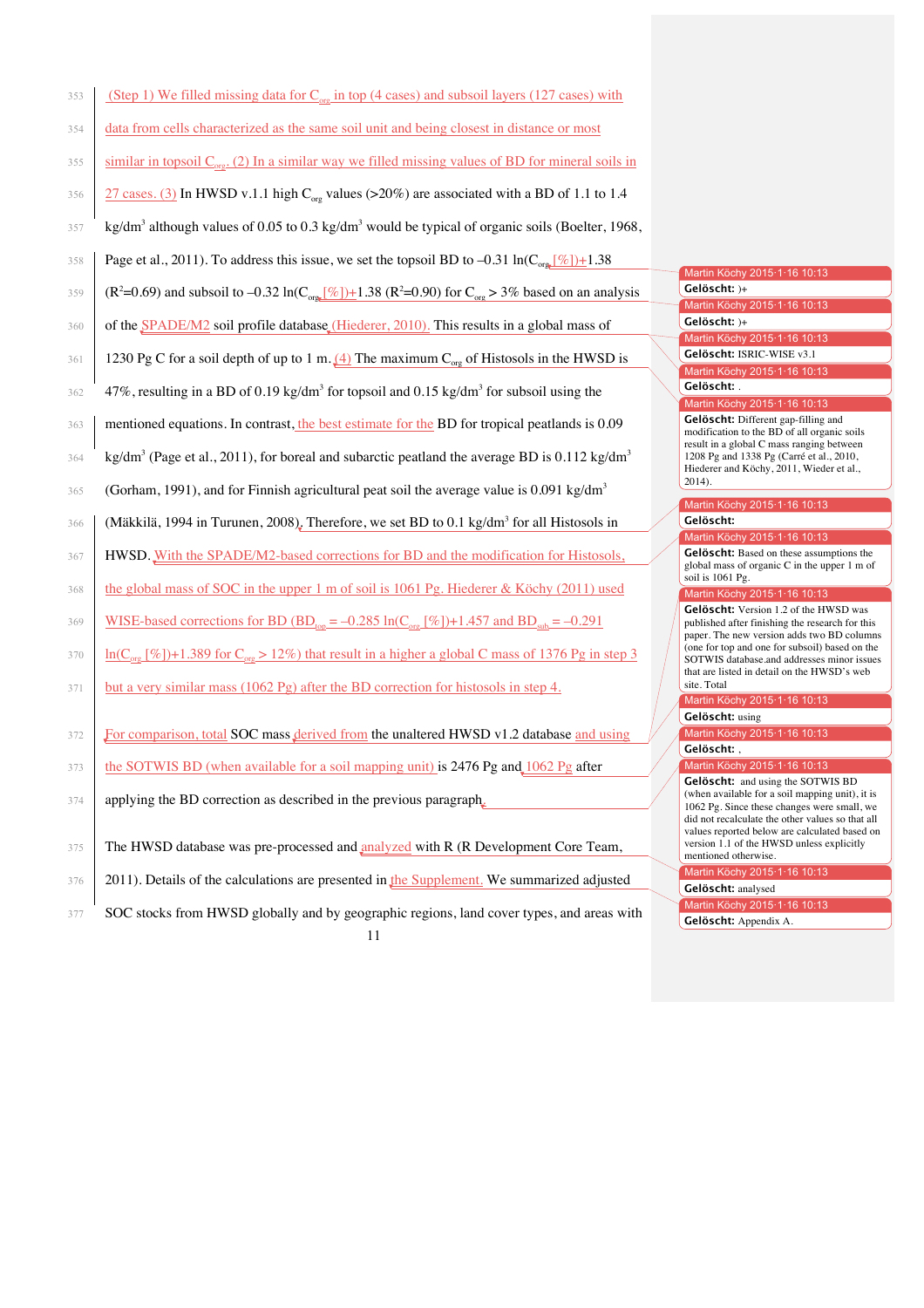- specific soil characteristics (wetlands, peatlands, permafrost soils). To achieve this we
- intersected raster maps of SOC with thematic maps in a GIS (GRASS 6.4.2, GRASS
- Development Team, 2011) and calculated SOC mass summed over areas and determined the
- 5th, 25th, 50th, 75th, and 95th percentiles of SOC stocks within these areas.
- $\mathbf{v}$

Martin Köchy 2015·1·16 10:13 **Gelöscht: <#>Results and Discussio** ... [2]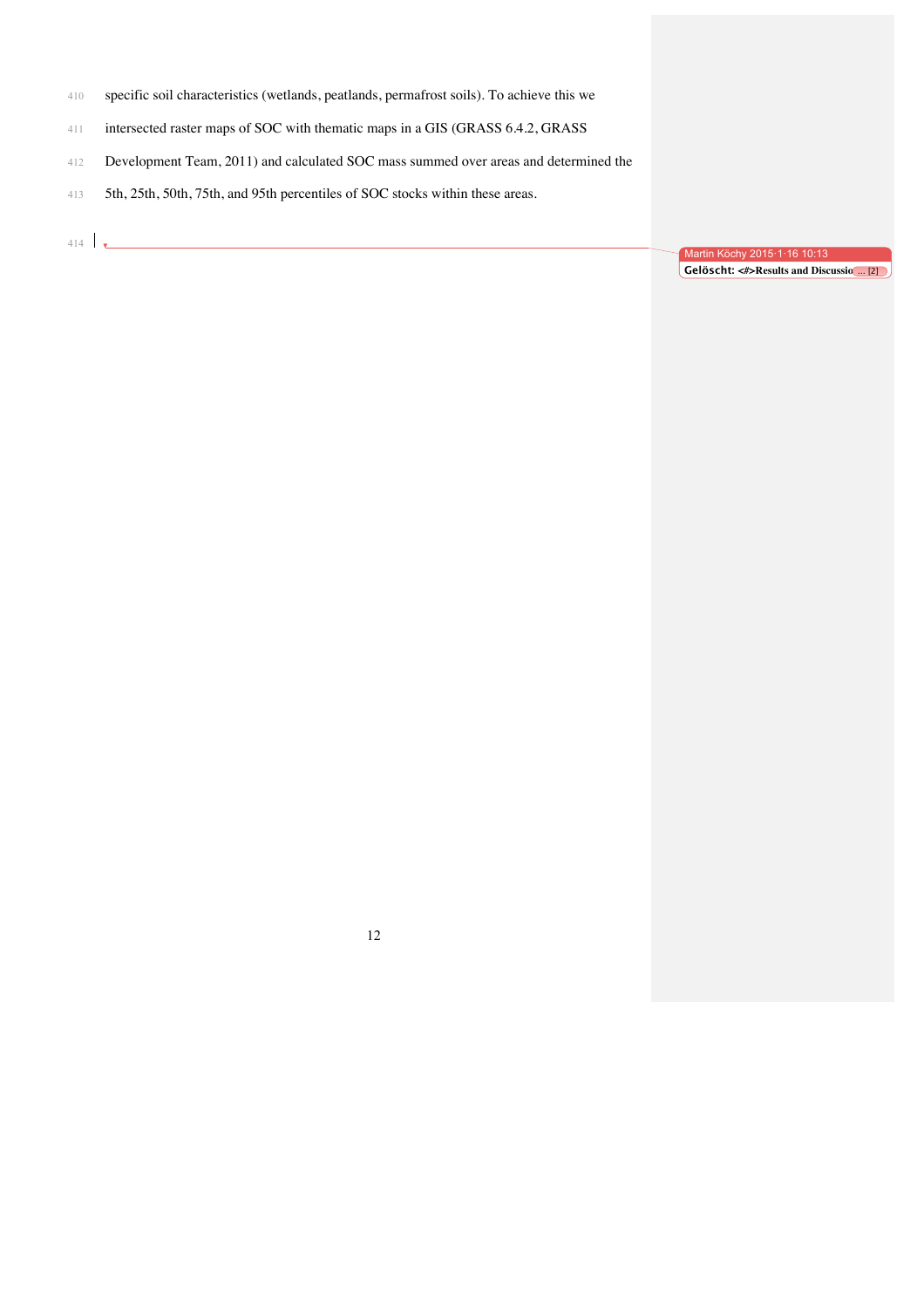#### 417 **4. Spatial distribution of SOC mass**

## 418 *4.1. Continental distribution of SOC mass*

- 419 The distribution of SOC mass by continents (Table 3) follows the pattern of terrestrial
- 420 ecological zones. A large areal fraction of deserts obviously reduces the continental mean
- 421 SOC stock, whereas a large fraction of frozen organic soil increases the continental mean

 $422$  SOC stock (Fig. 1).

#### 423 *4.2. Carbon in frozen high-latitude soils*

| 424 | Large SOC deposits exist in the frozen soils of the permafrost region and are vulnerable to the                       |  |
|-----|-----------------------------------------------------------------------------------------------------------------------|--|
|     |                                                                                                                       |  |
| 425 | effects of global warming. The mass of these deposits, however, is not well known because                             |  |
| 426 | area and the stocks of the permafrost region are uncertain. The uncertainty of the area is                            |  |
| 427 | characterized by the variation in the delineation and thus extent of the permafrost region                            |  |
| 428 | among different maps and databases, which is due also to different definitions of "permafrost"                        |  |
| 429 | and associated concepts. The HWSD lists for each soil unit the presence of permafrost within                          |  |
| 430 | the top 200 cm (a so-called 'gelic phase'). SOC mass in the top 1 m of soils with a gelic phase                       |  |
| 431 | is 164 Pg for a 13.1 Mm <sup>2</sup> soil area (Table $\triangleq$ ). Supplementary data to the HWSD (Fischer et al., |  |
| 432 | 2008) indicate on a $5$ grid the presence of continuous or discontinuous (i.e., excluding                             |  |
| 433 | sporadic and isolated) permafrost that is based on the analysis of the snow-adjusted air frost                        |  |
| 434 | number (Harrij van Velthuizen, IIASA, pers. Comm. 2011) as used for the Global Agro-                                  |  |
| 435 | ecological Zones Assessment v3.0 (Fischer et al., 2008). This extent (19.5 Mm <sup>2</sup> cell area. Fig.            |  |
| 436 | 2) encompasses the area of soils with a gelic phase and contains 185 Pg SOC on 16.7 $\text{Mm}^2$                     |  |
| 437 | soil area according to the HWSD. A third permafrost $ext{extent}$ (24.9 Mm <sup>2</sup> cell area) is described       |  |
| 438 | by the Circum-Arctic Map of Permafrost and Ground Ice Conditions (CAMP, Heginbottom et                                |  |
| 439 | al., 1993), which comprises 12 categories of permafrost and ground ice prevalence without a                           |  |
|     | 12                                                                                                                    |  |

# 13

### Martin Köchy 2015·1·16 10:13

555 **[10] nach oben verschoben:** (Scharlem  $\frac{5}{5}$  ann et al., 2014).  $\frac{5}{5}$ 

Martin Köchy 2015·1·16 10:13 557 **Gelöscht:** The global SOC mass calculated directly from the  $\text{HWSD}$  (v.1.2.1) for the upper 1 m of soil is  $2476$  Pg. Martin Köchy 2015·1·16 10:13

560 **[4] nach oben verschoben:** Henry *et al.* (2009), using an unspecified earlier version of HWSD, reported a mass of 1850 Pg for the first meter. These high values are, however, due to inconsistencies, gaps, and inaccuracies in the database (

#### Martin Köchy 2015·1·16 10:13 566 **Gelöscht:** see Methods

Martin Köchy 2015·1·16 10:13

[5] nach oben verschoben: ). The most consequential of the inaccuracies concerns the BD for soils high in  $\mathrm{C}_{\mathrm{org}}$ 

#### Martin Köchy 2015·1·16 10:13

Gelöscht: After addressing these issues, we calculated a global mass of SOC in the top 1 m of soil to 1062 Pg. The distribution of SOC mass by continents (Table 2) follows the pattern of land area.

#### Martin Köchy 2015·1·16 10:13

**[6] nach oben verschoben:** Henry *et al.*  $\| \t\|$  (2009) report a global SOC mass of 1589 Pg for the top 1 m and 2521 Pg for the top 2 m (using an unspecified WISE version). Hiederer et al. (2010) report a slightly lower mass of 1455 Pg for DSMW

# Martin Köchy 2015·1·16 10:13

**Gelöscht:** and the top 1 m. Martin Köchy 2015·1·16 10:1

590 **[7] nach oben verschoben:** The International Geosphere Biosphere Program 592 (IGBP) (Global Soil Data Task Group, 2000) produced a map of SOC stock on a  $5'$  by 5 594 grid derived from the DSMW in conjunction with WISE data (v.1, 1125 profiles).  $S(\dots [5])$ 

## Martin Köchy 2015·1·16 10:13

643 **[1] nach oben verschoben:** stocks depends on how well the soil mapping units are represented by soil profiles with complete characteristics. The latest ISRIC-WISE ... [7]

# Martin Köchy 2015·1·16 10:13

Martin Köchy 2015·1·16 10:13 641 **[2] nach oben verschoben:** of the profiles (Batjes, 2009). BD and gravel  $f$ ...  $[8]$ 

Gelöscht: Before the publication of the HWSD, many global estimates were ba $\ldots$  [4] Martin Köchy 2015·1·16 10:13

#### 596 **Gelöscht:** ... [6]

Martin Köchy 2015·1·16 10:13 **Gelöscht:** These are provided individually 613 by 87%, 32%, 100%, and 22%

lartin Köchy 2015·1·16 10:13

Gelöscht: organic C...OC deposits ex.... [9]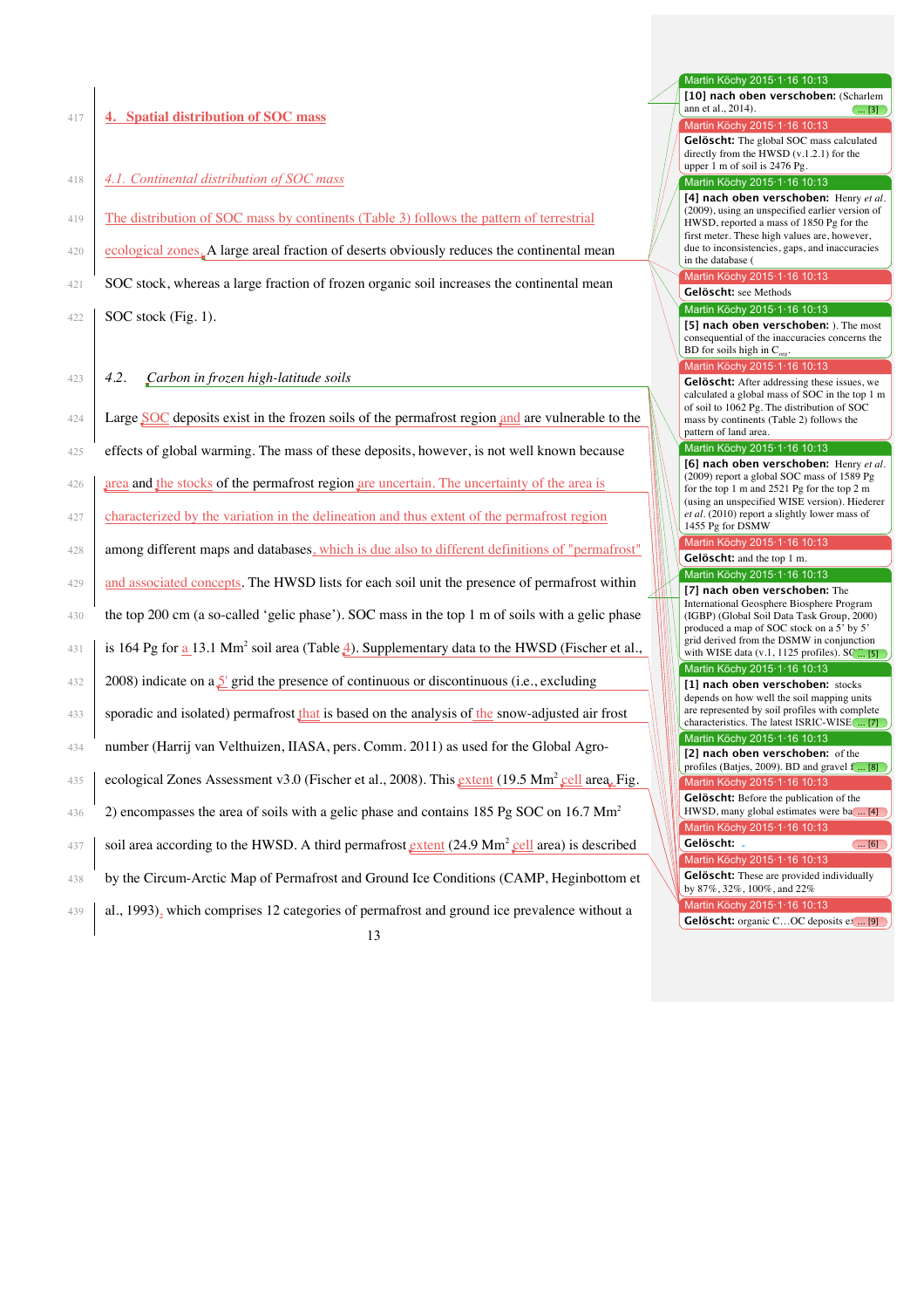| 647 | defined depth limit for the occurrence of permafrost. The CAMP permafrost extent (including                    | Martin Köchy 2015·1·16 10:13                                           |
|-----|----------------------------------------------------------------------------------------------------------------|------------------------------------------------------------------------|
| 648 | permafrost in the Alps and Central Asian ranges) represents 21.7 Mm <sup>2</sup> soil area of the HWSD         | Gelöscht: area comprises 21.7 Mm <sup>2</sup> soil area<br>of the HWSD |
| 649 | with 249 Pg SOC in the top 1 m. Tarnocai et al. (2009) used the CAMP's permafrost                              |                                                                        |
| 650 | classification (excluding the Alps and Central Asian ranges, 20.5 Mm <sup>2</sup> grid cell area) together     |                                                                        |
| 651 | with SOC and soil information from the Northern Circumpolar Soil Carbon Data Base                              |                                                                        |
| 652 | (NCSCDB, http://wms1.agr.gc.ca/NortherCircumpolar/northercircumpolar.zip) to estimate                          |                                                                        |
| 653 | SOC mass in the permafrost region. The NCSCDB includes soil profile data not incorporated                      |                                                                        |
| 654 | into the HWSD. Data for calculating SOC stocks (C concentration, BD, depth, coarse                             |                                                                        |
| 655 | fragments) in the upper 3 m were derived from 1038 pedons from northern Canada, 131                            |                                                                        |
| 656 | pedons from Alaska, 253 pedons from Russia, 90 peat cores from western Siberia, 266                            |                                                                        |
| 657 | mineral and organic soils from the Usa Basin database, and an unspecified number of profiles                   |                                                                        |
| 658 | from the WISE database $(v.1.1)$ for Eurasian soils. Extrapolations were used to estimate SOC                  |                                                                        |
| 659 | mass in mineral soils and Eurasian peat soils >1 m depth. The spatial extent of soil classes                   |                                                                        |
| 660 | was obtained from existing digital and paper maps. Tarnocai et al.'s (2009) estimate of 496                    |                                                                        |
| 661 | Pg for the $0-1$ m depth is much higher than that of HWSD's mass in the permafrost region                      |                                                                        |
| 662 | (185 Pg). The difference is partly due the limit of 2 m that HWSD uses for distinguishing the                  |                                                                        |
| 663 | 'gelic phase', whereas the Circum-arctic Map of Permafrost does not refer to a limit                           |                                                                        |
| 664 | (Heginbottom et al., 1993). The more important contribution to the difference in mass than                     | Martin Köchy 2015·1·16 10:13                                           |
| 665 | arising from definitions and extent is the greater SOC stock calculated from the NCSCDB                        | Gelöscht: cause of                                                     |
| 666 | (Table 4). In NCSCDB the mean SOC areal density of soil in all permafrost classes is >20                       | Martin Köchy 2015·1·16 10:13                                           |
| 667 | $\text{kg/m}^2$ , whereas the mean SOC areal density is 11.4 kg/m <sup>2</sup> in the HWSD across all classes. | Gelöscht: stock<br>Martin Köchy 2015·1·16 10:13                        |
| 668 | The difference suggests that the BD of frozen organic soil is higher than assumed by us. In                    | Gelöscht: stock                                                        |
| 669 | addition to the SOC mass in the top 1 m, Tarnocai et al. $(2009)$ estimated that the permafrost                |                                                                        |
| 670 | region contains 528 Pg in 1 m to 3 m depth, and 648 Pg in depths greater than 3 m.                             |                                                                        |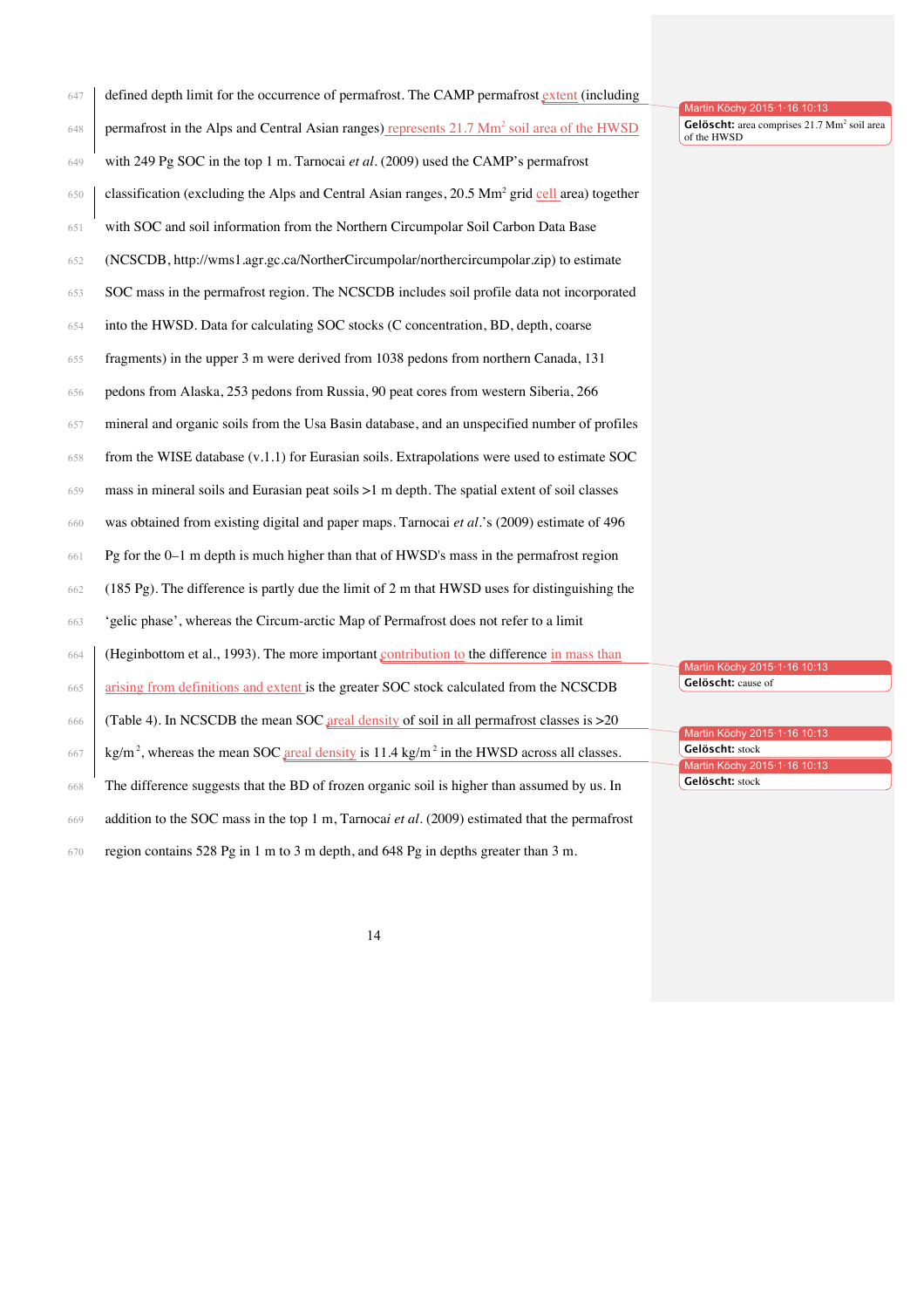| 676 | Inaccuracies associated with the mass estimates arise from incomplete knowledge of the               |
|-----|------------------------------------------------------------------------------------------------------|
| 677 | spatial distribution of soil classes, soil depths, sparse distribution of soil profile data and lack |
| 678 | of soil profiles with a full complement of measured data. In terms of IPCC A4 categories of          |
|     | 679   confidence, Tarnocai et al. have medium to high confidence ( $>66\%$ ) in the values for the   |
|     | 680 North-American stocks of the top 1 m, medium confidence (33–66%) in the values for the           |
|     | 681 Eurasian stocks of the top 1 m, and very low to low confidence (<33%) in the values for the      |

| 682 | other regional stocks and stocks of layers deeper than 1 m. Tarnocai et al. discuss extensively             |
|-----|-------------------------------------------------------------------------------------------------------------|
| 683 | the uncertainty of their estimates. Here we note only that major uncertainty is linked to the               |
| 684 | area covered by high latitude peatlands (published estimates vary between $1.2$ and $2.7$ Mm <sup>2</sup> ) |
| 685 | which alone results in a range of $94-215$ Pg SOC. The C mass contained in $>3$ m depth of                  |
| 686 | river deltas is potentially great (241 Pg, Tarnocai et al., 2009), but is based solely on                   |

- extrapolation on the SOC stock and area of the Mackenzie River delta. Yedoma (Pleistocene
- 688 loess deposits with high  $C_{\text{org}}$ ) SOC mass (407 Pg, >3 m depth) is also associated with great
- uncertainty. The estimate (adopted from Zimov et al., 2006) is based on a sketched area of 1
- Mm<sup>2</sup> in Siberia (thus excluding smaller Yedoma deposits in North America) and mean
- 691 literature values for depth (25 m) whose ranges extend  $\geq \pm 50\%$  of the mean.

#### *4.3. Carbon in global wetlands*

 SOC stocks in wetlands are considerable because water reduces the availability of oxygen and thus greatly reduces decomposition rates (Freeman et al., 2001). Draining of wetlands often greatly increases the decomposition of dead plant material, which results in the release of carbon dioxide into the atmosphere. This process can significantly affect the global C budget when it happens on a large scale. There is, however, no consensus of what constitutes a wetland at the global scale (Mitra et al., 2005). Therefore the volume of wetland soil and its C mass are also uncertain (Joosten, 2010).

| Martin Köchy 2015.1.16 10:13 |
|------------------------------|
| Gelöscht: mass               |
| Martin Köchy 2015.1.16 10:13 |
| Gelöscht: mass               |
| Martin Köchy 2015.1.16 10:13 |
| <b>Gelöscht:</b> masses      |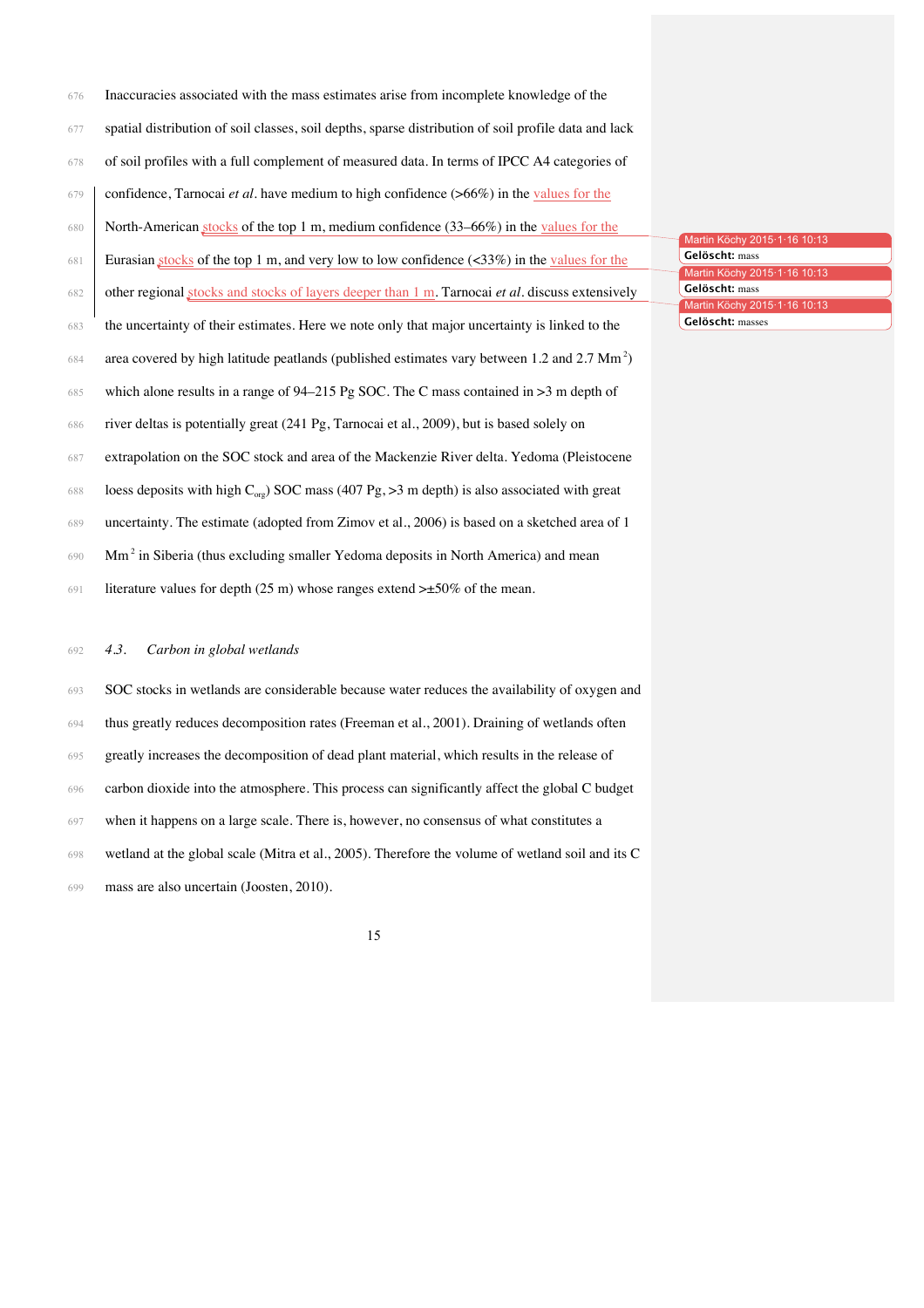| 703 | The most detailed and recent maps of global scope with detailed wetland classification                       |                                                                   |
|-----|--------------------------------------------------------------------------------------------------------------|-------------------------------------------------------------------|
| 704 | (Köchy and Freibauer, 2009) are the Global Land Cover Characteristics database, v 2.0                        |                                                                   |
| 705 | (GLCC, Loveland et al., 2000) that comprises up to 6 wetland types ('Wooded Wet Swamp',                      |                                                                   |
| 706 | 'Rice Paddy and Field', 'Inland Water', 'Mangrove', 'Mire, Bog, Fen', 'Marsh Wetland') and                   |                                                                   |
| 707 | the Global Lakes and Wetland Database (GLWD, Lehner and Döll, 2004) that comprises 12                        |                                                                   |
| 708 | wetland categories. Both maps have a resolution of $0.5'$ . The GLCC originates from analysis                |                                                                   |
| 709 | of remote sensing data in the International Geosphere Biosphere program. Lehner and Döll                     | Martin Köchy 2015·1·16 10:13<br>Gelöscht: 5 arc minutes.          |
| 710 | compiled their database from existing maps, including the GLCC, and inventories. Some                        |                                                                   |
| 711 | wetland types are restricted geographically due to the heterogeneous classification across the               |                                                                   |
| 712 | source materials. The categories "50-100% wetland" and "25-50% wetland", for example,                        | Martin Köchy 2015·1·16 10:13                                      |
| 713 | occur only in North America, "wetland complex" occurs only in Southeast Asia. One                            | Gelöscht:                                                         |
| 714 | consequence is that the global extent of 'bogs, fens, and mires' in the GLWD, 0.8 Mm <sup>2</sup> , is       |                                                                   |
| 715 | smaller than the Canadian area of peatlands, $1.1 \text{ Mm}^2$ (Tarnocai et al., 2002), which is            |                                                                   |
| 716 | dominated by bogs and fens.                                                                                  |                                                                   |
| 717 | The spatial overlap of the GLWD and the GLCC categories is rather small (Table $\delta$ ). Only the          | Martin Köchy 2015·1·16 10:13                                      |
| 718 | "Mire bog, fen" category of the GLCC has been adopted completely by the GLWD (Lehner                         | Gelöscht: 5<br>Martin Köchy 2015·1·16 10:13                       |
| 719 | & Döll, 2004). Even categories with similar names like "Freshwater Marsh" vs. "Marsh                         | Gelöscht: category                                                |
| 720 | Wetland" and "Swamp Forest, Flooded Forest" vs. "Wooded Wet Swamps" show little spatial                      |                                                                   |
| 721 | overlap. Despite the GLWD's overall larger wetland area it does not include the areas                        |                                                                   |
| 722 | identified as "rice paddies" in the GLCC.                                                                    | Martin Köchy 2015·1·16 10:13                                      |
| 723 | Based on the intersection of GLWD and HWSD (Fig. 3), the global SOC mass in the top 1 m                      | Gelöscht: '<br>Martin Köchy 2015·1·16 10:13<br>Gelöscht: paddies' |
| 724 | of soil of permanent and non-permanent wetlands (excluding lakes, reservoirs, and rivers) is                 |                                                                   |
| 725 | 140 Pg (on 117 Mm <sup>2</sup> soil area). Using the GLCC Global Ecosystems classification, the area         |                                                                   |
| 726 | covered by wetlands (excluding inland waters) is much smaller $(3 \text{ vs } 12 \text{ Mm}^2)$ and contains |                                                                   |
| 727 | only 34 Pg SOC (Table $\mathcal{I}$ ). The difference is partly due to the classification of large parts of  | Martin Köchy 2015·1·16 10:13<br>Gelöscht: 6                       |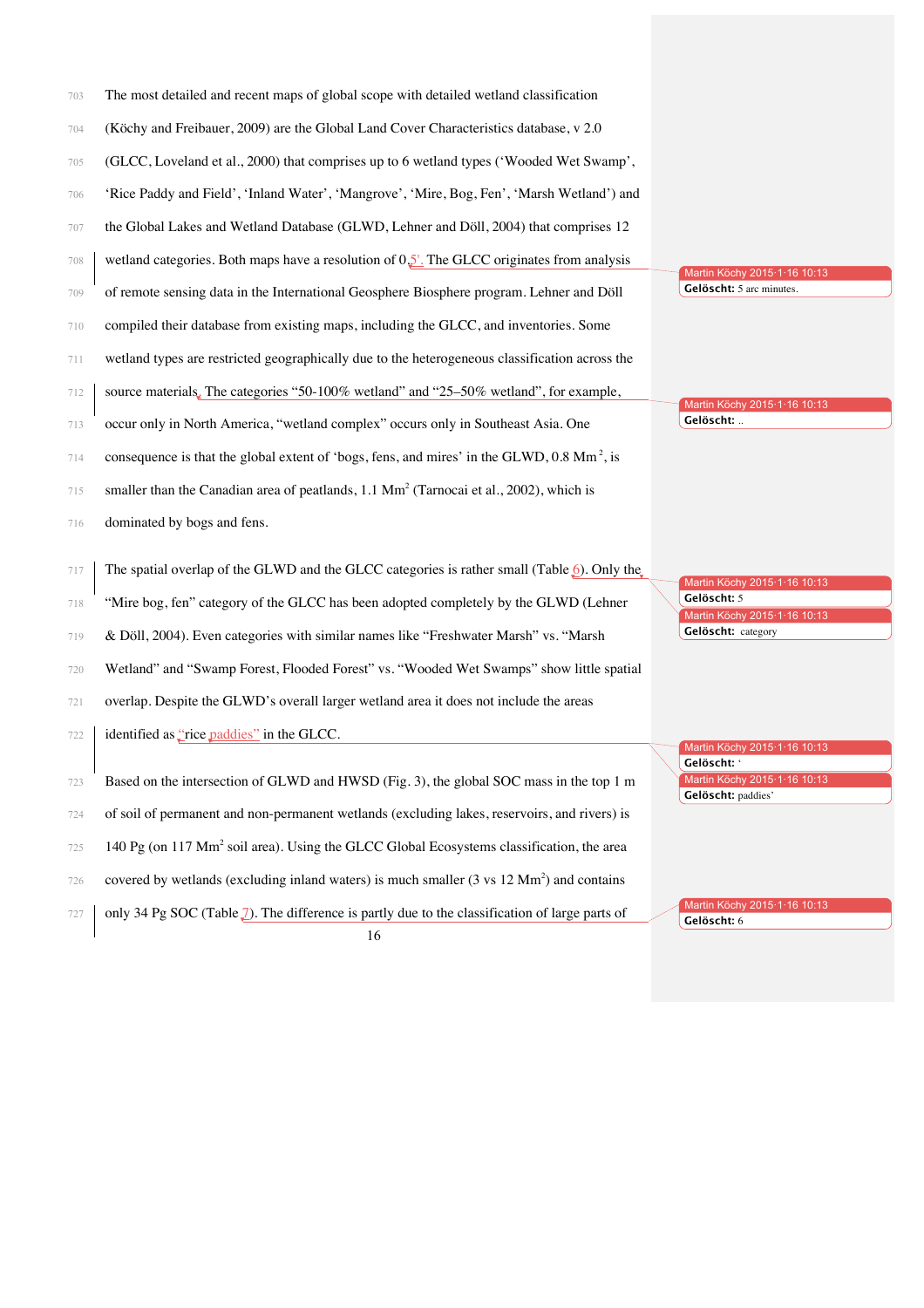735 North America (including the prairie) as temporary or patchy wetland in the GLWD; but even wetlands in a stricter sense cover twice the area and contain nearly twice the mass of SOC in the GLWD compared to the GLCC. Therefore, we combined both maps for the assessment of SOC stocks and masses.

| 739 | Wetlands with the highest $C_{org}$ and highest SOC stocks are bogs, fens, mires, and marshes and           |                                                |
|-----|-------------------------------------------------------------------------------------------------------------|------------------------------------------------|
| 740 | the "25-50%" and "50-100%" wetlands in boreal North America. The latter two categories                      |                                                |
| 741 | represent mostly bogs, fens, and small lakes. Due to their high $C_{org}$ these wetland types can           |                                                |
| 742 | also be classified as peatland. When wet peatlands are drained, they may no longer qualify as               |                                                |
| 743 | wetlands, but remain peatlands with high $C_{org}$ and a large SOC mass. Drainage exposes the               |                                                |
| 744 | carbon to oxygen and thus accelerates peat decomposition and, depending on circumstances,                   | Martin Köchy 2015-1-16 10:13                   |
| 745 | an increase in BD. The global area of peatland with a minimum peat depth of 30 cm is 3.8                    | Gelöscht: with<br>Martin Köchy 2015-1-16 10:13 |
| 746 | Mm <sup>2</sup> based on the International Mire Conservation Group Global Peatland Database (GPD,           | Gelöscht: associated                           |
| 747 | Joosten, 2010). Total SOC mass of peatlands in the GPD is 447 Pg for their total depth. This                |                                                |
| 748 | estimate is considered conservative because mangroves, salt marshes, paddies, paludified                    |                                                |
| 749 | forests, cloud forests, dambos, and <i>Cryosols</i> were omitted because of lack of data. The               | Martin Köchy 2015·1·16 10:13                   |
| 750 | information available in the database for peatlands is very heterogeneous. For some countries               | Gelöscht: cryosols                             |
| 751 | only the total area of peatland is known. When depth information was missing or not                         |                                                |
| 752 | plausible, a depth of 2 m was assumed in the GPD, although most peatlands are deeper                        |                                                |
| 753 | (Joosten, 2010). It is not clear, which default values were used for $C_{\text{ore}}$ or BD in the          |                                                |
| 754 | assessment. C <sub>content</sub> (organic C fraction of ash-free mass) varies from 0.48–0.52 in             | Martin Köchy 2015·1·16 10:13                   |
| 755 | Sphagnum peat to 0.52–0.59 in Scheuchzeria and woody peat (Chambers et al., 2010). Values                   | Gelöscht: concentration (                      |
|     |                                                                                                             |                                                |
| 756 | of BD show much stronger variation. Ash-free bulk density ranged from <0.01 to 0.23 kg dm                   |                                                |
| 757 | $3$ in 4697 samples (Chambers et al., 2010) with a median of 0.1 kg dm <sup>-3</sup> . The variation is due |                                                |
| 758 | to water content, soil depth, plant material, and degree of decomposition (Boelter, 1968). The              |                                                |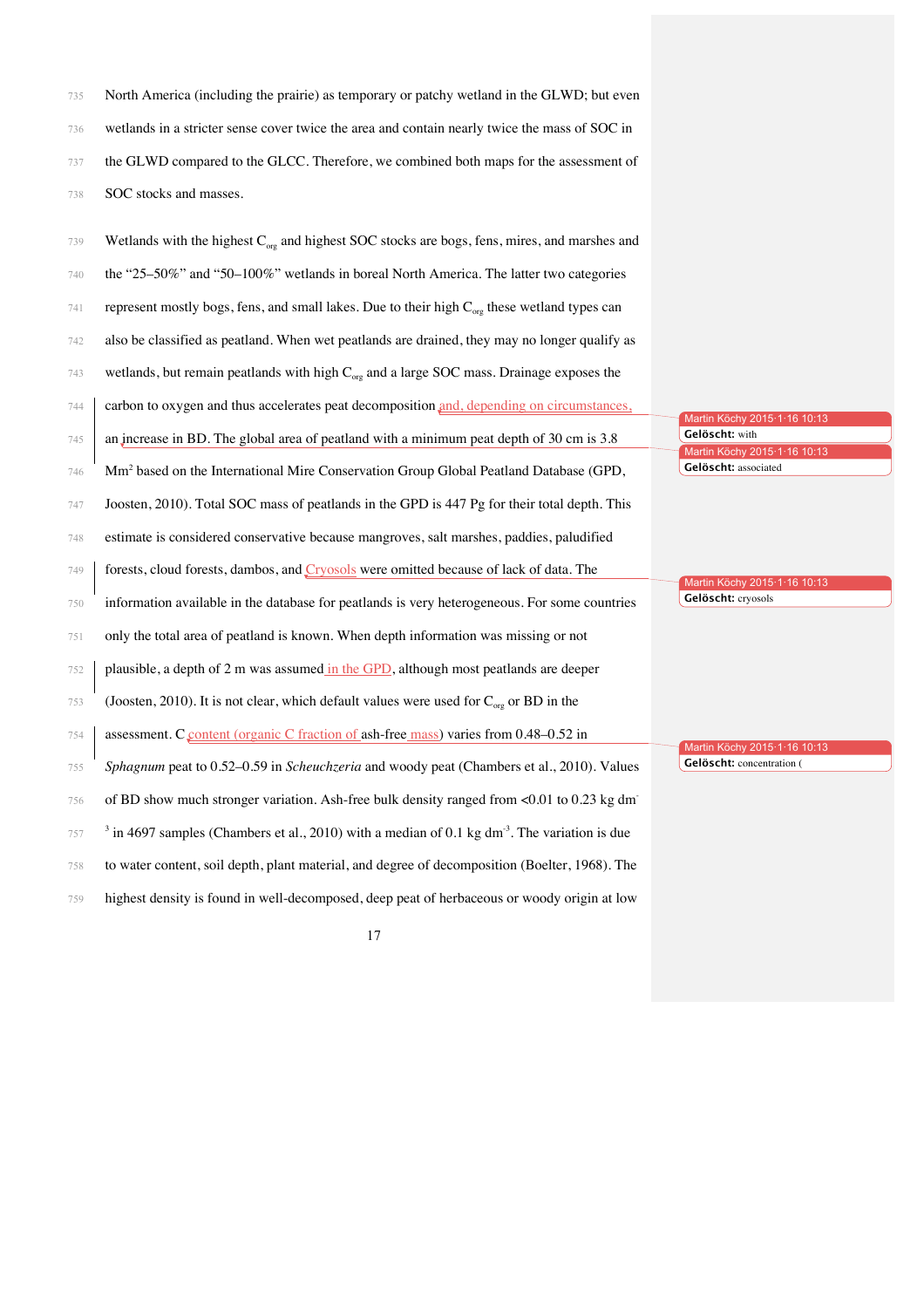| 764 | water content. The great variation demands that BD of peatlands actually be measured at         |
|-----|-------------------------------------------------------------------------------------------------|
| 765 | several depths and at ambient soil moisture at the same time as the C concentration. If this is |
| 766 | not possible, PTFs of BD for peat ought to include water content, decomposition status, and     |
| 767 | plant material.                                                                                 |

| 768 | Peatlands with a certain thickness of organic layer qualify as Histosols. HWSD adopted the                 |                                  |
|-----|------------------------------------------------------------------------------------------------------------|----------------------------------|
| 769 | FAO definition "Soils having an H horizon of 40 cm or more of organic soil materials (60 cm                |                                  |
| 770 | or more if the organic material consists mainly of sphagnum or moss or has a bulk density of               |                                  |
| 771 | less than 0.1) either extending down from the surface or taken cumulatively within the upper               |                                  |
| 772 | 80 cm of the soil; the thickness of the H horizon may be less when it rests on rocks or on                 |                                  |
| 773 | fragmental material of which the interstices are filled with organic matter." (FAO, 1997). The             |                                  |
| 774 | area covered by Histosols in the HWSD (Fig. 4) is $3.3 \text{ Mm}^2$ (cell area multiplied by fraction     |                                  |
| 775 | of Histosol), slightly lower than the area given by the GPD, and contains 113 Pg SOC. The                  | Martin Köchy 2015·1·16 10:13     |
| 776 | total area of cells with at least some fraction of Histosol, however, is 10 Mm <sup>2</sup> containing 188 | Gelöscht: .                      |
| 777 | Pg SOC. The area of Histosol outside wetlands $(1.7 \text{ Mm}^2)$ might indicate that a large portion     |                                  |
| 778 | of originally wet peatland has been drained and is exposed to decomposition.                               |                                  |
|     |                                                                                                            |                                  |
| 779 | The differences in SOC mass estimates between the GLWD and the GLCC indicate that                          |                                  |
| 780 | wetland types are defined heterogeneously and that especially the classification of swamp                  |                                  |
| 781 | forests, marshes, mangroves, and rice paddies needs to be harmonized. The contrasting land                 |                                  |
| 782 | cover classification could be overcome by using the more generic land cover classes                        |                                  |
| 783 | developed within the UN Framework Convention on Climate Change (di Gregorio and                            |                                  |
| 784 | Jansen, 2005). Remote sensing methods are being developed to improve the mapping of                        | Martin Köchy 2015 · 1 · 16 10:13 |
| 785 | wetlands, e.g., the GlobWetland project (http://www.globwetland.org, and Journal of                        | Gelöscht: the spatial extent     |
| 786 | Environmental Management 90, special issue (7)) or the Wetland Map of China (Niu et al.,                   |                                  |
| 787 | 2009). In situ measurements of soil $C_{org}$ , soil depth, and BD, however, must still be improved,       |                                  |
| 788 | collected, and made available for calculating global SOC mass.                                             |                                  |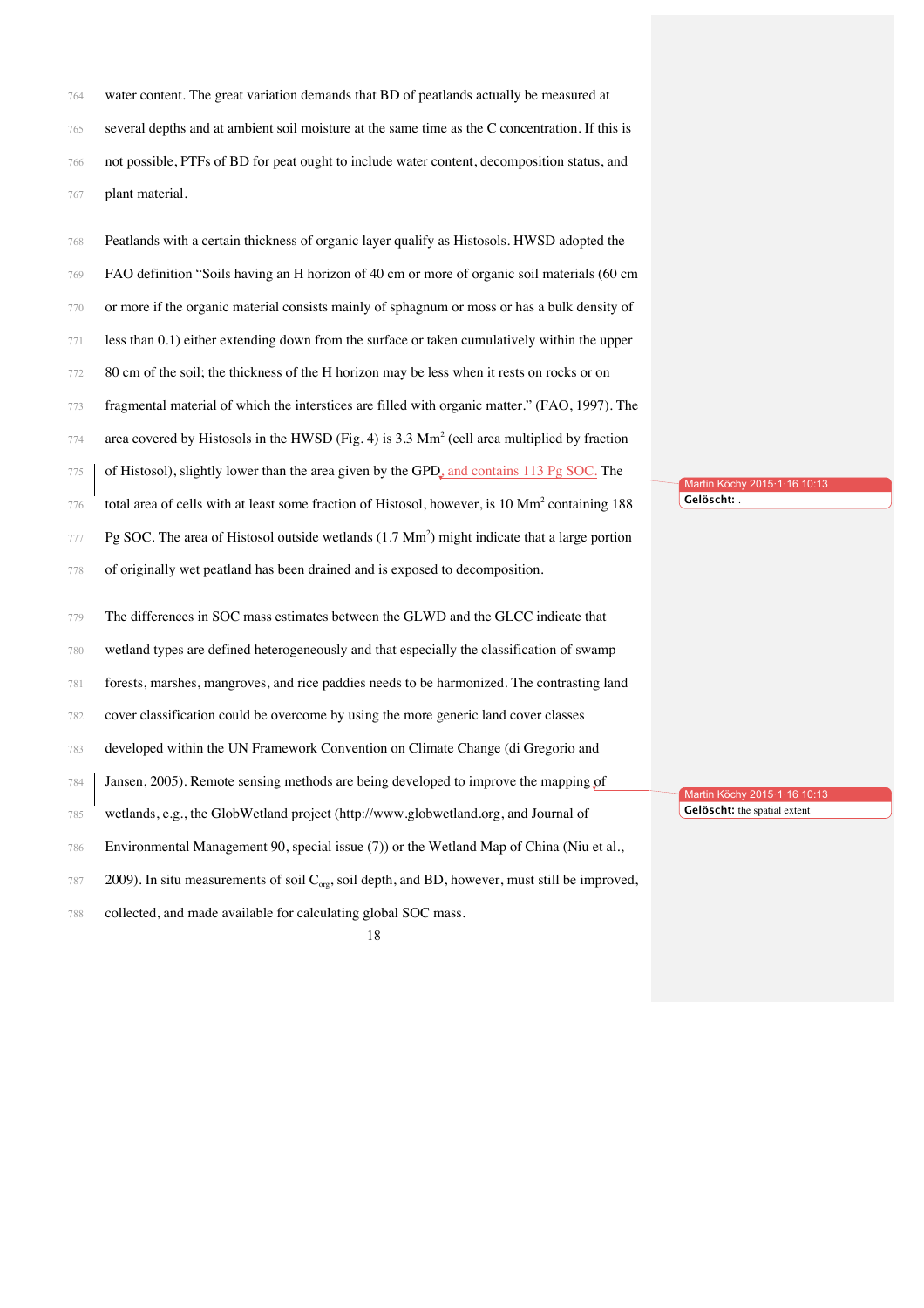#### *4.4. Carbon in the tropics*

- The high intensity of rain in some parts of the tropics contributes to the presence of wetlands
- (union of GLWD and GLCC classes as in the previous section) in 9% of the tropical land area
- $(794 \mid (50 \text{ Mm}^2 \text{ within } 23.5^\circ \text{N} 23.5^\circ \text{S}) \text{ containing 40 Pg SOC (Table }$ <sup>8</sup>, excluding lakes, reservoirs,
- rivers). Most of the wetland carbon (27 Pg) is found in marshes and floodplains, and swamp
- or flooded forests. The GLCC category with the highest SOC mass (10 Pg) is "Rice Paddy
- and Field" (1.2 Mm<sup>2</sup> soil and cell area) but only 14% of this area is recognized as wetland in
- the GLWD.
- Only 6% of the area of each of the two C-richest tropical wetland types are categorized as
- Histosols in the HWSD, totaling 0.1 Mm<sup>2</sup>. The total area of Histosol in the HWSD, 0.4 Mm<sup>2</sup>,
- agrees with the most recent and detailed, independent estimate of tropical peatland area (Page
- et al., 2011, defining peatland as soil having >65% organic matter in a minimum thickness of
- 803 30 cm). The total mass of SOC in grid cells of the spatial layer with at least some fraction of
- Histosol is 24.2 Pg.
- 805 Page *et al.* (2011) used peatland area, thickness, BD and C<sub>org</sub> to calculate the SOC mass for 806 each country within the tropics of Cancer and Capricorn. They tried to trace the original data
- 807 and used best estimates where data were missing. Most data was available for area, but less
- data was available for thickness. Page *et al.* (2011) used 25% of maximum thickness when
- 809 only this information was reported instead of mean thickness and used 0.5 m when no
- 810 thickness was reported. The percentiles of the frequency distribution of their best estimate of
- 811 thickness weighted by their best estimate of area per country is 0-10%: 0.5 m, 25%: 1.75 m,
- 50%-90%: 5.5 m, 97.5%: 7.0 m, mean: 4.0 m ± 2.2 m SD. This distribution can be used for
- 813 estimates of SOC mass and associated uncertainty in other tropical peatlands. Data on BD and

| 814 SOC concentration were rare. When they were provided they often referred only to the | تممام مثقلم |
|------------------------------------------------------------------------------------------|-------------|
|                                                                                          |             |

Martin Köchy 2015·1·16 10:13 **Gelöscht:** C

Martin Köchy 2015·1·16 10:1

Martin Köchy 2015-1-16 10 **Gelöscht:** 7

Martin Köchy 2015·1·16 10:13 **Gelöscht:** pixel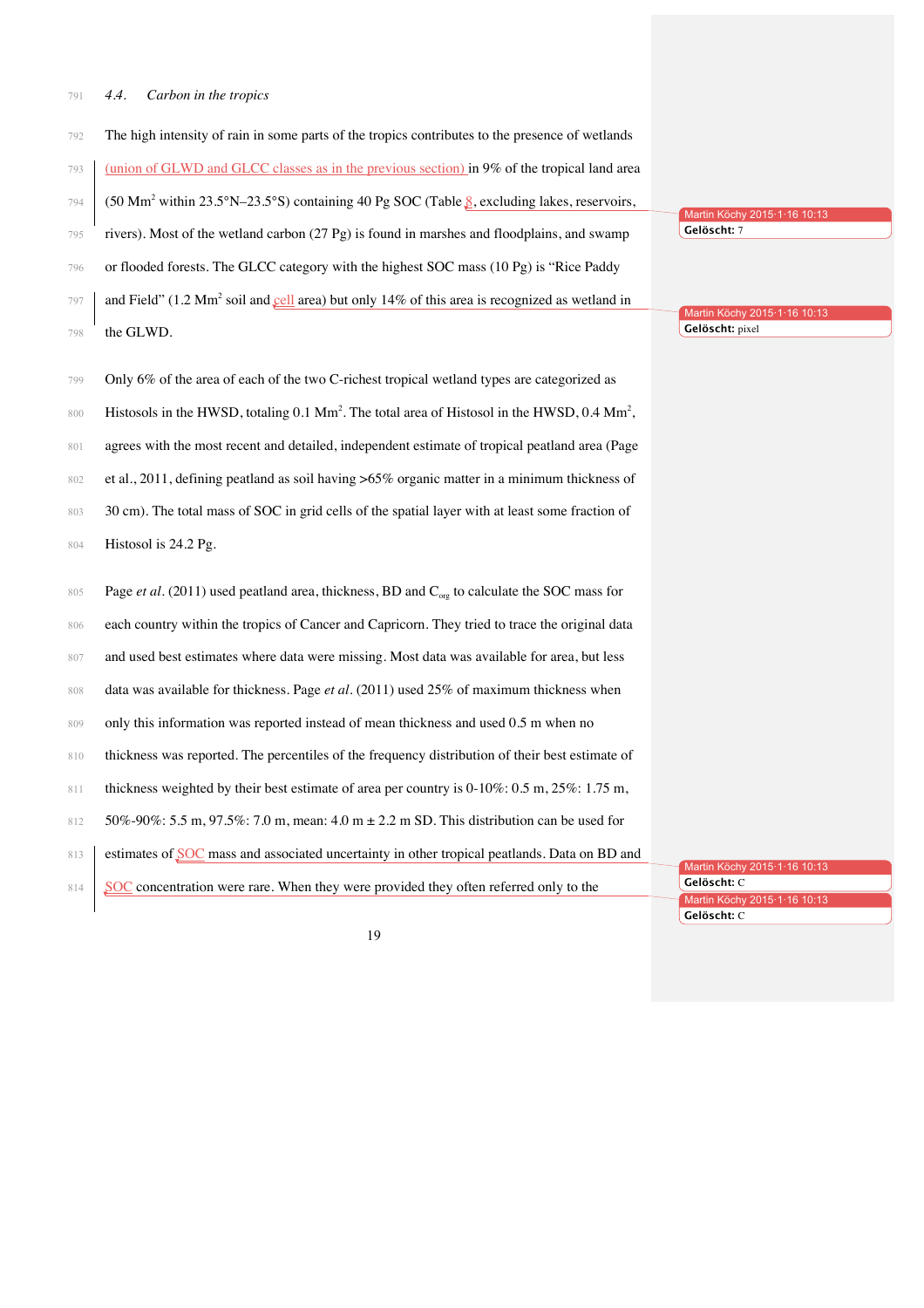- 819 subsurface, although these parameters vary with depth. When these data were missing, Page
- 820 *et al.* (2011) used 0.09 g cm<sup>-3</sup> and 56% as best estimates based on literature reviews.
- 821 Consequently, their best estimate of SOC mass for tropical peatlands is 88.6 Pg for the whole
- 822 soil depth, with a minimum of 81.7 and a maximum of 91.9 Pg. If one assumes an average
- 823 peat thickness of 4 m and uniform vertical mass distribution, the top 1 m contains 22 Pg of
- 824 SOC, close to our HWSD-based estimate for grid cells containing Histosol  $(24 \text{ Pg})$ . Joosten
- 825 (2010) estimated SOC mass for individual tropical countries based on the Global Peatland
- 826 Database. For some countries the difference between Joosten's and Page *et al.*'s estimates are
- 827 large. For example, Joosten's estimate for Sudan is 1.98 Pg, whereas Page *et al.* have 0.457
- 828 Pg. These differences may be caused by different definitions of "peat" and variability in depth
- 829 estimates, SOC concentration, and BD in the data sources.
- 830 For estimating total tropical SOC mass without depth limit, we add 3/4 of Page *et al.*'s best
- 831 estimate for tropical peatland (66.5 Pg) to represent SOC deeper than 1 m to our estimate of
- 832 SOC mass in the top 1 m, resulting in 421 Pg. (This addition, however, excludes SOC below
- 833 1 m outside peatlands.) Thus, peatlands contain about 6% of the tropical SOC mass within the
- 834 first meter and approximately 21% of the total tropical SOC mass (without depth limit).
- 835 Obviously, the uncertainty of these estimates is great.

Martin Köchy 2015·1·16 **Gelöscht:** the tropics Martin Köchy 2015·1·16 10:13 **Gelöscht:** for the whole soil depth

Martin Köchy 2015·1·16 10:13 838 **Gelöscht:** .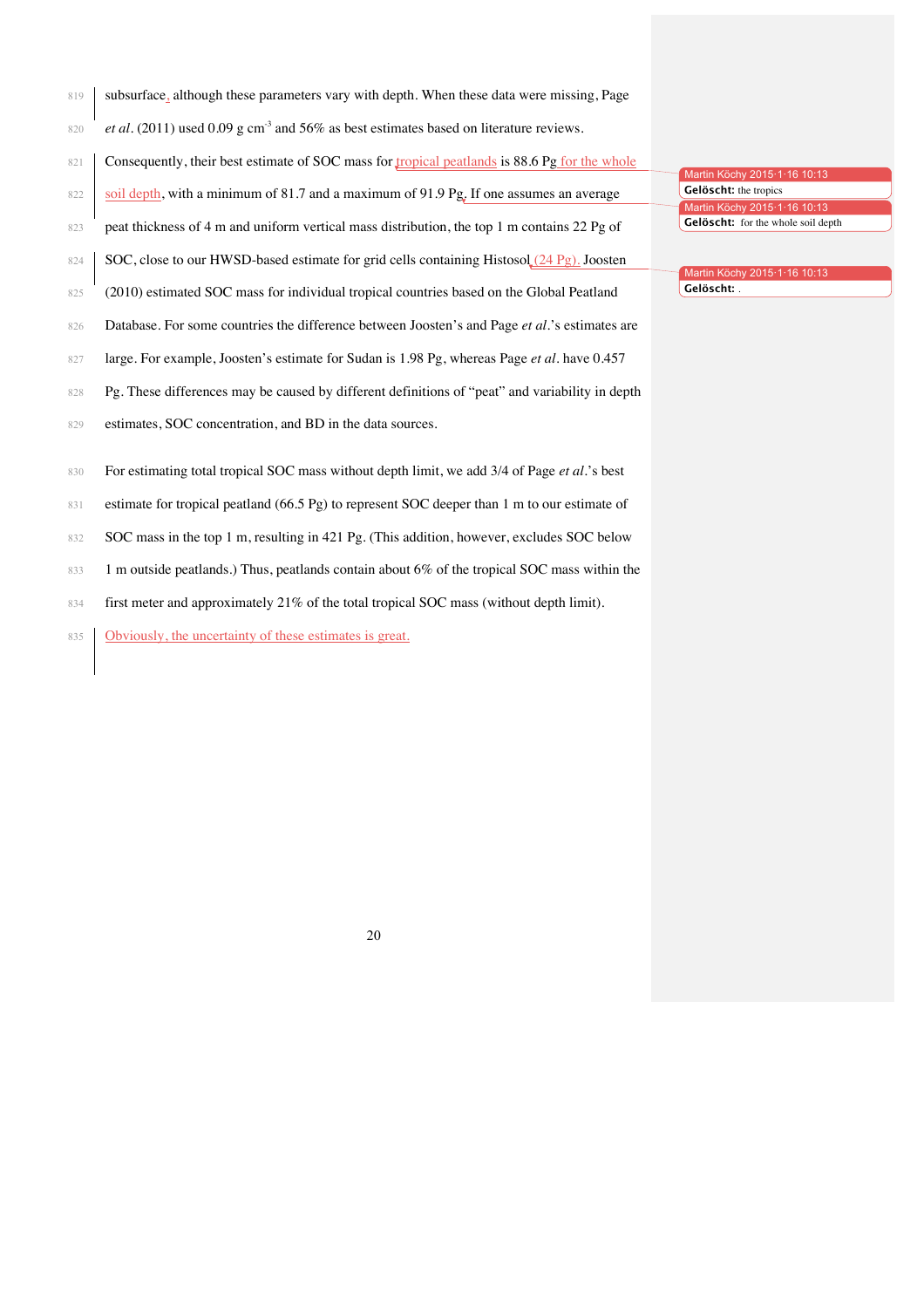#### 839 **5. Conclusions**

#### 840 *5.1. Global carbon mass — reprise*

841 Assuming that the assessment of Tarnocai et al. (2009) of the SOC mass in the permafrost 842 region is more accurate than that of HWSD, we update the global SOC mass within the top 1 843 m to 1325 Pg (1062 [HWSD global SOC mass] – 233 [HWSD permafrost region SOC mass<sub>2</sub> 844 Table 4] + 496 [Tarnocai *et al.*'s estimate] Pg). We can use the best estimates of the total 845 SOC mass for the permafrost region (1672 Pg — including deep carbon and high carbon 846 content deposits—, Tarnocai et al., 2009) and the tropics (421 Pg) and add it to the SOC mass 847 outside these areas (473 Pg). This sum (2567 Pg) does not yet comprise SOC below 1 m 848 outside the permafrost region and the tropics (389 Pg, Jobbágy and Jackson, 2000). Thus the 849 total SOC in soil is estimated at about 3000 Pg, but large uncertainties remain, especially for 850 depths >1 m.  $851$  The BD of peat varies between 0.05 and 0.26 kg/dm<sup>3</sup> (Boelter, 1968). If the same range holds for Histosols (3.3 Mm<sup>2</sup> Histosol area, 1 m depth, 34% C<sub>org</sub>), this variation alone introduces an 853 uncertainty range of –56 to +180 Pg for the estimate of global SOC in the top meter, which is 854 larger than the estimated annual global soil respiration (79.3–81.8 Pg SOC, Raich et al.,

855 2002). The areal extent of peatlands, their depth, and BD should therefore receive the greatest 856 focus of future soil mapping activities.

857 Soil monitoring is crucial for detecting changes in SOC stocks and as a reference for

858 projecting changes in the global carbon pool using models (Wei et al., 2014, Wieder et al.,

859 2014, Yan et al., 2014). The following conclusions from our study with respect to improved

860 soil monitoring agree with more comprehensive recommendations by an international group

861 of experts (Jandl et al., 2014). Extra care is necessary to reduce variability of data because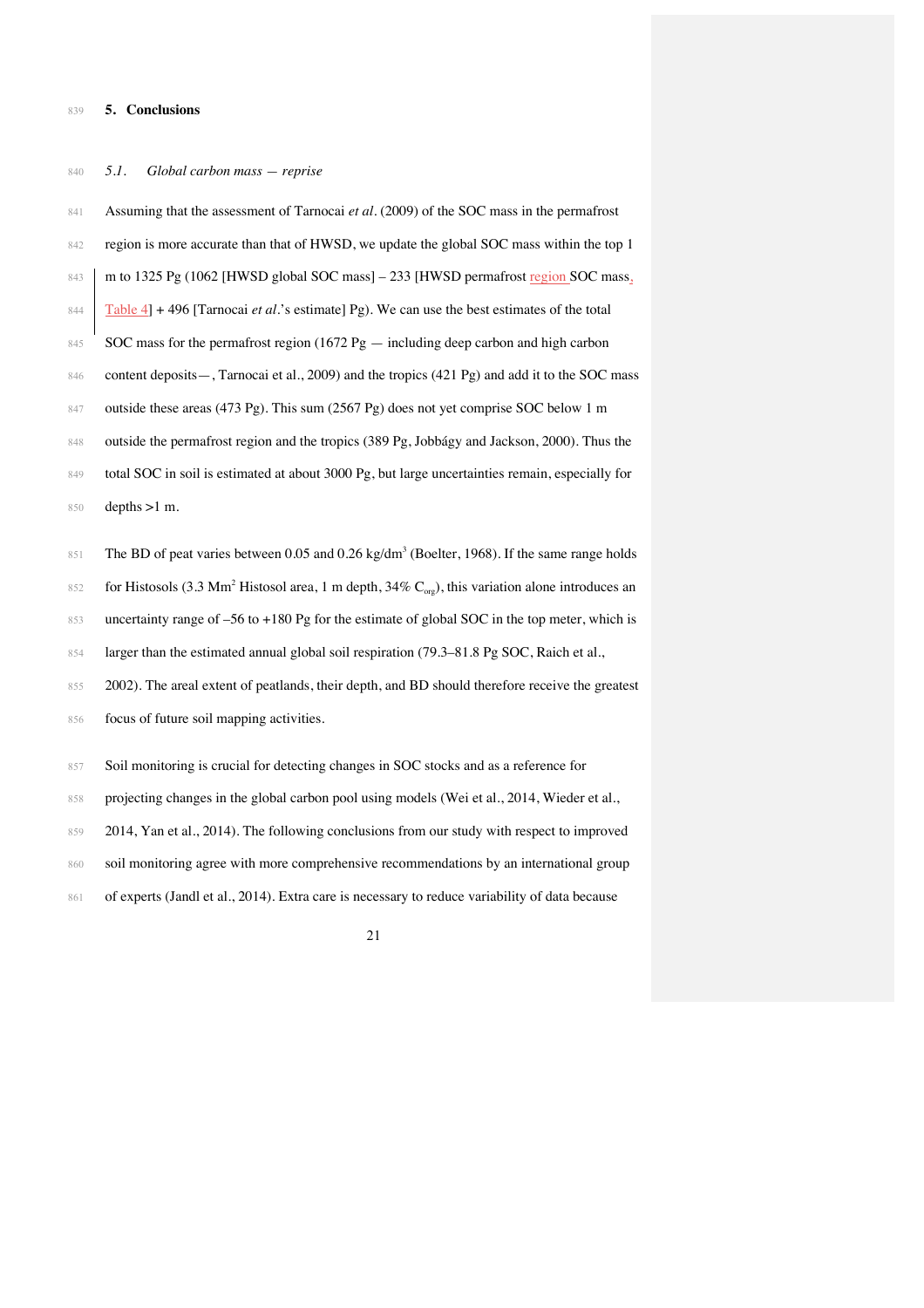| 862 | variability reduces the potential of detecting change. Classification of soils as it is currently    |                              |
|-----|------------------------------------------------------------------------------------------------------|------------------------------|
| 863 | used in mapping produces uncertainty in the reported C stock when the characteristics of soil        |                              |
| 864 | classes are aggregated and then used in further calculations. The use of pedotransfer rules and      |                              |
| 865 | functions further increases the uncertainty of the real values. Since pedotransfer functions are     |                              |
| 866 | entirely empirical in nature, it is preferable that they be derived from soils that are similar in   |                              |
| 867 | nature to the soils to which the functions will be applied. For purposes of detecting actual         |                              |
| 868 | change in C stocks their uncertainty should be quantified. Of course it would be best if $C_{org}$ , | Martin Köchy 2015·1·16 10:13 |
| 869 | BD, and coarse fragments were measured at the same point or sample to reduce effects of              | Gelöscht: were               |
| 870 | spatial variability. Predictive mapping techniques, including geo-statistics, modelling, and         |                              |
| 871 | other quantitative methods (McBratney et al., 2003a, Grunwald et al., 2011), especially in           |                              |
| 872 | conjunction with proximal (radiometry, NIR spectroscopy) or hyperspectral remote-sensing of          |                              |
| 873 | soil properties (Gomez et al., 2008, Stockmann et al., 2015) can potentially reduce                  |                              |
| 874 | uncertainties in SOC mapping introduced by soil classification and help in interpreting spatio-      |                              |
| 875 | temporal patterns. Whether soils are mapped in the classical way or by predictive methods,           |                              |
| 876 | mapping of soils should be coordinated with the direct or indirect mapping of SOC input and          |                              |
| 877 | its controlling factors (land use, land cover, crop type, land use history and land management)      |                              |
| 878 | and extent and soil depth of wetlands, peatlands, and permafrost.                                    |                              |
| 879 | Uncertainty of SOC stocks in current maps could further be reduced if all soil types and             |                              |
| 880 | regions were well represented by soil profile data with rich soil characteristics. Many soil         |                              |
| 881 | profile data collected by governments and publicly funded projects remain unused because             |                              |
| 882 | they are not available digitally: their use is restricted because of data protection issues, or      | Martin Köchy 2015.1.16 10:13 |
| 883 | because they are only known to a very limited number of soil scientists. Existing approaches         | Gelöscht: ,                  |
| 884 | such as the Northern Circumpolar Soil Carbon Base, the GlobalSoilMap.net project, and the            |                              |
| 885 | Global Soil Partnership (coordinated by FAO), are important steps to improve the situation.          |                              |
| 886 | These activities would benefit further if all publicly funded, existing soil profile data were       | Martin Köchy 2015.1.16 10:13 |
| 887 | made publicly available to the greatest possible extent.<br>22                                       | Gelöscht: be benefitted      |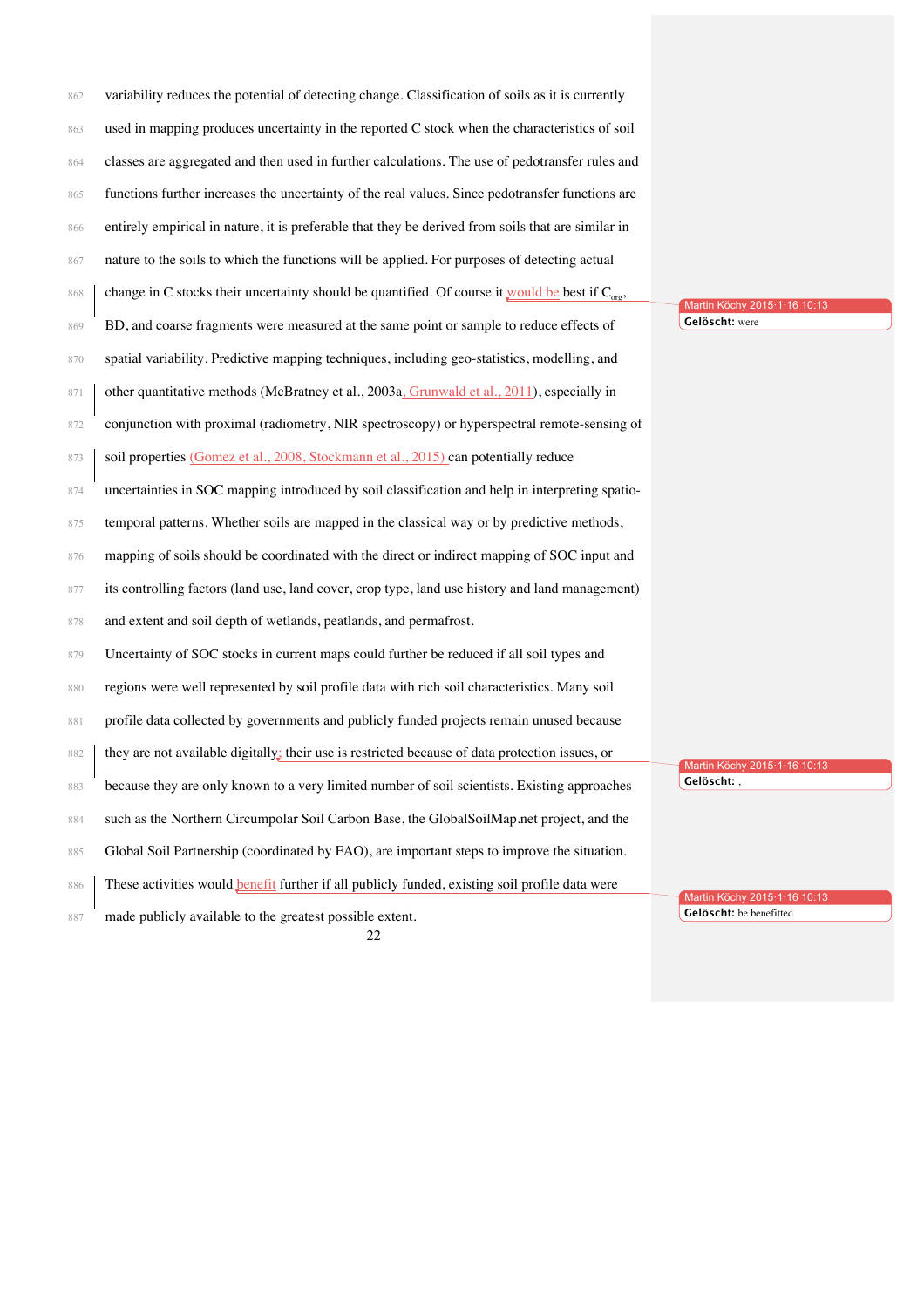891 Another source of uncertainty is introduced because profile data and soil maps have been 892 generated by a multitude of methods. Furthermore, if different methods are preferably used 893 for particular soil types or regions, small differences multiplied by large areas can result in 894 significant differences at the global level. Therefore, international activities to harmonize 895 methods of sampling, calculation, and scaling should be supported. The harmonized methods 896 should then actually be applied in soil sampling. Preferably, samples should be archived so 897 that soils can be reanalyzed with improved or new methods or for checking data by more than one laboratory.

*5.2. Implications*

| 900 | The strong effect of BD values on the calculation of SOC stocks and regional or global           | Martin Köchy 2015-1-16 10:13                                                                                                    |
|-----|--------------------------------------------------------------------------------------------------|---------------------------------------------------------------------------------------------------------------------------------|
| 901 | masses should guide the focus of global observation networks to improve not only the             | Gelöscht: Our                                                                                                                   |
| 902 | observation of SOC concentrations but also on BD. Furthermore, our study describes for the       |                                                                                                                                 |
| 903 | first time the frequency distribution of SOC stocks within broad classes of land-use/land-       | Martin Köchy 2015-1-16 10:13                                                                                                    |
| 904 | cover and C-rich environments based on one of the most exhaustive, harmonized, spatially         | Gelöscht: .<br>Martin Köchy 2015-1-16 10:13                                                                                     |
| 905 | explicit global databases available to date. The frequency distribution allows a more focused    | Gelöscht: classes                                                                                                               |
| 906 | spatial extrapolation and assessment of accuracy in studies where SOC is used as an              |                                                                                                                                 |
| 907 | independent variable (e.g., Pregitzer and Euskirchen, 2004). The frequency distributions also    |                                                                                                                                 |
| 908 | provide a foundation for targeting SOC conservation measures (Powlson et al., 2011) and for      |                                                                                                                                 |
| 909 | improving carbon accounting methods with associated uncertainties as used in the UNFCCC          |                                                                                                                                 |
| 910 | (García-Oliva and Masera, 2004).                                                                 |                                                                                                                                 |
| 911 | CO <sub>2</sub> emissions from soils are used in calculations of the global carbon cycle. Direct | Martin Köchy 2015·1·16 10:13<br>Gelöscht: The strong effect of BD values on<br>SOC stocks and regional or global masses         |
| 912 | observations of $CO_2$ emissions from soils (e.g., by eddy-flux towers), however, cannot be      | guides the focus of global observation<br>networks to improve not only the observation<br>of SOC concentrations but also on BD. |
| 913 | implemented in a spatially contiguous way. Indirect measurements by remote sensing can           |                                                                                                                                 |
| 914 | improve the spatial coverage but require ground observations for conversion from observed        |                                                                                                                                 |

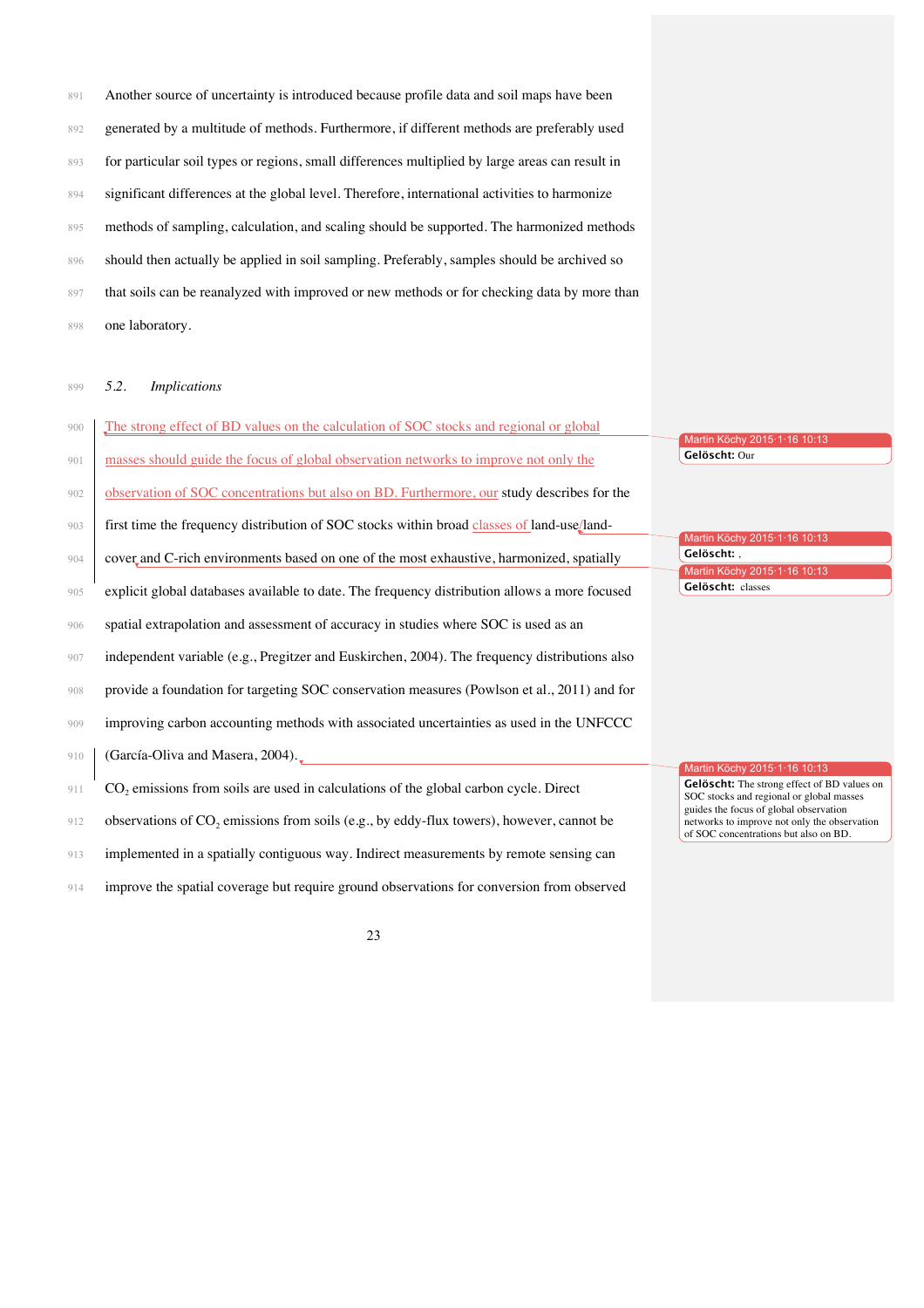- $\mu$  radiation to loss of CO<sub>2</sub> from soils and distinction from other CO<sub>2</sub> sources (Ciais et al., 2010).
- 924 At the global scale, in-situ measurements must be complemented by modelling activities,
- 925 which are greatly improved if variation in key factors like SOC can be accounted for. Thus,
- 926 more detailed information on the global distribution of SOC, horizontally and vertically,
- 927 including accounts of its accuracy and its variability, are necessary to improve estimates of
- 928 the global carbon flow.

#### 929 **Author contributions**

- 930 MK designed and carried out the analyses and wrote the manuscript, RH contributed a
- 931 thorough analysis of inconsistencies in the HWSD and alternative estimates, AF suggested the
- 932 topic and provided valuable insights on the presentation of the data.
- 933 *Acknowledgments*. We thank Charles Tarnocai for comments on the manuscript. We
- 934 appreciate the constructive comments of the reviewers. MK was funded by EU FP7 project
- 935 COCOS (grant 212196) and FACCE MACSUR (BMBF grant 031A103A).

Martin Köchy 2015·1·16 10:13 936 **Gelöscht:** soil organic carbon Martin Köchy 2015·1·16 10:13 937 **Gelöscht:** can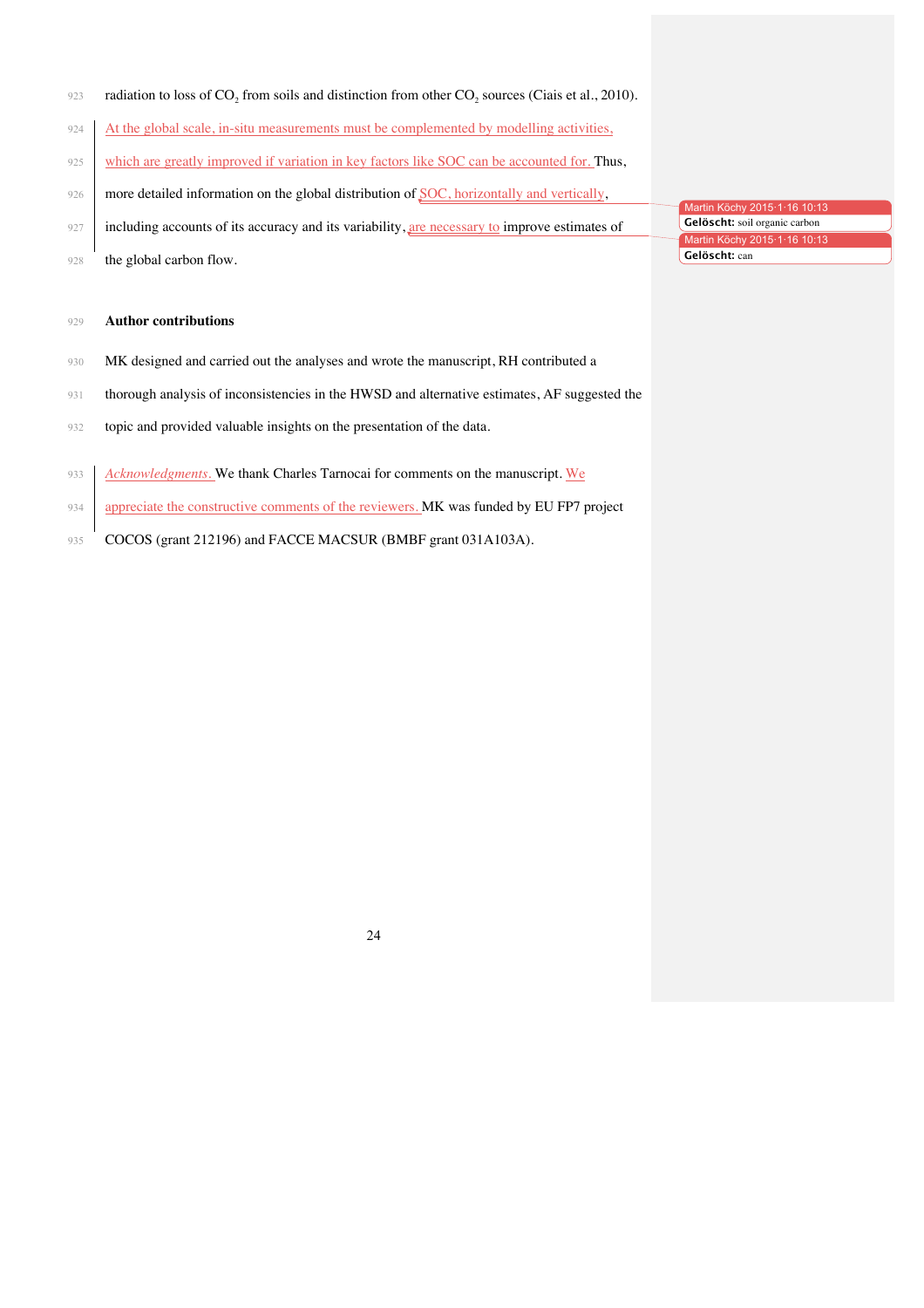#### **References**

- Amundson, R.: The carbon budget in soils, Annual Review of Earth and Planetary Sciences, 29, 535- 562, doi:10.1146/annurev.earth.29.1.535, 2001.
- Batjes, N. H.: Total carbon and nitrogen in the soils of the world, European Journal of Soil Science, 47, 151-163, doi:10.1111/j.1365-2389.1996.tb01386.x, 1996.
- Batjes, N. H.: Harmonized soil profile data for applications at global and continental scales: updates to
- the WISE database, Soil Use and Management, 25, 124-127, doi:10.1111/j.1475-

945 2743.2009.00202.x, 2009.

- Boelter, D. H.: Important physical properties of peat materials, Proceedings of the Third International Peat Congress, Ottawa, Ontario, Canada, 18–23 August 1968, Canada. Dept. of Energy, Mines and Resources and National Research Council of Canada, 1968.
- Carré, F., R. Hiederer, V. Blujdea, and R. Koeble: Background guide for the calculation of land
- carbon stocks in the biofuels sustainability scheme drawing on the 2006 IPCC Guidelines for
- National Greenhouse Gas Inventories, JRC Scientific and Technical Reports, EUR 24573 EN,
- Office for Official Publications of the European Communities, Luxembourg, Office for Official
- Publications of the European Communities, available at:

http://eusoils.jrc.ec.europa.eu/ESDB\_Archive/eusoils\_docs/other/EUR24573.pdf, 2010.

- Chambers, F. M., Beilman, D. W., and Yu, Z.: Methods for determining peat humification and for
- quantifying peat bulk density, organic matter and carbon content for palaeostudies of climate and peatland carbon dynamics, Mires and Peat, 7, 7.1-7.10, 2010/2011.
- Ciais, P., A. J. Dolman, R. Dargaville, L. Barrie, A. Bombelli, J. Butler, P. Canadell, and T.
- Moriyama: GEO Carbon Strategy, GEO Secretariat and FAO, Geneva and Rome, GEO
- Secretariat and FAO, available at:
- http://www.earthobservations.org/documents/sbas/cl/201006\_geo\_carbon\_strategy\_report.pdf,
- 2010.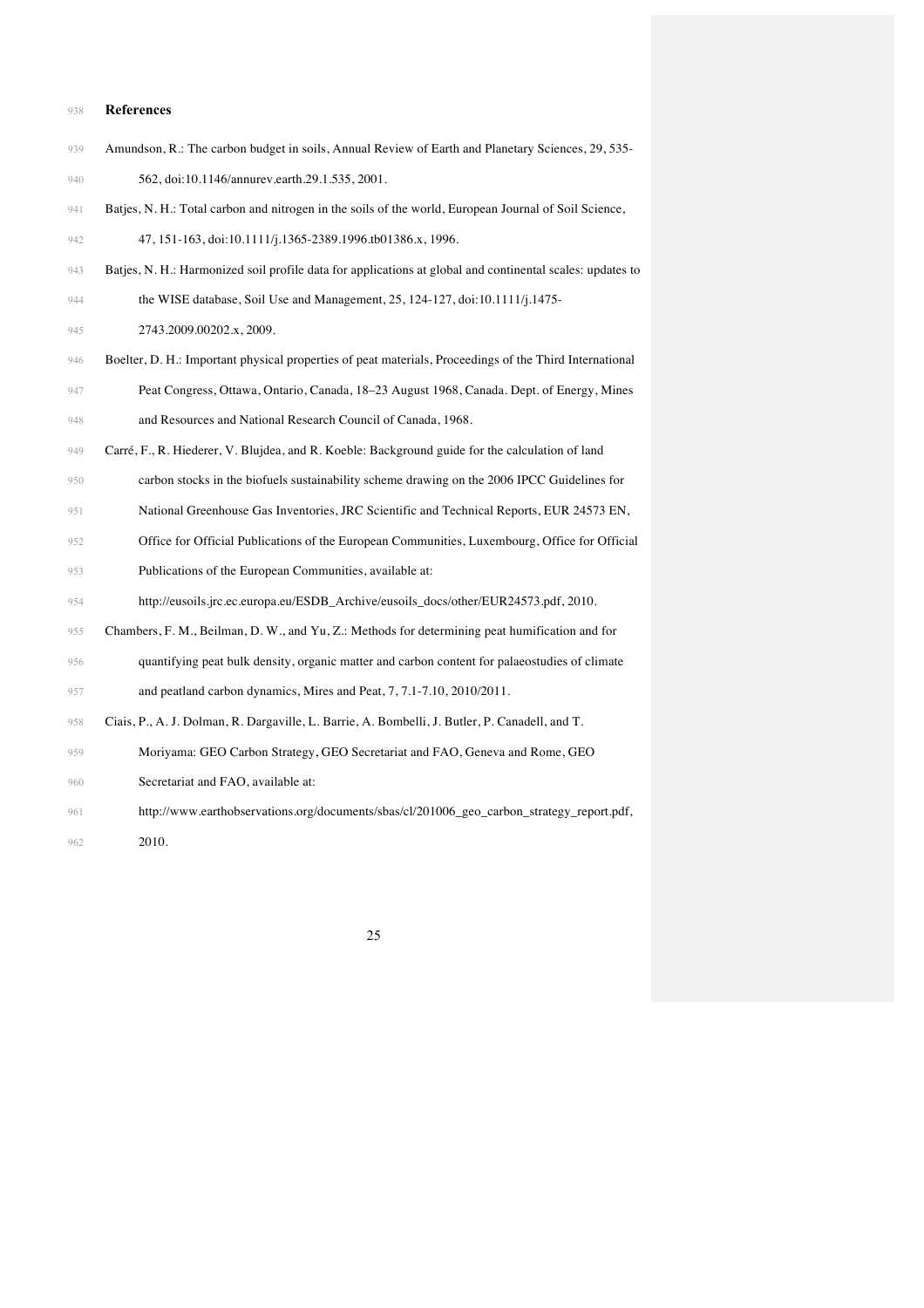- Ellert, B. H., H. H. Janzen, and B. G. McConkey: Measuring and comparing soil carbon storage, in:
- Assessment methods for soil carbon, Advances in Soil Science, Lal, R., J. M. Follett, and B. A.
- Stewart (Eds), Lewis, Boca Raton, Florida, 131-146, 2001.
- FAO: FAO/Unesco Soil Map of the World, Revised Legend, with corrections and updates. Originally
- published in 1988 as World Soil Resources Report 60, FAO, Rome. Reprinted with updates,
- Technical Paper, 20, ISRIC, Wageningen, ISRIC, available at:
- http://library.wur.nl/isric/fulltext/isricu\_i9264\_001.pdf, 1997.
- Digital Soil Map of the World, Rome, Italy, available at:
- http://www.fao.org/geonetwork/srv/en/metadata.show?id=14116, 2007.
- 972 | FAO, IIASA, ISRIC, ISSCAS, and JRC: Harmonized World Soil Database (version 1.1), FAO and
- IIASA, Rome, Italy, and Laxenburg, Austria, 2009.
- FAO, IIASA, ISRIC, ISSCAS, and JRC: Harmonized World Soil Database (version 1.2), FAO and
- 975 IIASA, Rome, Italy, and Laxenburg, Austria, 2012.
- Fischer, G., F. Nachtergaele, S. Prieler, H. T. van Velthuizen, L. Verelst, and D. Wiberg: Global agro-
- ecological zones assessment for agriculture (GAEZ 2008), IIASA, Laxenburg, Austria and
- FAO, Rome, Italy., IIASA, Laxenburg, Austria and FAO, Rome, Italy., available at:
- http://www.iiasa.ac.at/Research/LUC/External-World-soil-
- database/HTML/SoilQualityData.html?sb=11, 2008.
- Freeman, C., Ostle, N., and Kang, H.: An enzymic 'latch' on a global carbon store, Nature, 409, 149, doi:10.1038/35051650, 2001.
- García-Oliva, F., and Masera, O. R.: Assessment and Measurement Issues Related to Soil Carbon
- Sequestration in Land-Use, Land-Use Change, and Forestry (LULUCF) Projects under the
- Kyoto Protocol, Clim. Change, 65, 347-364, doi:10.1023/B:CLIM.0000038211.84327.d9, 2004.
- Global Soil Data Task Group: Global Soil Data Products CD-ROM (IGBP-DIS), Available from Oak
- Ridge National Laboratory Distributed Active Archive Center, Oak Ridge, Tennessee, U.S.A.
- [http://www.daac.ornl.gov], 2000.

Martin Köchy 2015·1·16 10:13 **Gelöscht:** ,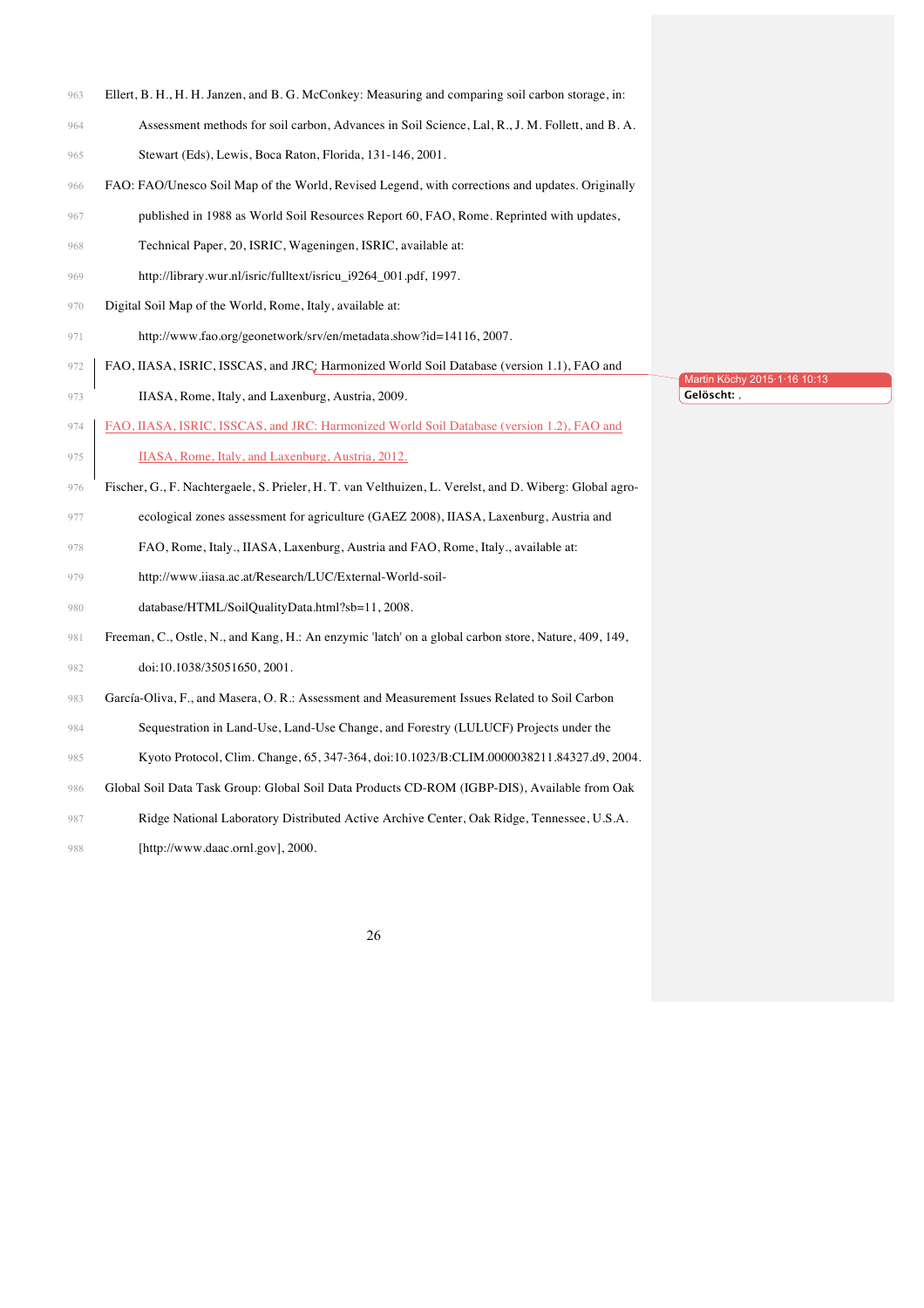| 990  | Gomez, C., Viscarra, R., Raphael A., and McBratney, A. B.: Soil organic carbon prediction by           |                                                      |
|------|--------------------------------------------------------------------------------------------------------|------------------------------------------------------|
| 991  | hyperspectral remote sensing and field vis-NIR spectroscopy: An Australian case study,                 |                                                      |
| 992  | Geoderma, 146, 403-411, doi:10.1016/j.geoderma.2008.06.011, 2008.                                      |                                                      |
| 993  | Gorham, E.: Northern peatlands: role in the carbon cycle and probable responses to climatic warming,   |                                                      |
| 994  | Ecol. Appl., 1, 182-195, doi:10.2307/1941811, 1991,                                                    |                                                      |
| 995  | GRASS Development Team: Geographic Resources Analysis Support System (GRASS) Software,                 | Martin Köchy 2015 · 1 · 16 10:13<br>Gelöscht: /05/01 |
| 996  | Version 6.4.2, Open Source Geospatial Foundation, http://grass.osgeo.org, 2011.                        |                                                      |
| 997  | di Gregorio, A., and L. J. M. Jansen: Land cover classification system (LCCS). Classification concepts |                                                      |
| 998  | and user manual. Software version (2), Food and Agriculture Organization, Rome, Italy, Food            |                                                      |
| 999  | and Agriculture Organization, available at:                                                            |                                                      |
| 1000 | http://www.fao.org/docrep/008/y7220e/y7220e00.htm#Contents, 2005.                                      |                                                      |
| 1001 | Grunwald, S., Thompson, J. A., and Boettinger, J. L.: Digital soil mapping and modeling at             |                                                      |
| 1002 | continental scales: finding solutions for global issues, Soil Sci. Soc. Am. J., 75, 1201-1213,         |                                                      |
| 1003 | doi:10.2136/sssaj2011.0025, 2011.                                                                      |                                                      |
| 1004 | Heginbottom, J. A., J. F. Brown, E. S. Melnikov, and O. J. Ferrians: Circum-arctic map of permafrost   |                                                      |
| 1005 | and ground ice conditions, Proceedings of the Sixth International Conference on Permafrost,            |                                                      |
| 1006 | Wushan, Guangzhou, China, 2, 1132-1136, South China University Press, 1993.                            |                                                      |
| 1007 | Henry, M., Valentini, R., and Bernoux, M.: Soil carbon stocks in ecoregions of Africa, Biogeosciences  |                                                      |
| 1008 | Discussions, 6, 797-823, doi:10.5194/bgd-6-797-2009, 2009.                                             |                                                      |
| 1009 | Hiederer, R.: Data update and model revision for soil profile analytical database of Europe of         |                                                      |
| 1010 | measured parameters (SPADE/M2), JRC Scientific and Technical Reports, EUR 24333 EN,                    |                                                      |
| 1011 | Office for Official Publications of the European Communities, Luxembourg, Office for Official          |                                                      |
| 1012 | Publications of the European Communities, doi:10.2788/85262, 2010.                                     |                                                      |
| 1013 | Hiederer, R., and M. Köchy: Global soil organic carbon estimates and the Harmonized World Soil         |                                                      |
| 1014 | Database, JRC Scientific and Technical Reports, 68528/EUR 25225 EN, Joint Research Centre,             |                                                      |
| 1015 | Ispra, Italy, Joint Research Centre, $\frac{doi:10.2788}{13267}$ , 2011.                               |                                                      |
| 1016 | Hiederer, R., F. Ramos, C. Capitani, R. Koeble, V. Blujdea, O. Gomez, D. Mulligan, and L. Marelli:     |                                                      |
| 1017 | Biofuels: a new methodology to estimate GHG emissions from global land use change, JRC                 |                                                      |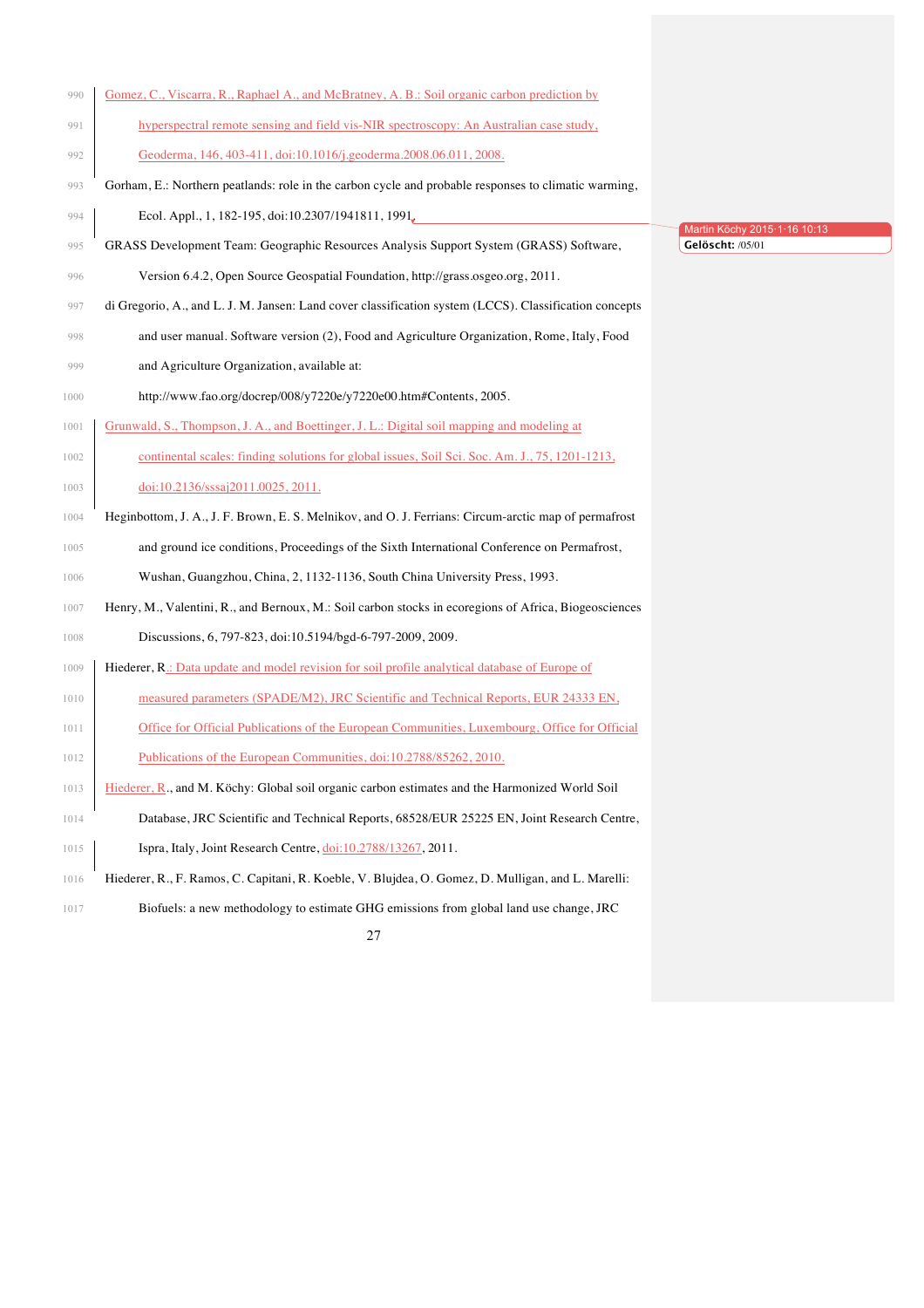- 1019 Scientific and Technical Reports, EUR 24483 EN, Office for Official Publications of the
- European Communities, Luxembourg, Office for Official Publications of the European **Communities**, doi:10.2788/48910, 2010.
- IUSS Working Group WRB: World reference base for soil resources 2006. A framework for international classification, correlation and communication, World Soil Resources Reports, 103,
- Food and Agricultre Organization of the United Nations, Rome, 2006.
- Jandl, R., Rodeghiero, M., Martinez, C., Cotrufo, M. F., Bampa, F., van Wesemael, B., Harrison, R.,
- B., Guerrini, I. A., Richter, D. d., Jr., Rustad, L., Lorenz, K., Chabbi, A., and Miglietta, F.:
- Current status, uncertainty and future needs in soil organic carbon monitoring, Science of the Total Environment, 468, 376-383, doi:10.1016/j.scitotenv.2013.08.026, 2014.
- Jobbágy, E. G., and Jackson, R. B.: The vertical distribution of soil organic carbon and its relation to climate and vegetation, Ecol. Appl., 10, 423-436, doi:10.1890/1051-
- 1031 0761(2000)010[0423:TVDOSO]2.0.CO;2, 2000.
- 1032 Joosten, H.: The global peatland CO<sub>2</sub> picture. Peatland status and emissions in all countries of the
- world, Wetlands International, Ede, 2010.
- Köchy, M., and A. Freibauer: Global spatial distribution of wetlands, COCOS Report, D4.3a, Johann
- Heinrich von Thünen-Institut, Braunschweig, Germany, Johann Heinrich von Thünen-Institut, available at: http://www.cocos-carbon.org/docs/D4.3a\_wetlands\_report.pdf, 2009.
- Lehner, B., and Döll, P.: Development and validation of a global database of lakes, reservoirs and wetlands, J. Hydrol., 296, 1-22, doi:10.1016/j.jhydrol.2004.03.028, 2004.
- Loveland, T. R., Reed, B. C., Brown, J. F., Ohlen, D. O., Zhu, J., Yang, L., and Merchant, J. W.:
- Development of a Global Land Cover Characteristics Database and IGBP DISCover from 1-km
- AVHRR Data, International Journal of Remote Sensing, 21, 1303-1330,
- 1042 doi:10.1080/014311600210191, 2000.
- Mäkilä, M.: Calculation of the energy content of mires on the basis of peat properties [In Finnish with

 English summary], Report of Investigation, 121, Geological Survey of Finland, Geological **Survey of Finland, 1994.**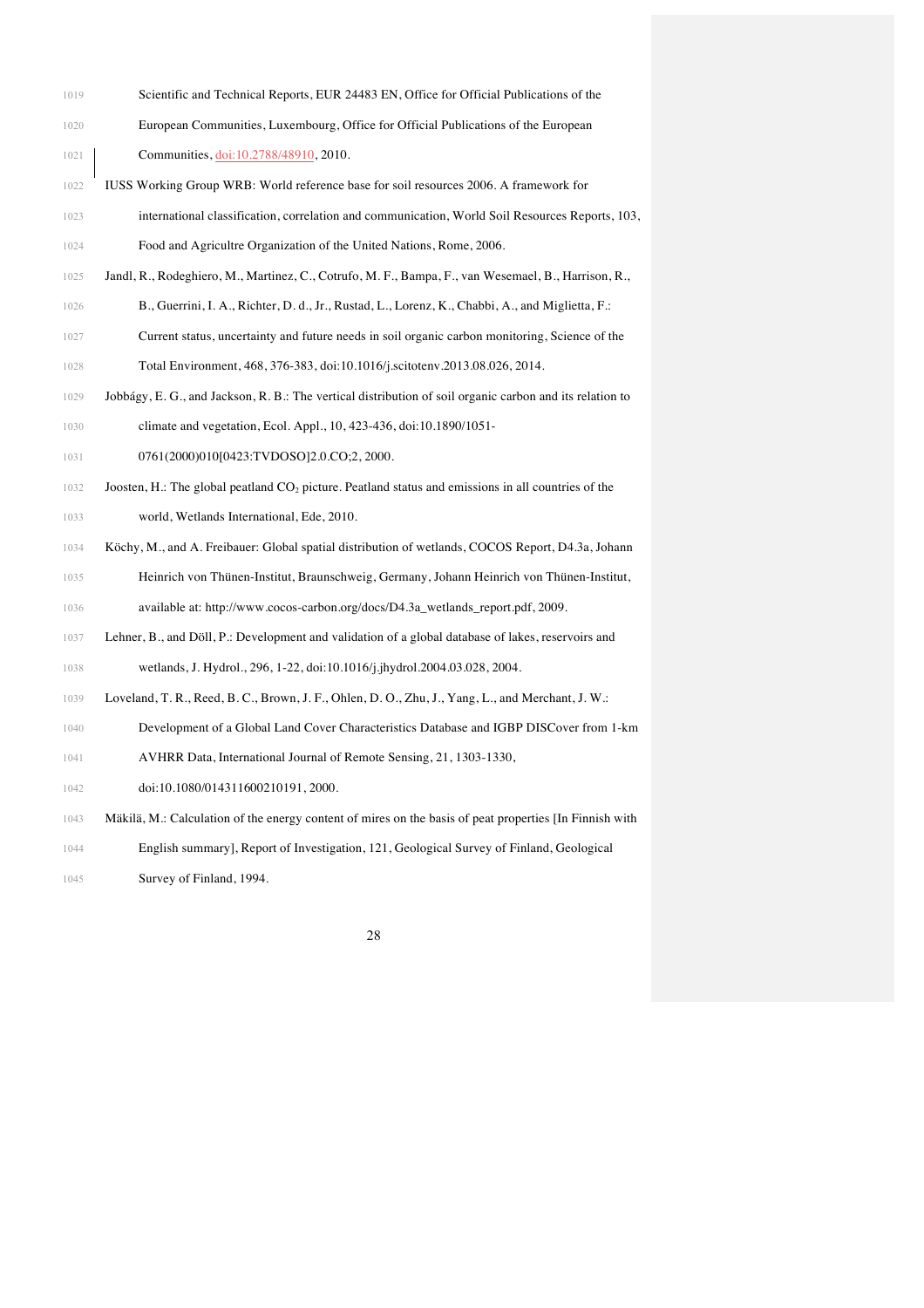- McBratney, A. B., Mendonça, S., M.L, and Minasny, B.: On digital soil mapping, Geoderma, 117, 3-
- 1047 52, doi:10.1016/S0016-7061(03)00223-4, 2003/11//a.
- McBratney, A. B., Mendonça Santos, M. L., and Minasny, B.: On digital soil mapping, Geoderma, 1049 117, 3-52, doi:10.1016/S0016-7061(03)00223-4, 2003b.
- Mitra, S., Wassmann, R., and Vlek, P.: An appraisal of global wetland area and its organic carbon 1051 stock, Current Science, 88, 25-35, 2005.
- Nachtergaele, F. O.: From the Soil Map of the World to the Digital Global Soil and Terrain Database:
- 1960–2002, in: Handbook of Soil Science, Sumner, M. E. (Ed.), CRC Press, Boca Raton, H5- 17, 1999.
- Niu, Z. G., Gong, P., Cheng, X., Guo, J. H., Wang, L., Huang, H. B., Shen, S. Q., Wu, Y. Z., Wang, X. F., Wang, X. W., Ying, Q., Liang, L., Zhang, L. N., Wang, L., Yao, Q., Yang, Z. Z., Guo, Z. Q., and Dai, Y. J.: Geographical analysis of China's wetlands preliminarily derived from
- remotely sensed data, Science in China Series D: Earth Sciences, 39, 188-203, 2009.
- Page, S. E., Rieley, J. O., and Banks, C. J.: Global and regional importance of the tropical peatland
- carbon pool, Glob. Change Biol., 17, 798-818, doi:10.1111/j.1365-2486.2010.02279.x, 2011.
- Powlson, D. S., Whitmore, A. P., and Goulding, K. W. T.: Soil carbon sequestration to mitigate
- climate change: a critical re-examination to identify the true and the false, European Journal of 1063 Soil Science, 62, 42-55, doi:10.1111/j.1365-2389.2010.01342.x, 2011.
- Pregitzer, K. S., and Euskirchen, E. S.: Carbon cycling and storage in world forests: biome patterns related to forest age, Glob. Change Biol., 10, 2052-2077, doi:10.1111/j.1365-
- 1066 2486.2004.00866.x, 2004.
- *R* Development Core Team: *R*: A language and environment for statistical computing, R Foundation
- for Statistical Computing, Vienna, 2011.
- Raich, J. W., Potter, C. S., and Bhagawati, D.: Interannual variability in global soil respiration, 1980–
- 94, Glob. Change Biol., 8, 800-812, doi:10.1046/j.1365-2486.2002.00511.x, 2002.
- Reich, P.: Soil organic carbon map, USDA-NRCS,
- http://soils.usda.gov/use/worldsoils/mapindex/soc.html, last access: 2011-09-20, 2000.

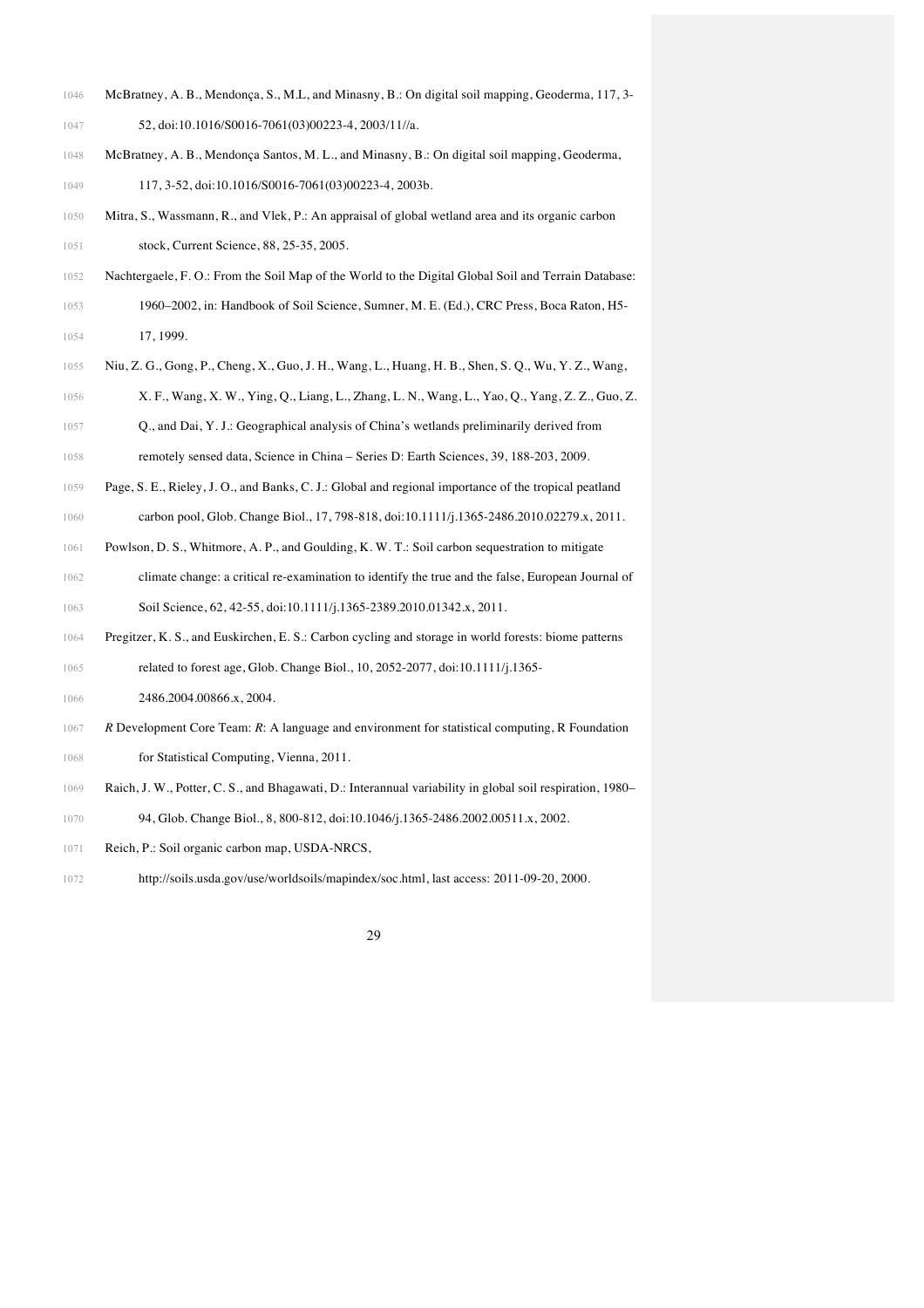- 1073 Scharlemann, J. P. W., Tanner, E., V. J., Hiederer, R., and Kapos, V.: Global soil carbon:
- understanding and managing the largest terrestrial carbon pool, Carbon Management, 5, 81-91, 1075 doi:10.4155/CMT.13.77, 2014.
- Shangguan, W., Dai, Y., Duan, Q., Liu, B., and Yuan, H.: A global soil data set for earth system
- modeling, Journal of Advances in Modeling Earth Systems, 6, 249-263,
- 1078 doi:10.1002/2013MS000293, 2014.
- Stockmann, U., Malone, B. P., McBratney, A. B., and Minasny, B.: Landscape-scale exploratory 1080 radiometric mapping using proximal soil sensing, Geoderma, 239-240, 115-129,
- 1081 doi:10.1016/j.geoderma.2014.10.005, 2015.
- Tarnocai, C., Canadell, J. G., Schuur, E. A. G., Kuhry, P., Mazhitova, G., and Zimov, S.: Soil organic carbon pools in the northern circumpolar permafrost region, Glob. Biogeochem. Cycles, 23, **GB2023, doi:10.1029/2008GB003327, 2009.**
- Tarnocai, C., I. M. Kettles, and B. Lacelle: Peatlands of Canada database, Open File, 4002, Geological 1086 Survey of Canada, doi:10.4095/213529, 2002.
- Turunen, J.: Development of Finnish peatland area and carbon storage 1950–2000, Boreal
- Environment Research, 13, 319-334, 2008.
- Wei, X., Shao, M., Gale, W., and Li, L.: Global pattern of soil carbon losses due to the conversion of forests to agricultural land, Scientific Reports, 4, 4062, 2014.
- Wieder, W. R., Boehnert, J., and Bonan, G. B.: Evaluating soil biogeochemistry parameterizations in Earth system models with observations, Glob. Biogeochem. Cycles, 28, 211-222,
- 1093 doi:10.1002/2013GB004665, 2014.
- Yan, Y., Luo, Y., Zhou, X., and Chen, J.: Sources of variation in simulated ecosystem carbon storage
- capacity from the 5th Climate Model Intercomparison Project (CMIP5), Tellus Series B –
- Chemical and Physical Meteorology, 66, 22568, doi:10.3402/tellusb.v66.22568, 2014.
- Zimov, S. A., Davydov, S. P., Zimova, G. M., Davydova, A. I., Schuur, E. A. G., Dutta, K., and
- Chapin, F. S.: Permafrost carbon: Stock and decomposability of a globally significant carbon
- pool, Geophys. Res. Let., 33, L20502, doi:10.1029/2006GL027484, 2006.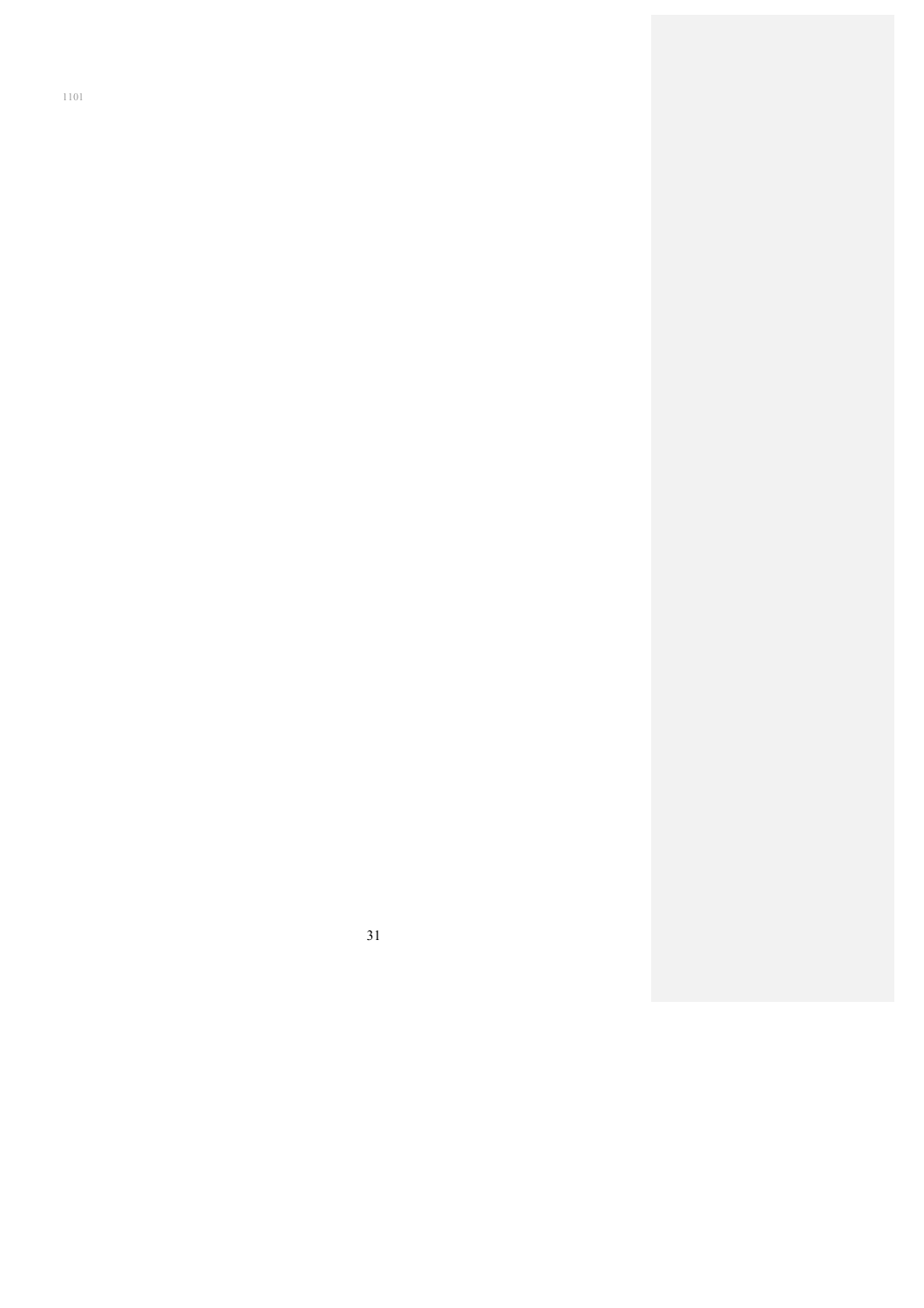## 1102 Table 1. Definition of terms with respect to organic soil carbon.

|      | l'erm         | Definition                                                                                                             |                                       |
|------|---------------|------------------------------------------------------------------------------------------------------------------------|---------------------------------------|
|      | Concentration | organic carbon mass/soil dry mass, C <sub>org</sub>                                                                    | Martin Köchy 2015.1.16 10:13          |
|      |               | Areal density (of fine soil) $C_{\text{ore}} \times$ depth $\times$ (1 – fractional volume of rocks, coarse roots, and | Gelöscht: Term . Definition .<br>[10] |
|      |               | ice)                                                                                                                   |                                       |
|      | <b>Stock</b>  | areal density of fine soil integrated over all layers to a specified                                                   |                                       |
|      |               | depth                                                                                                                  |                                       |
|      | <b>Mass</b>   | stock integrated over a specified area                                                                                 |                                       |
| 1104 |               |                                                                                                                        |                                       |
|      |               |                                                                                                                        |                                       |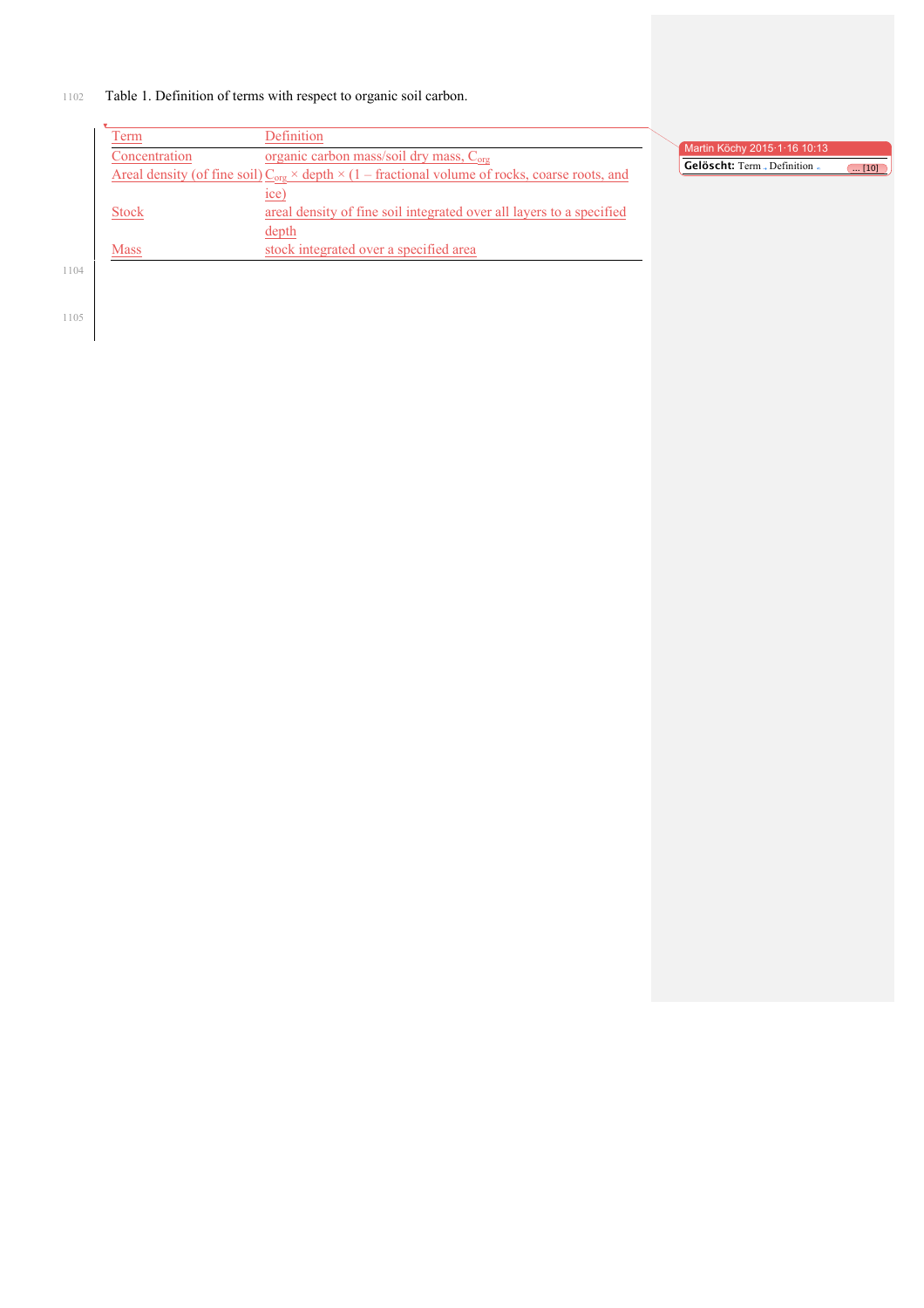| 1108 | Table 2. Changes to the global SOC mass in the top 1 m after modifications to the HWSD 1.1 |                   |  |  |  |  |
|------|--------------------------------------------------------------------------------------------|-------------------|--|--|--|--|
| 1109 | database.                                                                                  |                   |  |  |  |  |
|      |                                                                                            |                   |  |  |  |  |
| 1110 |                                                                                            |                   |  |  |  |  |
|      | processing step                                                                            | $SOC$ mass $(Pg)$ |  |  |  |  |
|      | no modification                                                                            | 2469.5            |  |  |  |  |
|      | (1) filling of missing values for $C_{org}$                                                | 2470.6            |  |  |  |  |
|      | (2) filling of missing values for BD                                                       | 2471.3            |  |  |  |  |
|      | (3) adjusting BD values when $C_{org} > 3\%$                                               | 1230.2            |  |  |  |  |
|      | (-) replacing BD values only for Histosols                                                 | 1113.3            |  |  |  |  |
|      | (4) adjusting BD values for $C_{\text{ore}} > 3\%$ & replacing BD for Histosols            | 1060.9            |  |  |  |  |
| 1111 |                                                                                            |                   |  |  |  |  |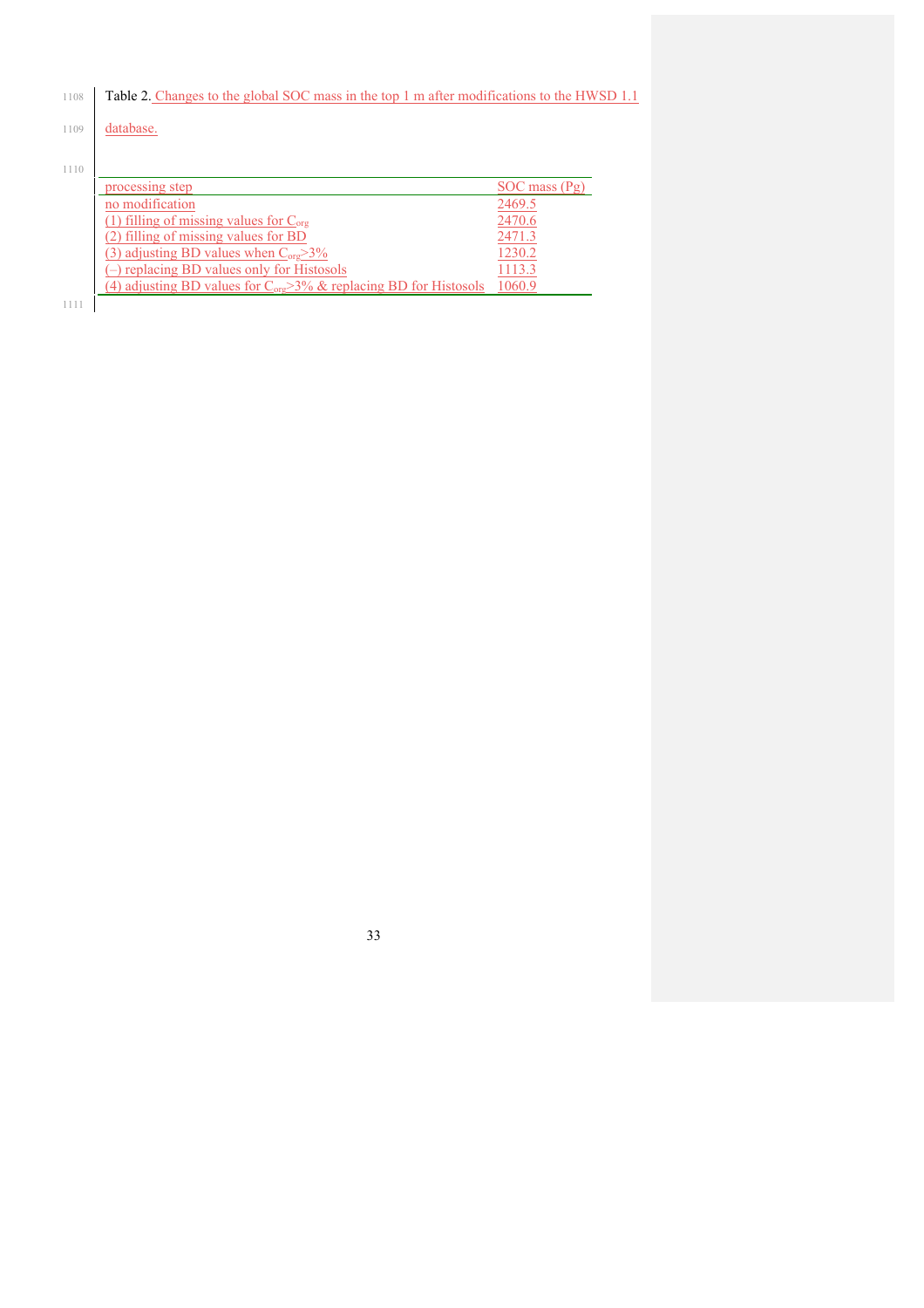## 1113 Table 3. Soil organic carbon stocks by continent. For the definition of 'continents' we used

<sup>1114</sup> the ESRI (2002) map of continents with coastlines extended by 2 pixels to increase the

1115 overlap. 1 Mm<sup>2</sup> =  $10^6$  km<sup>2</sup>

| Continent<br>converted to 30" raster               | Soil area (Mm <sup>2</sup> ) | Carbon stock, $0-1$ m (Pg)<br>HWSD v.1.1-modified |
|----------------------------------------------------|------------------------------|---------------------------------------------------|
| Asia.<br>incl. Malay Archipelago                   | 42.0                         | 369                                               |
| North America,<br>incl. Greenland, Central America | 21.3                         | 223                                               |
| Europe,<br>incl. Iceland, Svalbard, Novaya Zemlya  | 9.4                          | 110                                               |
| Africa, incl. Madagascar                           | 27.2                         | 148                                               |
| South America                                      | 17.7                         | 163                                               |
| Australia, New Zealand, Pacific Islands            | 8.0                          | 46                                                |
| non-overlapping pixels                             | 0.2                          | $\overline{2}$                                    |
| total $(90^{\circ}N - 60^{\circ}S)$                | 125.8                        | 1061                                              |

1116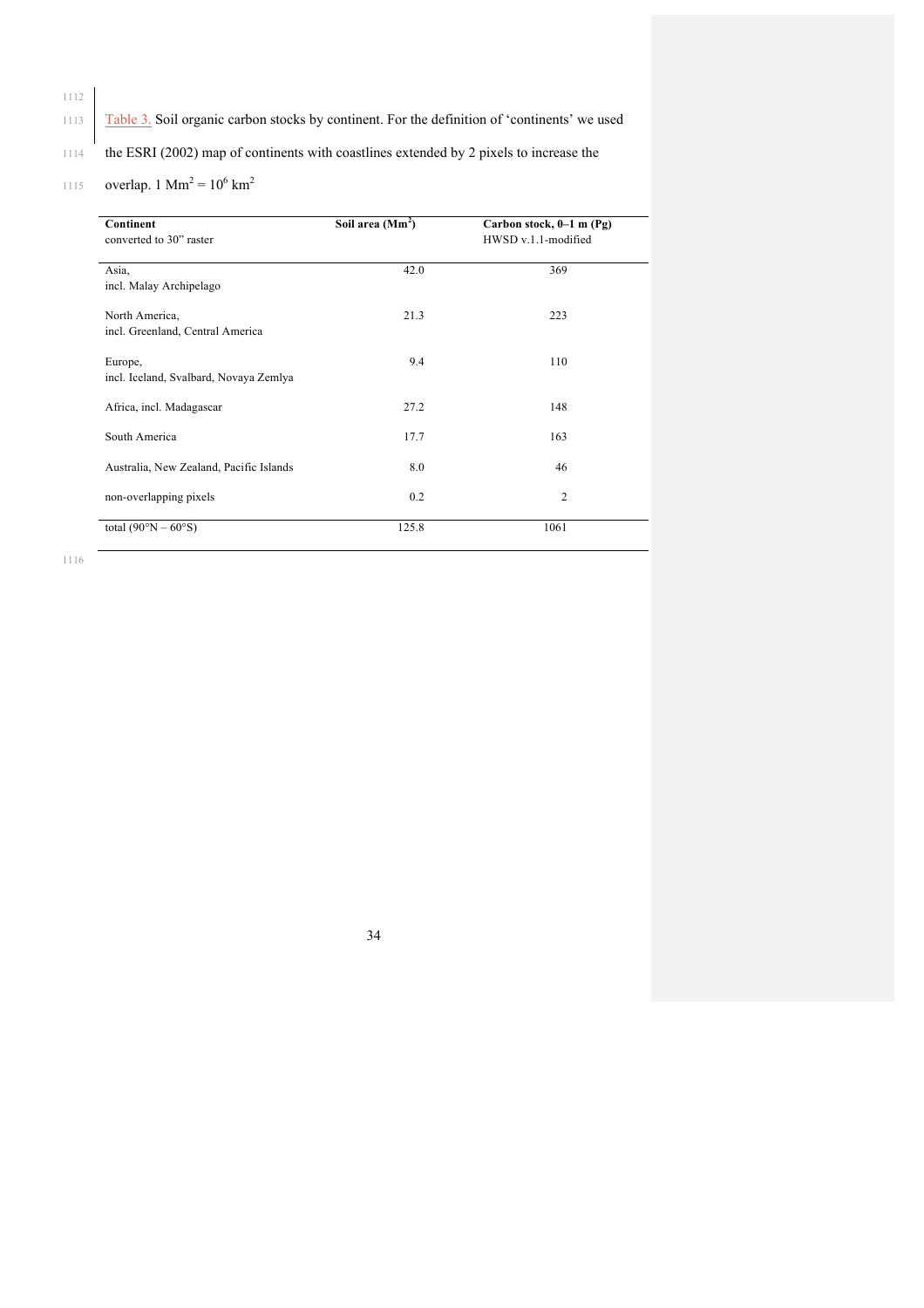1117 Table 4. Organic carbon mass (top 1 m) of soils with gelic properties in HWSD v.1.1-

1118 modified. (All areas north of 60°S). Percentiles refer to the distribution of C stocks in each

Gelöscht: 3

1119 cell within the soil area mentioned. 1 Mm<sup>2</sup> =  $10^6$  km<sup>2</sup>. Hist/soil: fraction of soil area covered

1120 by Histosols.

| Gelic phase                    | $\mathcal{L}$ ell          | Soil                       | Hist/ |     |      | C stock (kg m $^{-2}$ ), percentiles |      |      | C mass |
|--------------------------------|----------------------------|----------------------------|-------|-----|------|--------------------------------------|------|------|--------|
|                                | area<br>(Mm <sup>2</sup> ) | area<br>(Mm <sup>2</sup> ) | soil  |     |      |                                      |      |      | (Pg)   |
|                                |                            |                            |       | 5%  | 25%  | 50%                                  | 75%  | 95%  |        |
| continuous,<br>$>90\%$ of area | 5.46                       | 5.30                       | 12%   | 5.9 | 7.4  | 7.6                                  | 12.6 | 38   | 65.2   |
| discontinuous,<br>50-90%       | 4.11                       | 4.07                       | 12%   | 6.4 | 6.5  | 9.5                                  | 15.8 | 28.9 | 51.8   |
| sporadic,<br>$10 - 50%$        | 3.79                       | 3.68                       | 6%    | 3.8 | 8.3  | 12.5                                 | 15.6 | 19   | 45.3   |
| isolated.<br>$0 - 10%$         | 0.05                       | 0.05                       | 86%   | 8.4 | 27.9 | 32.8                                 | 32.8 | 32.8 | 1.5    |
| whole area                     | 13.41                      | 13.10                      | 11%   | 5.3 | 6.9  | 9.8                                  | 15.6 | 30.6 | 163.8  |

Martin Köchy 2015·1·16 10:13 **123 Gelöscht:** pixel

Martin Köchy 2015·1·16 10:13

| Martin Köchy 2015.1.16 10:13 |
|------------------------------|
| Gelöscht: gelic              |
| Martin Köchy 2015.1.16 10:13 |
| Gelöscht: pixel              |
| Martin Köchy 2015.1.16 10:13 |
| Gelöscht: soil               |
| Martin Köchy 2015.1.16 10:13 |
| Gelöscht: hist               |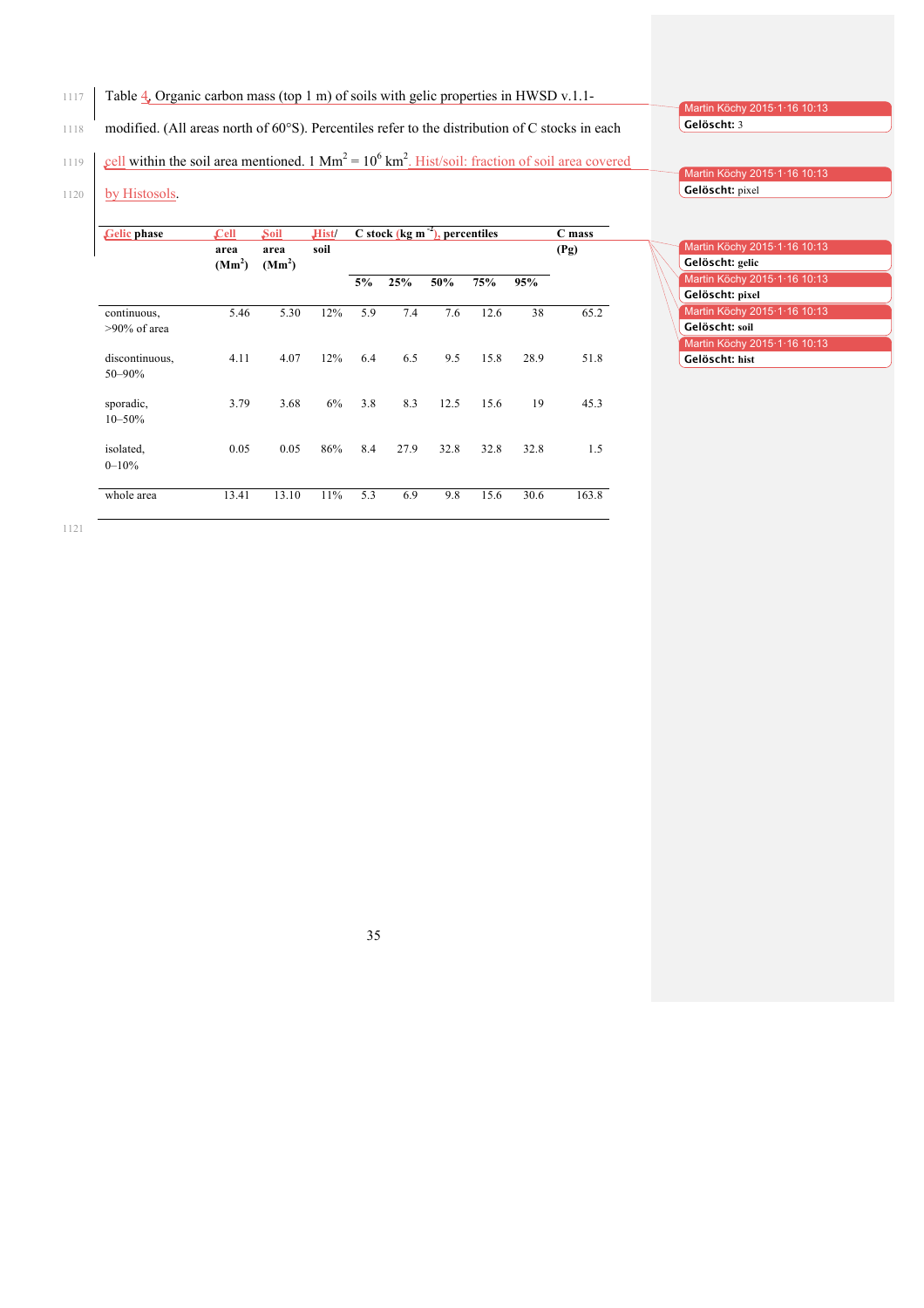## 1128 Table 5. Comparison of organic carbon stocks (top 1 m) between HWSD v.1.1-modified and

## 1129 NCSCDB (Tarnocai *et al.* 2009). Permafrost contingency refers to the Circumarctic

1130 Permafrost Map. NCSDB used different soil areas than HWSD. Percentiles refer to the

1131 distribution of C stocks in each grid cell within the soil area mentioned. 1 Mm<sup>2</sup> =  $10^6$  km<sup>2</sup>.

|                                              | <b>HWSD</b>                                                              |       |       |                                      |      |      |                   |                                    | <b>NCSDB</b>                          |                   |     |
|----------------------------------------------|--------------------------------------------------------------------------|-------|-------|--------------------------------------|------|------|-------------------|------------------------------------|---------------------------------------|-------------------|-----|
| Permafrost<br>contingency of<br><b>NCSDB</b> | Soil<br>Cell<br>area<br>area<br>(Mm <sup>2</sup> )<br>(Mm <sup>2</sup> ) |       |       | C stock (kg m $^{-2}$ ), percentiles |      |      | C<br>mass<br>(Pg) | Soil<br>area<br>(Mm <sup>2</sup> ) | C stock<br>$(kg \, m^{-2})$ ,<br>mean | C<br>mass<br>(Pg) |     |
|                                              |                                                                          |       | $5\%$ | 25%                                  | 50%  | 75%  | 95%               |                                    |                                       |                   |     |
| continuous,<br>$>90\%$ of area               | 10.64                                                                    | 9.97  | 4.1   | 6.5                                  | 8    | 14.6 | 18.8              | 105.8 10.1                         |                                       | 29.5              | 299 |
| discontinuous.<br>50-90%                     | 3.17                                                                     | 3.05  | 4.4   | 6.9                                  | 12.9 | 16.9 | 32.6              | 41.3                               | 3.1                                   | 21.8              | 67  |
| sporadic,<br>$10 - 50%$                      | 3.08                                                                     | 2.94  | 4.9   | 7.4                                  | 12.7 | 17   | 35.5              | 40.3                               | 2.6                                   | 24.3              | 63  |
| isolated.<br>$0 - 10%$                       | 3.67                                                                     | 3.55  | 5.6   | 7.8                                  | 10.1 | 16   | 32.3              | 45.4 3.0                           |                                       | 22.6              | 67  |
| whole area                                   | 20.55                                                                    | 19.52 | 4.4   | 6.9                                  | 9.4  | 15.5 | 28                | 232.7                              | 18.8                                  | 26.4              | 496 |

Martin Köchy 2015·1·16 10:13 Gelöscht: 4

1134 **Gelöscht:** pixel

Martin Köchy 2015·1·16 10:13

| Martin Köchy 2015.1.16 10:13 |
|------------------------------|
| Gelöscht: permafrost         |
| Martin Köchy 2015.1.16 10:13 |
| Gelöscht: pixel              |
| Martin Köchy 2015.1.16 10:13 |
| Gelöscht: soil               |
| Martin Köchy 2015.1.16 10:13 |
| Gelöscht: soil               |
|                              |

1132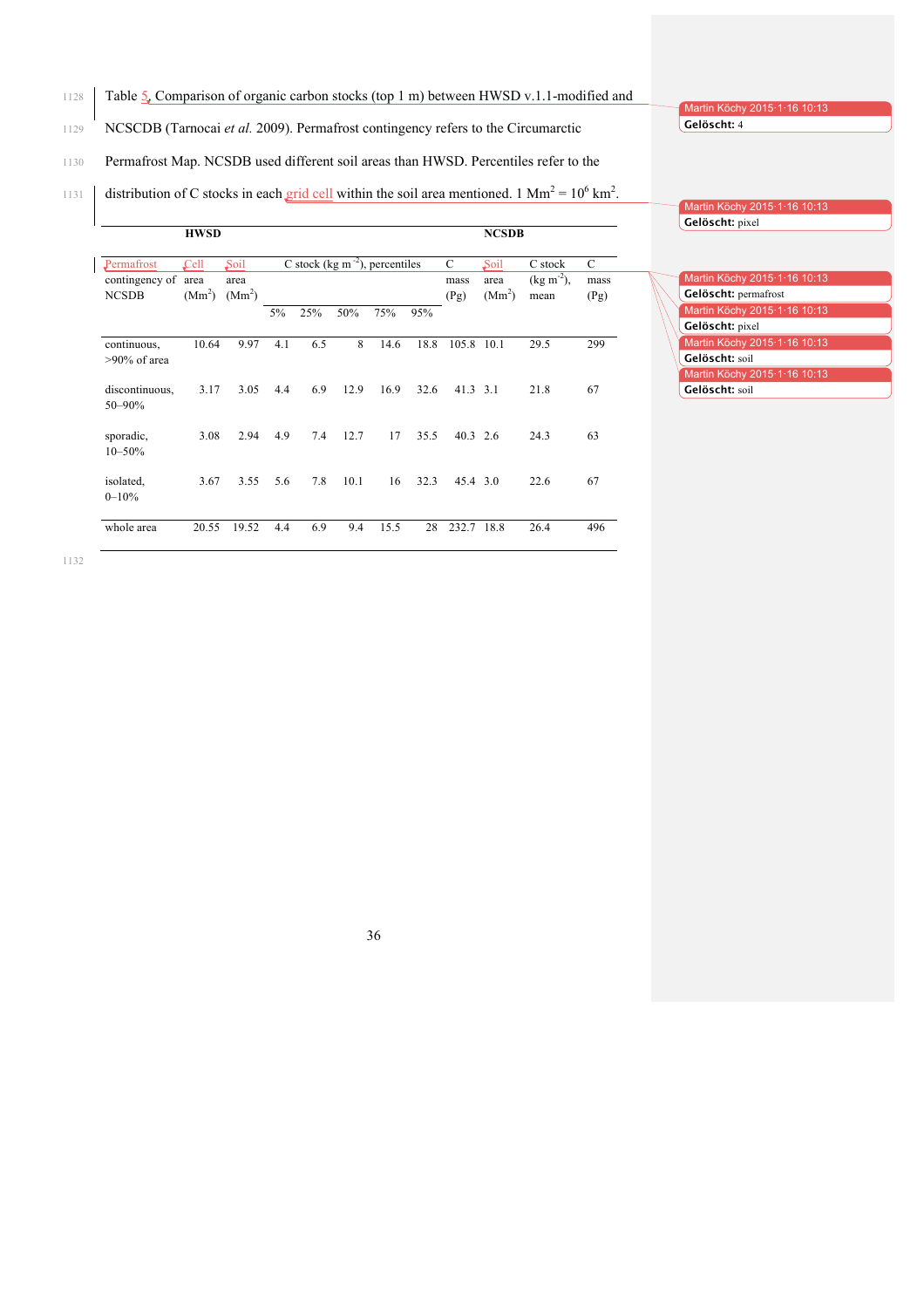Table 6. Area and spatial overlap of wetland types in GLWD and GLCC (grid cell area, Mm<sup>2</sup>)

1140 within the extent of the HWSD.

|  | ۰ |  |
|--|---|--|
|  |   |  |
|  |   |  |

| <b>GLWD</b><br>GLCC, ecosystems legend   |                  |                |                  |                                                           |                  |       |                                                            |                 |  |
|------------------------------------------|------------------|----------------|------------------|-----------------------------------------------------------|------------------|-------|------------------------------------------------------------|-----------------|--|
|                                          | area<br>$(Mm^2)$ | Water<br>2.339 | Wetland<br>0.062 | 14 Inland 45 Marsh 13 Wooded<br>Wet Swamps grove<br>0.083 | 72 Man-<br>0.048 | 0.797 | 44 Mire, 36 Rice Paddy Dry-<br>Bog, Fen and Field<br>2.406 | land<br>128.033 |  |
| 1–3 Lake, Reservoir,<br>River            | 2.370            | 1.437          | 0.000            | 0.002                                                     | 0.006            | 0.027 | 0.008                                                      | 0.845           |  |
| 4 Freshwater Marsh,<br>Floodplain        | 2.487            | 0.077          | 0.015            | 0.003                                                     | 0.006            | 0.058 | 0.167                                                      | 2.155           |  |
| 5 Swamp Forest,<br><b>Flooded Forest</b> | 1.154            | 0.041          |                  | 0.013                                                     | 0.001            |       | 0.006                                                      | 1.090           |  |
| 6 Coastal Wetland                        | 0.413            | 0.015          | 0.001            | 0.007                                                     | 0.011            | 0.002 | 0.026                                                      | 0.321           |  |
| 7 Pan, Brackish/<br>Saline Wetland       | 0.433            | 0.002          | < 0.001          | < 0.001                                                   | < 0.001          |       | 0.001                                                      | 0.429           |  |
| 8 Bog, Fen, Mire                         | 0.710            |                |                  |                                                           |                  | 0.710 |                                                            |                 |  |
| 9 Intermittent                           | 0.689            | 0.004          | < 0.001          | < 0.001                                                   | < 0.001          |       | 0.003                                                      | 0.681           |  |
| Wetland/Lake                             |                  |                |                  |                                                           |                  |       |                                                            |                 |  |
| 10 50-100% Wetland                       | 1.762            | 0.045          |                  | 0.005                                                     |                  |       |                                                            | 1.693           |  |
| 11 25-50% Wetland                        | 3.153            | 0.065          |                  | < 0.001                                                   |                  |       |                                                            | 3.077           |  |
| 12 Wetland Complex                       | 0.898            | < 0.001        |                  |                                                           |                  |       | 0.046                                                      | 0.846           |  |
| $(0-25\%$ Wetland)                       |                  |                |                  |                                                           |                  |       |                                                            |                 |  |
| Dryland                                  | 120.433          | 0.646          | 0.045            | 0.052                                                     | 0.024            |       |                                                            | 2.149 116.896   |  |

|                | Martin Köchy 2015 · 1 · 16 10:13 |
|----------------|----------------------------------|
|                | Gelöscht: 5                      |
|                | Martin Köchy 2015.1.16 10:13     |
|                | Gelöscht: Spatial                |
|                | Martin Köchy 2015 · 1 · 16 10:13 |
|                | Gelöscht: ).                     |
| $\overline{3}$ | Martin Köchy 2015 · 1 · 16 10:13 |
|                | Eingefügte Zellen                |
| I5             | Martin Köchy 2015.1.16 10:13     |
|                | Gelöscht: Dryland                |

| $\overline{\mathbf{1}}$ | Martin Köchy 2015 · 1 · 16 10:13 |
|-------------------------|----------------------------------|
|                         | Gelöscht: -                      |
| 13                      | Martin Köchy 2015 · 1 · 16 10:13 |
| 17                      | Eingefügte Zellen                |
| 16                      | Martin Köchy 2015 · 1 · 16 10:13 |
|                         | Eingefügte Zellen                |
|                         |                                  |

1141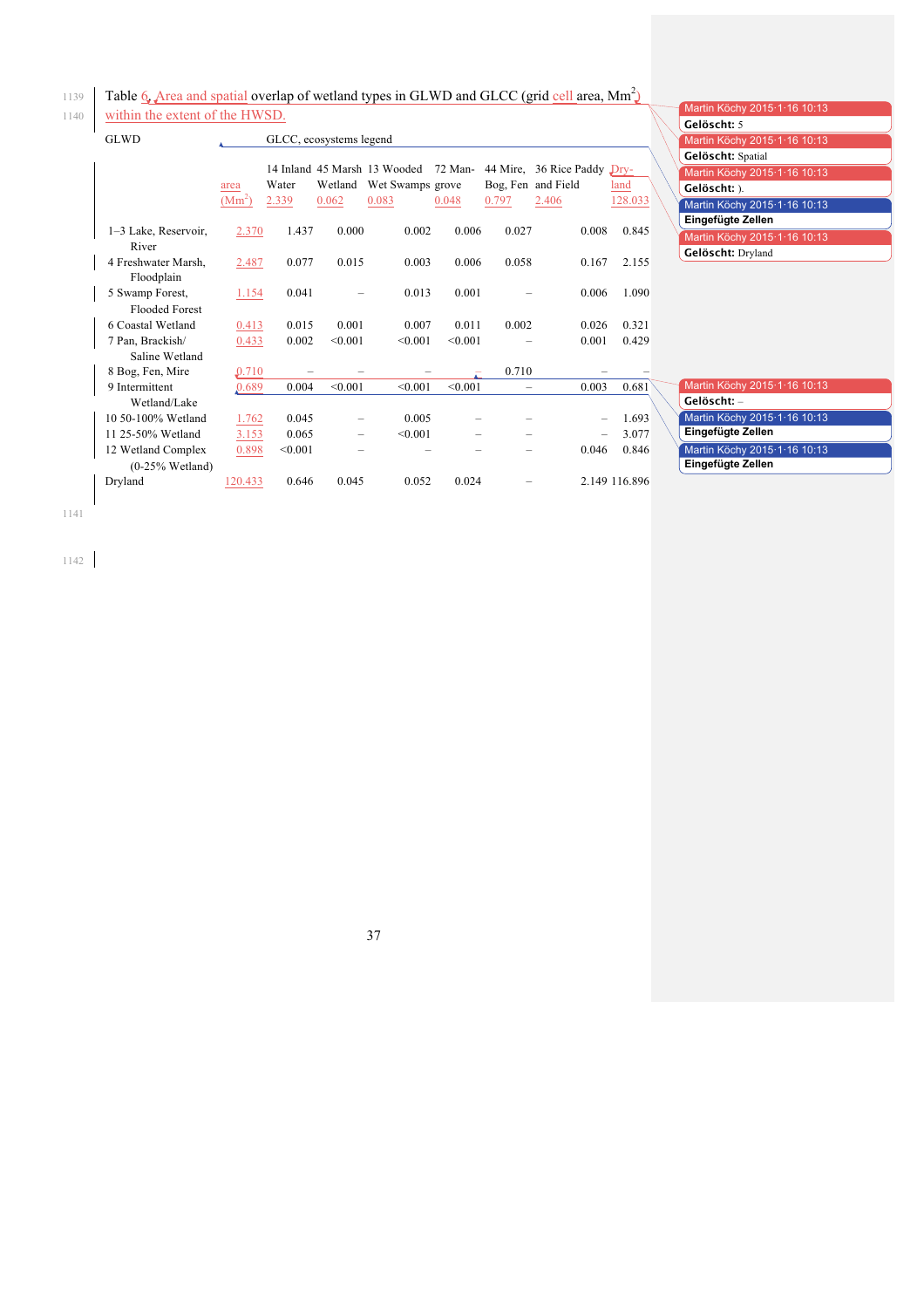1149 Table 7. Organic carbon stocks and masses in the top 1 m of *global* wetland soils derived

1150 from the HWSD v1.1-modified. Wetland extent is primarily according to the Global Lake and

1155

|    | 158.1 Pg. 1 $\text{Mm}^2 = 10^6 \text{ km}^2$ . Hist/soil: fraction of soil area covered by Histosols. |                   | permanent wetlands (types B-I) is 81.8 Pg, that of all wetlands except open waters (types B-K) is |                |                       |                     |                                 |                       |                       |                |   |  | Gelöscht: pixel                                  |
|----|--------------------------------------------------------------------------------------------------------|-------------------|---------------------------------------------------------------------------------------------------|----------------|-----------------------|---------------------|---------------------------------|-----------------------|-----------------------|----------------|---|--|--------------------------------------------------|
|    | Wetland type                                                                                           | $\mathcal{L}$ ell | Soil                                                                                              | Hist.          |                       |                     | C stock ( $\text{kg m}^{-2}$ ), |                       |                       | C mass         |   |  |                                                  |
|    |                                                                                                        | area              | area                                                                                              | / soil         |                       |                     | percentiles                     |                       |                       | (Pg)           |   |  | Martin Köchy 2015·1·16 10:13<br>Gelöscht: Pixel  |
|    | GLWD and GLCC category                                                                                 | (Mm)              | (Mm <sup>2</sup> )                                                                                | $\frac{0}{0}$  | 5<br>$\frac{0}{0}$    | 25<br>$\frac{0}{0}$ | 50<br>$\frac{0}{0}$             | 75<br>$\frac{0}{0}$   | 95<br>$\%$            |                |   |  |                                                  |
|    | A 1-3 Lake, Reservoir, River                                                                           | 3.01              | 2.11                                                                                              | 7              | 4.                    | 6.5                 | 9                               | 14.                   | 24.                   | 22.            |   |  | Martin Köchy 2015·1·16 10:13<br>Gelöscht: 2      |
|    | 14 Inland Water                                                                                        |                   |                                                                                                   |                | 2                     |                     |                                 | $\overline{2}$        | 6                     | 8              |   |  | Martin Köchy 2015-1-16 10:13                     |
| B  | 4 Freshwater Marsh,                                                                                    | 2.53              | 2.48                                                                                              | 17             | 4.                    | $\tau$              | 10                              | 19.                   | 38                    | 32.            |   |  | Gelöschte Zellen                                 |
|    | Floodplain<br>45 Marsh Wetland                                                                         |                   |                                                                                                   |                | 4                     |                     |                                 | $\mathbf{1}$          |                       | 3              |   |  | Martin Köchy 2015·1·16 10:13<br>Gelöschte Zellen |
|    | 5 Swamp Forest, Flooded                                                                                | 1.21              | 1.21                                                                                              | 6              | 3 <sub>1</sub>        | 5.6                 | 8.6                             | 13.                   | 33.                   | 13.            |   |  |                                                  |
|    | C Forest<br>13 Wooded Wet Swamps                                                                       |                   |                                                                                                   |                | 6                     |                     |                                 | 6                     | 8                     | $\overline{2}$ |   |  |                                                  |
| D  | 8/44 Bog, Fen, Mire                                                                                    | 0.71              | 0.68                                                                                              | 14             | 4.                    | 8.4                 | 14.                             | 18.                   | 35.                   | 10.            |   |  |                                                  |
| Е  | 7 Pan, Brackish/Saline<br>Wetland                                                                      | 0.43              | 0.31                                                                                              | <1             | 4<br>2.<br>8          | $\overline{4}$      | $\mathbf Q$<br>4.7              | 3<br>5.4              | $\overline{4}$<br>7.5 | 3<br>1.5       |   |  |                                                  |
|    | 6 Coastal Wetland                                                                                      | 0.44              | 0.43                                                                                              | $\overline{4}$ | 3.                    | 6.1                 | 7.3                             | 11.                   | 21.                   | 4.4            | v |  | Martin Köchy 2015-1-16 10:13                     |
|    | 72 Mangrove                                                                                            |                   |                                                                                                   |                | 9                     |                     |                                 | 8                     | 9                     |                |   |  | Gelöscht: 81.8                                   |
| G  | 36 Rice Paddy and Field                                                                                | 2.15              | 2.14                                                                                              | <1             | $\overline{4}$ .      | 6                   | 7.1                             | 8.9                   | 12.                   | 17.<br>1       |   |  | Martin Köchy 2015-1-16 10:13<br>Gelöscht: 158.1  |
| Н  | 9 Intermittent<br>Wetland/Lake                                                                         | 0.69              | 0.60                                                                                              | $\leq$ 1       | $\overline{2}$ .<br>3 | 3.6                 | 4.4                             | 5.9                   | 9.6                   | 3              |   |  |                                                  |
|    | 10 50-100% Wetland                                                                                     | 1.75              | 1.74                                                                                              | 33             | 6.<br>9               | 12.<br>5            | 13.<br>$\overline{7}$           | 24.<br>$\overline{4}$ | 38                    | 31.<br>1       |   |  |                                                  |
| J. | 11 25-50% Wetland                                                                                      | 3.14              | 3.11                                                                                              | 10             | 5.<br>6               | 8.8                 | 12.<br>$\overline{\mathbf{3}}$  | 14.<br>6              | 28                    | 38.<br>5       |   |  |                                                  |
|    | K 12 Wetland Complex (0-<br>25% Wetland)                                                               | 0.9               | 0.89                                                                                              | 1              | 5.<br>8               | 5.9                 | 5.9                             | 7.3                   | 12.<br>6              | 6.7            |   |  |                                                  |
|    | Dryland                                                                                                | 117.2             | 110.1                                                                                             | 2              | 2.                    | 4.9                 | 7.1                             | 10.                   | 18.                   | 880            |   |  |                                                  |
|    |                                                                                                        | 4                 | 5                                                                                                 |                | 5                     |                     |                                 | 3                     | $\mathbf{1}$          |                |   |  |                                                  |

Martin Köchy 2015·1·16 10:13

1156

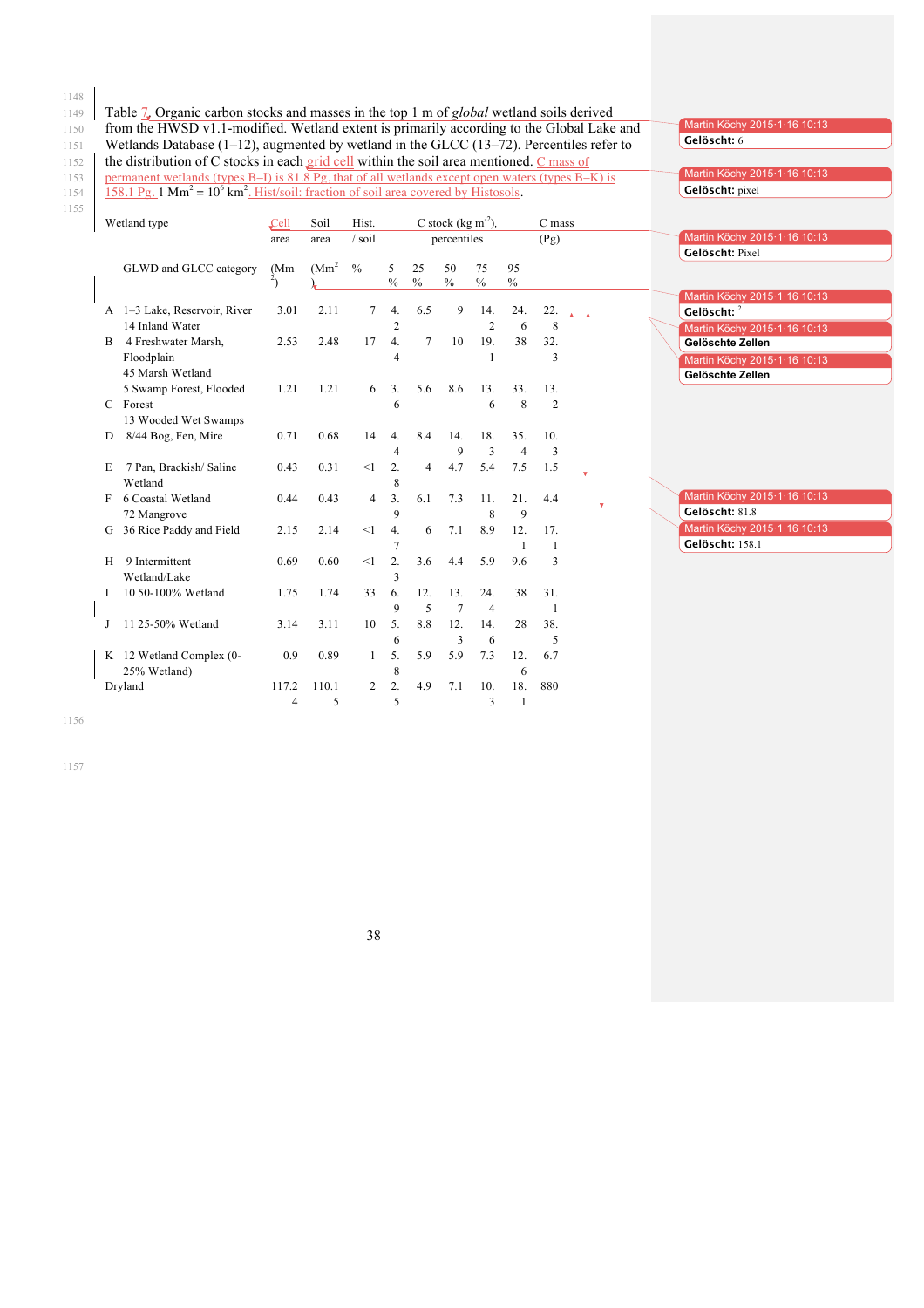1164 1165 Table 8. Organic carbon stocks and masses in the top 1 m of *tropical* wetland soils derived 1166 from HWSD v.1.1-modified. Wetlands classified primarily according to the Global Lake and 1167 Wetlands Database (1-12), augmented by wetland classes in the GLCC (13-72). Percentiles 1168 refer to the distribution of C stocks in each grid cell within the soil area mentioned. C mass of 1169 permanent wetlands (types B–H) is 38.3 Pg, that of all wetlands except open waters (types 1170 **B–K)** is 39.9 Pg. 1 Mm<sup>2</sup> =  $10^6$  km<sup>2</sup>. Hist/soil: fraction of soil area covered by Histosols. Martin Köchy 2015·1·16 10:13 Gelöscht: 7 Martin Köchy 2015·1·16 10:13 1172 **Gelöscht:** pixel Martin Köchy 2015·1·16 10:13 **Gelöscht:**  $1 \text{ Mm}^2 = 10^6 \text{ km}^2$ .

|   | Wetland type                      | Cell               | Soil | His    |     |               | C stock (kg $m^{-2}$ ), |               |                | $C$ mass $(Pg)$ |   |   |                                  |
|---|-----------------------------------|--------------------|------|--------|-----|---------------|-------------------------|---------------|----------------|-----------------|---|---|----------------------------------|
|   |                                   | area               | area | $t$ ./ |     |               | percentiles             |               |                |                 |   |   | Martin Köchy 2015.1.16 10:13     |
|   |                                   |                    |      | soil   |     |               |                         |               |                |                 |   |   | Gelöscht: Pixel                  |
|   |                                   |                    |      |        |     |               |                         |               |                |                 |   |   |                                  |
|   | GLWD and GLCC category            | (Mm <sup>2</sup> ) | (Mm) | $\%$   | 5%  | 25            | 50                      | 75            | 95             |                 |   |   |                                  |
|   |                                   |                    |      |        |     | $\frac{0}{0}$ | $\frac{0}{0}$           | $\frac{0}{0}$ | $\frac{0}{0}$  |                 |   |   | Martin Köchy 2015-1-16 10:13     |
|   |                                   |                    |      |        |     |               |                         |               |                |                 |   |   | Gelöschte Zellen                 |
| A | 1-3 Lake, Reservoir, River        | 0.76               | 0.49 | 2%     | 3.9 | 5.9           | 7.9                     | 10.           | 18.            | 4.5             |   |   | Martin Köchy 2015-1-16 10:13     |
|   | 14 Inland Water                   |                    |      |        |     |               |                         | 6             | 8              |                 |   |   | Gelöschte Zellen                 |
|   | 4 Freshwater Marsh,               | 1.27               | 1.26 | 6%     | 3.7 | 6.2           | 7.7                     | 10.<br>3      | 24.            | 12.0            |   |   |                                  |
| B | Floodplain<br>45 Marsh Wetland    |                    |      |        |     |               |                         |               | 2              |                 |   |   |                                  |
|   |                                   | 1.21               | 1.20 | 6%     | 3.6 | 5.6           | 8.6                     | 13.           | 33.            | 13.2            |   |   |                                  |
| C | 5 Swamp Forest, Flooded<br>Forest |                    |      |        |     |               |                         | 6             | 8              |                 |   |   |                                  |
|   | 13 Wooded Wet Swamps              |                    |      |        |     |               |                         |               |                |                 |   |   |                                  |
| D | 8/44 Bog, Fen, Mire               | 0.0                | 0.00 | $0\%$  | 2.5 | 6.0           | 6.0                     | 11.           | 12.            | 0.0             |   |   |                                  |
|   |                                   |                    |      |        |     |               |                         |               | $\mathbf{0}$   |                 |   |   |                                  |
| E | 7 Pan, Brackish/Saline            | 0.12               | 0.10 | $0\%$  | 2.5 | 3.2           | 4.3                     | 5.3           | 7.5            | 0.5             | v |   |                                  |
|   | Wetland                           |                    |      |        |     |               |                         |               |                |                 |   | v | Martin Köchy 2015-1-16 10:13     |
| F | 6 Coastal Wetland                 | 0.31               | 0.31 | 4%     | 4.0 | 6.1           | 8.5                     | 13.           | 25.            | 3.4             |   |   | Gelöscht: 38.3                   |
|   | 72 Mangrove                       |                    |      |        |     |               |                         |               |                |                 |   |   |                                  |
| G | 36 Rice Paddy and Field           | 1.06               | 1.06 | $1\%$  | 5.1 | 6.2           | 6.9                     | 8.1           | 13.            | 8.4             |   |   | Martin Köchy 2015 · 1 · 16 10:13 |
|   |                                   |                    |      |        |     |               |                         |               | 2              |                 |   |   | Gelöscht: 39.9                   |
| H | 9 Intermittent                    | 0.22               | 0.20 | $0\%$  | 2.2 | 3.3           | 4.1                     | 5.0           | 6.4            | 0.8             |   |   |                                  |
|   | Wetland/Lake                      |                    |      |        |     |               |                         |               |                |                 |   |   |                                  |
| K | 12 Wetland Complex (0-            | 0.2                | 0.20 | 3%     | 5.0 | 5.9           | 6.5                     | 8.2           | 13.            | 1.6             |   |   |                                  |
|   | 25% Wetland)                      |                    |      |        |     |               |                         |               | $\overline{2}$ |                 |   |   |                                  |
|   | Dryland                           | 44.71              | 43.0 | $1\%$  | 2.2 | 4.3           | 6.1                     | 8.5           | 15.            | 310.6           |   |   |                                  |
|   |                                   |                    | 6    |        |     |               |                         |               | $\overline{c}$ |                 |   |   |                                  |
|   | Tropical area                     | 49.87              | 47.8 | $1\%$  |     |               |                         |               |                | 354.9           |   |   |                                  |
|   |                                   |                    | 8    |        |     |               |                         |               |                |                 |   |   |                                  |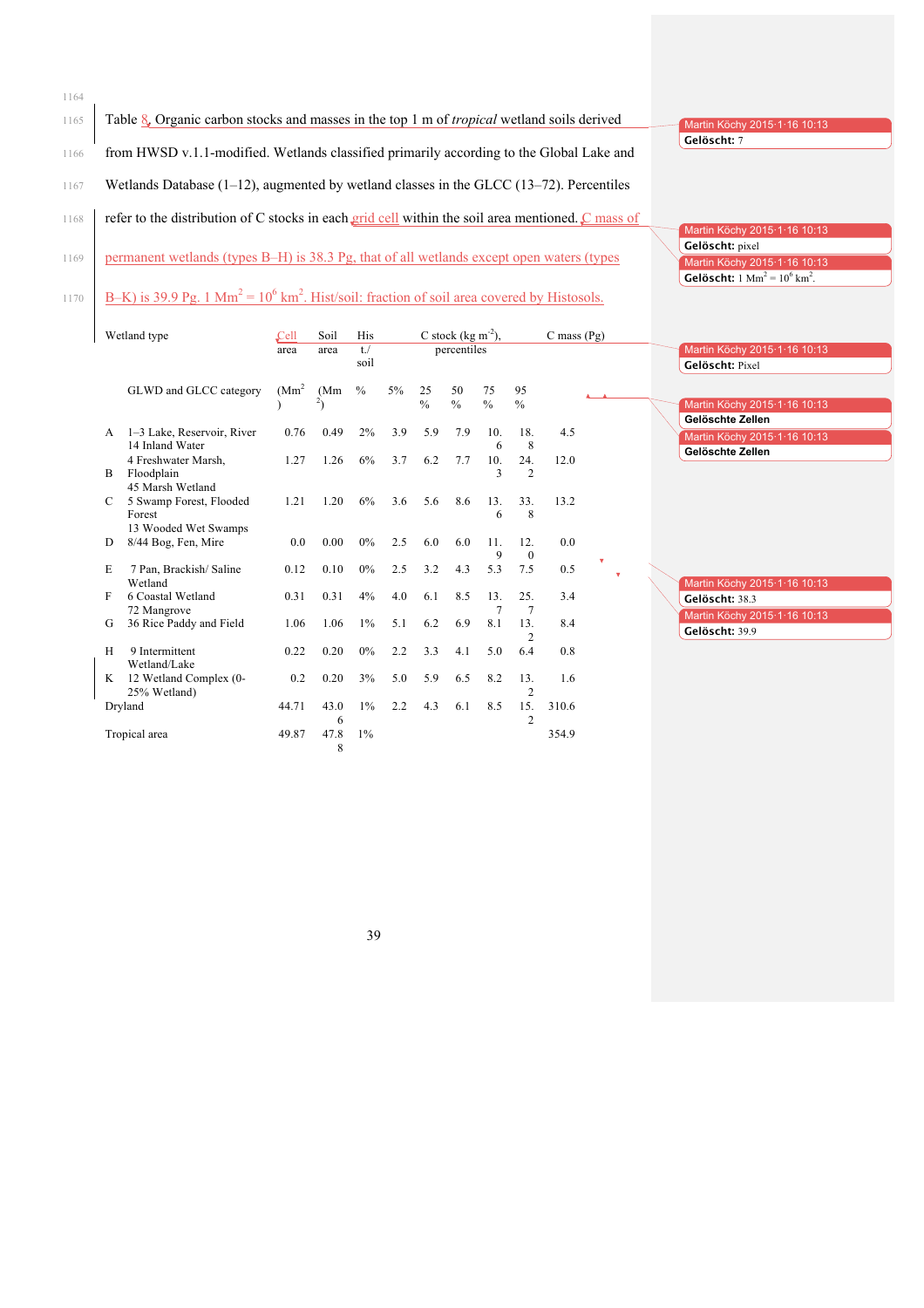#### **Figure captions**

- Figure 1. Global stock (a) and mass (b, per 5° latitude) of organic carbon in the top 1 m of the
- terrestrial soil calculated from HWSD v.1.1-modified.
- 

- Figure 2. Extent of permafrost in HWSD v.1.1. Colour scale: fraction of soil units within a
- 1182 30" grid cell with 'gelic phase' (averaged for display to 30' resolution); red outline:
- permafrost attribute in HWSD supplementary data sets SQ1–7 at 5' resolution.

- Figure 3. (a) Global distribution of important wetlands (by carbon mass) according to the
- Global Lakes and Wetlands Database and Global Land Cover Characterization. The most
- frequent wetland type is displayed within a 0.5° grid cell. Wetland types A-K are explained in
- Table 6. (b) Carbon mass in wetland soils (top 1 m) in bands of 5° latitude (calculated from
- HWSD v.1.1-modified). (c) Carbon mass in aggregated types of wetland soils (panel b).

Figure 4. Fraction of Histosol area per 0.5° grid cell according to HWSD v.1.1.

Martin Köchy 2015·1·16 10: **Gelöscht:** 100 cm

Martin Köchy 2015·1·16 10:13 **Gelöscht:** pixel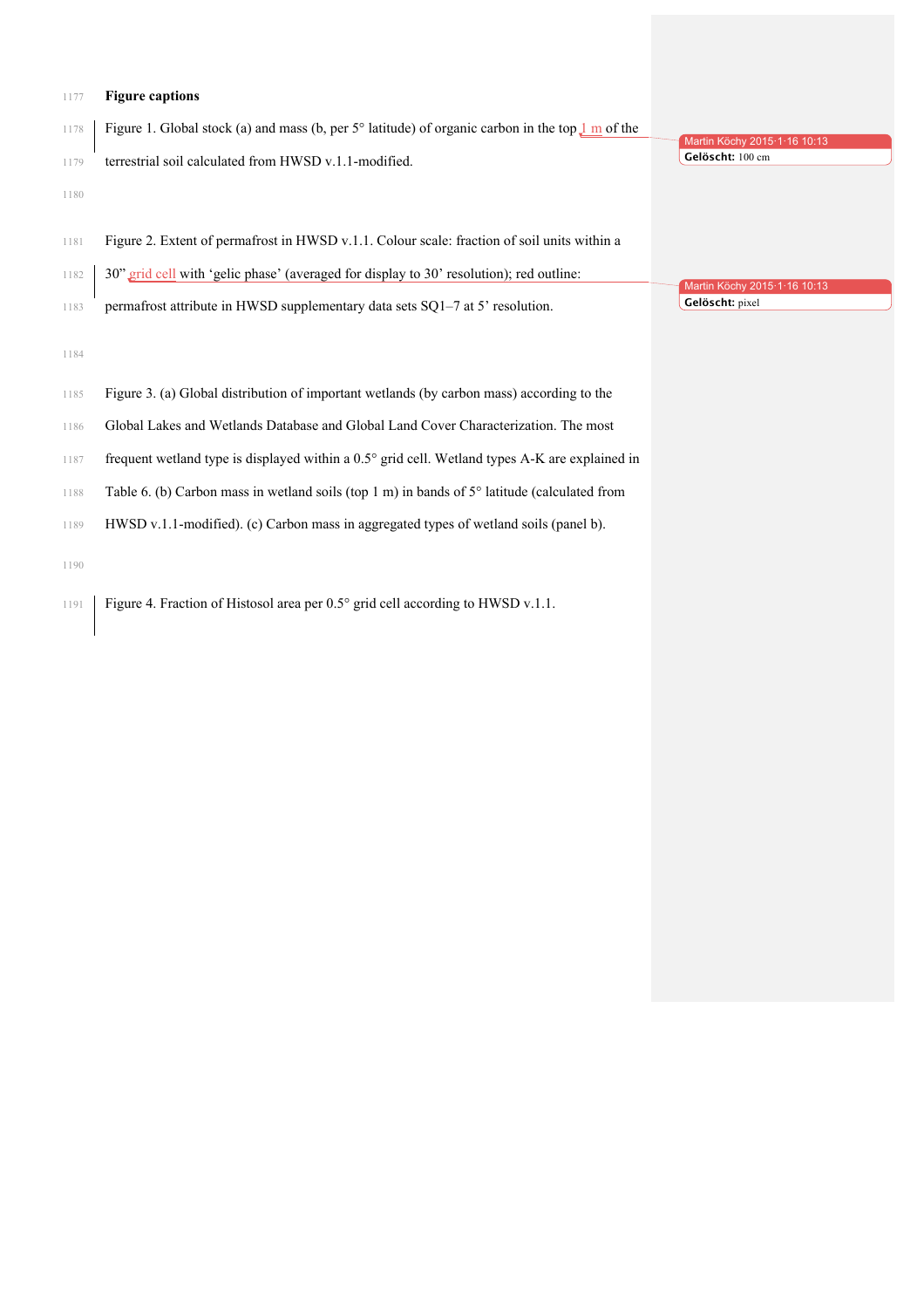**Seite 4: [1] Gelöscht Martin Köchy 2015·01·16 10:13**

A good knowledge of the global SOC mass and its spatial distribution is necessary for assessing in an international context which soils are most vulnerable or might provide the best opportunity for C sequestration in mitigation of rising greenhouse gas concentrations. At the global scale, in-situ measurements must be complemented by modelling activities, which are greatly improved if variation in key factors like soil organic carbon can be accounted for. In this paper we review existing spatial estimates of SOC stocks and masses, including their uncertainties and underlying methods for estimating the stocks. Our paper reports for the first time area-weighted frequency distributions of carbon stocks within land-use and land-cover classes, using best estimates from several sources. We focus on the large SOC stocks in wetlands, tropical soil, and permafrost at high latitudes and present frequency distributions of SOC stocks within classes of land use, land cover, and geographic region. Furthermore, we provide recommendations for improving global soil mapping.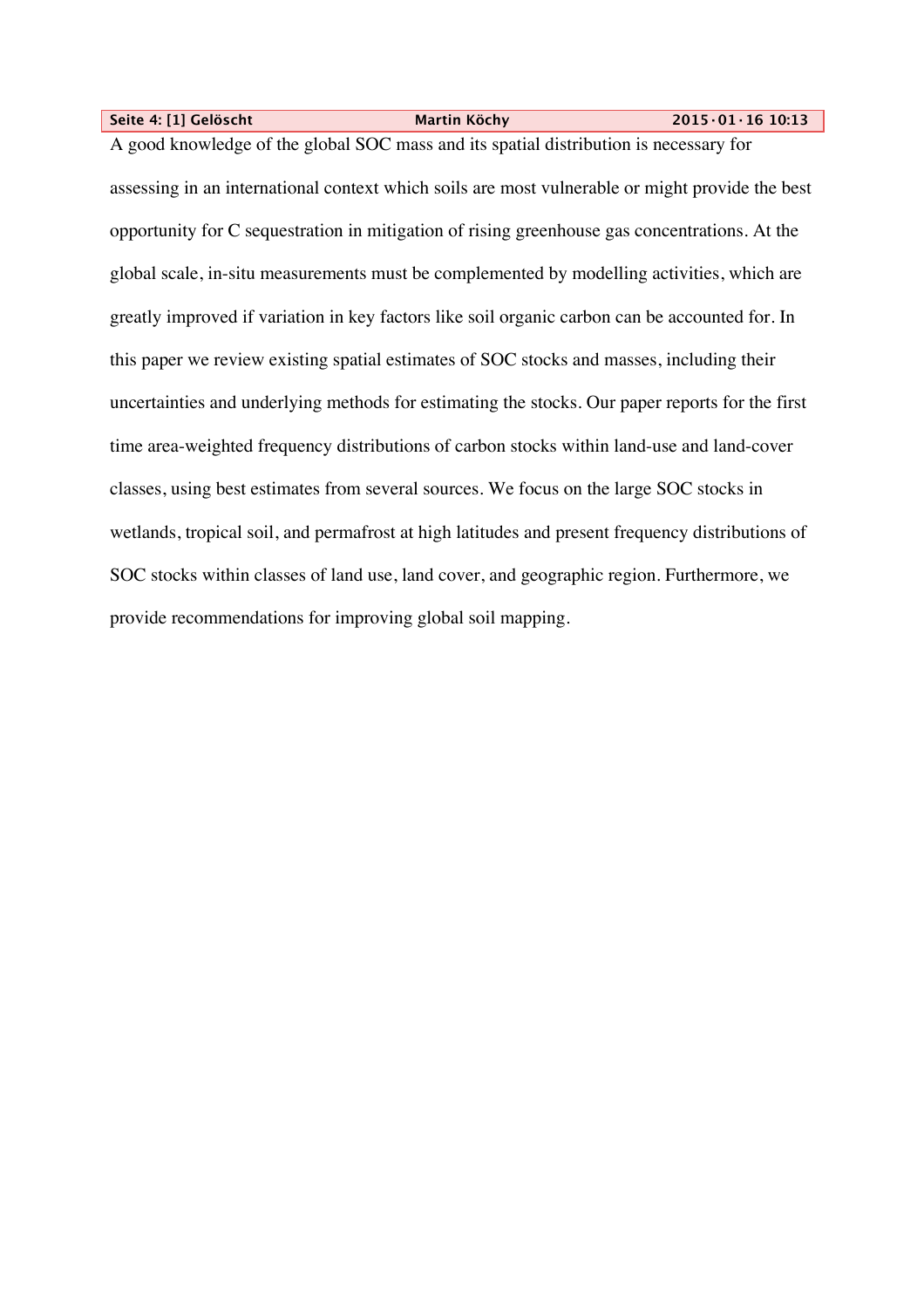# **Methods**

*Characterization of the Harmonized Word Soil Database*

Our analysis of SOC stocks and masses is based on the

**Seite 12: [2] Gelöscht Martin Köchy 2015·01·16 10:13**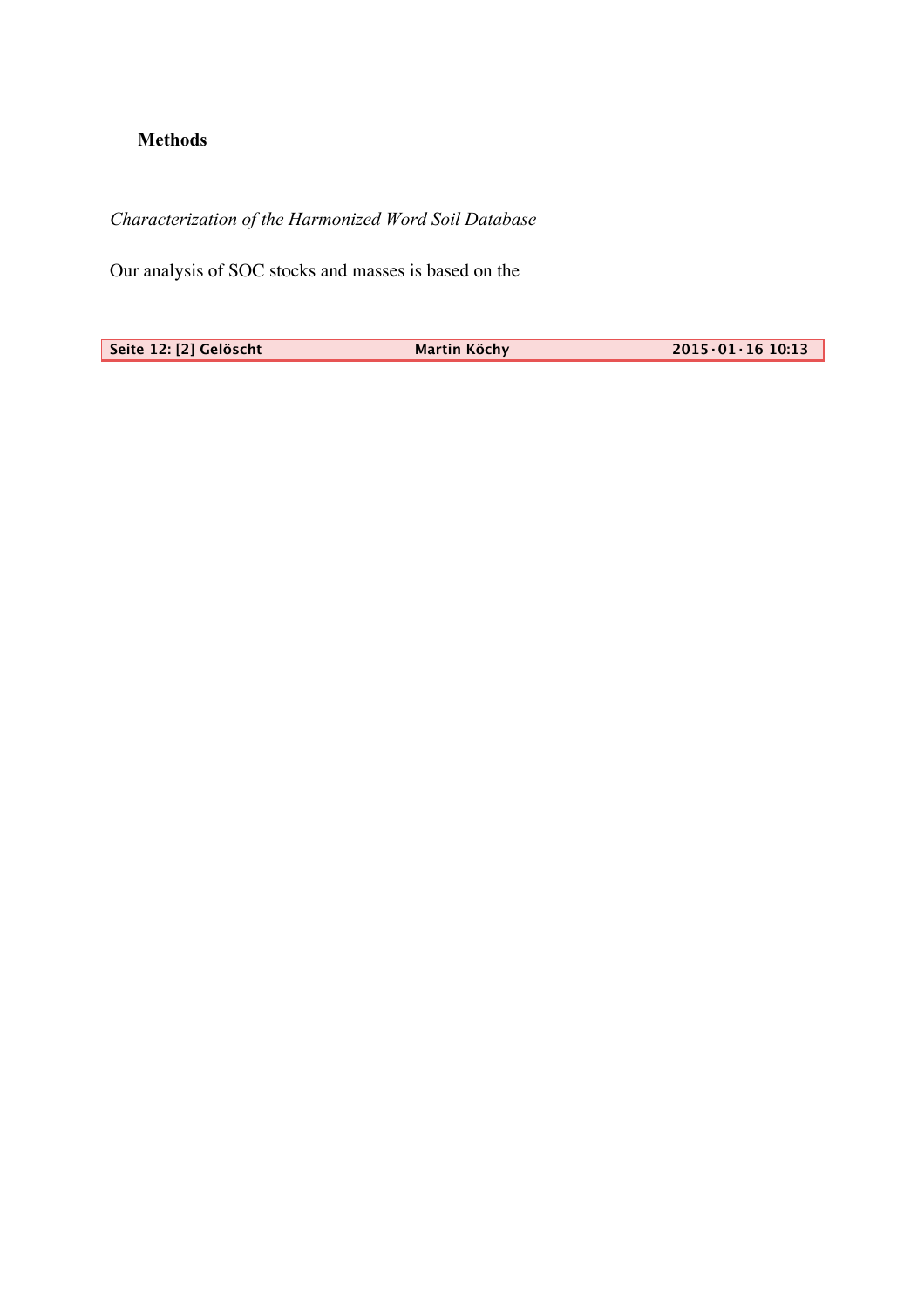# **Results and Discussion**

*Global carbon mass*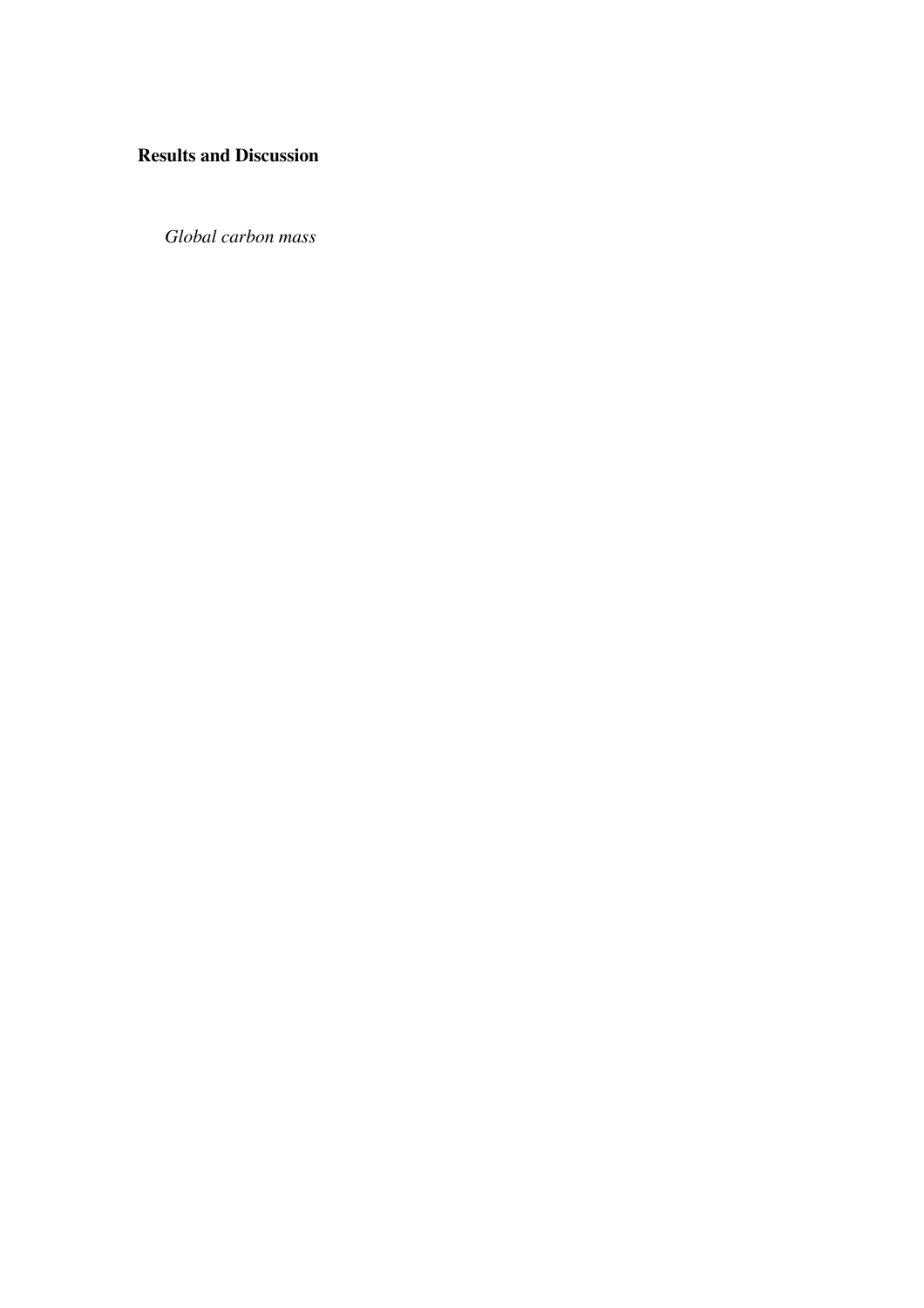**Historic estimates of global SOC mass represented by 27 studies range between** 

**504 and 3000 Pg with a median of 1461 Pg**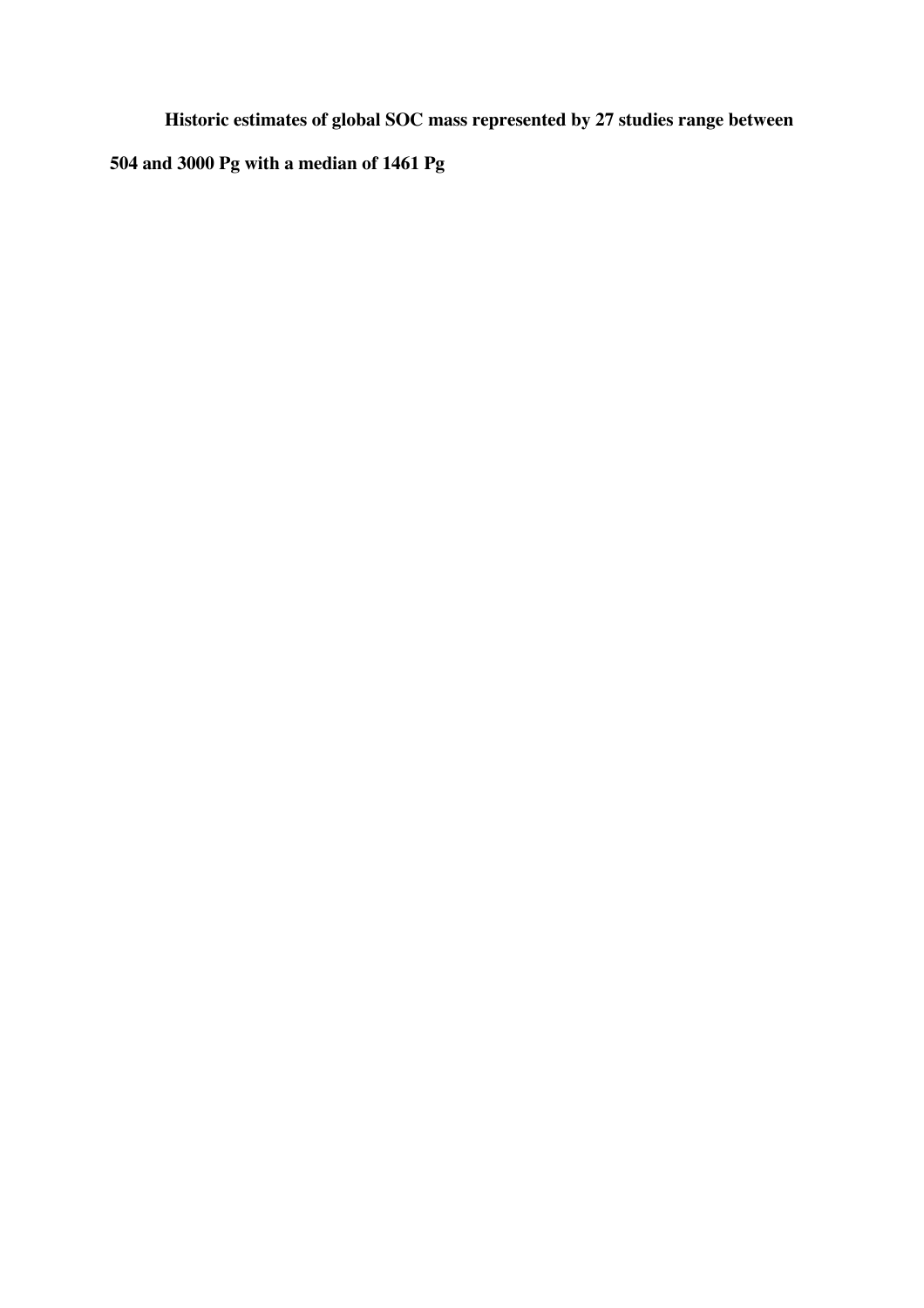| $2015 \cdot 01 \cdot 16$ 10:13 |
|--------------------------------|
|--------------------------------|

(Scharlemann et al., 2014).

**Seite 13: [3] Auf Seite 10 verschoben (Verschiebung Nr. 10) Martin Köchy 2015·01·16 10:13**

(Scharlemann et al., 2014).

**Seite 13: [4] Gelöscht Martin Köchy 2015·01·16 10:13** *Before the publication of the HWSD, many global estimates were based on the [Digital] Soil Map of the World ([D]SMW) (FAO, 1997, FAO, 2007). Batjes (1996), using information from 4353 WISE profiles, reported a range of 1462–1548 Pg for 0–1 m depth and 2376–2456 Pg for 1–2 m depth.*

*1.1.*

**1.**

| Seite 13: [5] Auf Seite 9 verschoben (Verschiebung Nr. 7)<br>$2015.01.16$ 10:13      | <b>Martin Köchy</b> |
|--------------------------------------------------------------------------------------|---------------------|
| The International Geosphere Biosphere Program (IGBP) (Global Soil Data Task          |                     |
| Group, 2000) produced a map of SOC stock on a 5' by 5' grid derived from the DSMW in |                     |
| conjunction with WISE data $(v.1, 1125$ profiles).                                   |                     |

*1.2.*

| Seite 13: [5] Auf Seite 9 verschoben (Verschiebung Nr. 7)<br>$2015 \cdot 01 \cdot 16$ 10:13 | Martin Köchy |
|---------------------------------------------------------------------------------------------|--------------|
|                                                                                             |              |

*The International Geosphere Biosphere Program (IGBP) (Global Soil Data Task* 

*Group, 2000) produced a map of SOC stock on a 5' by 5' grid derived from the DSMW in conjunction with WISE data (v.1, 1125 profiles).* 

*1.3.*

**Seite 13: [6] Gelöscht Martin Köchy 2015·01·16 10:13**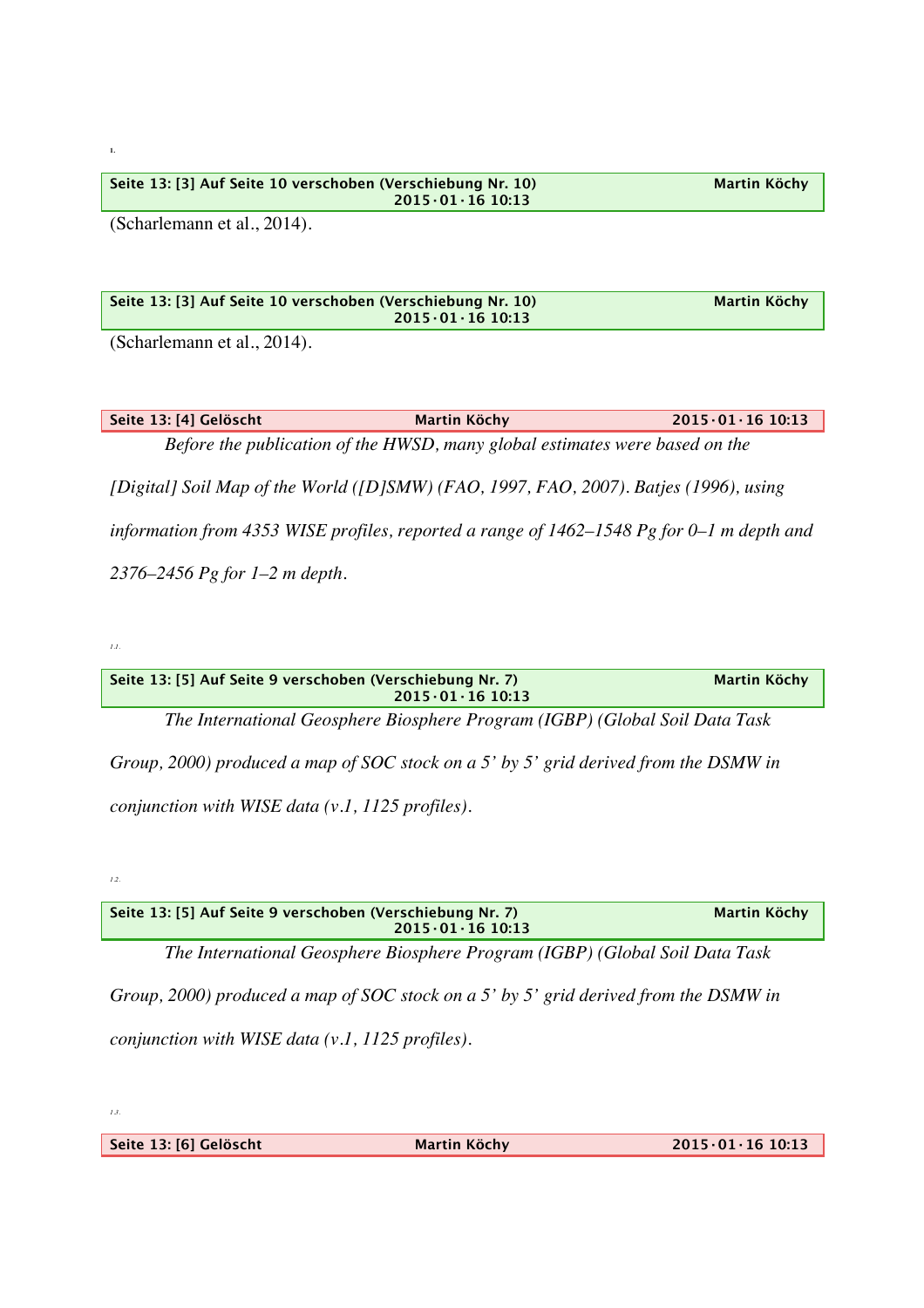The World Reference Base Map of World Soil Resources (WRB, IUSS Working Group WRB, 2006), scale 1:25'000'000, is generalized from DSMW and includes updates from several databases not yet included in HWSD (v.1.2). The WRB contains 31 dominant soil type classes. Taxotransfer functions must yet be developed to derive organic C stocks from WRB.

The recently published Global Soil Dataset for Earth System Models (Shangguan et al., 2014) with a resolution of 0.5 arc minutes, uses information also used in the HWSD and additional information from the national databases of the USA, Canada, and Australia. Several harmonisation steps are applied to the data to derive amongst others soil carbon concentration, bulk soil density, and gravel content and depth for each soil mapping unit. The global organic carbon stocks after rasterizing the map to 0.5 arc minute pixels are reported as 1923, 1455 and 720 Pg for the upper 2.3, 1, and 0.3 m.

The accuracy of maps of soil C

| Seite 13: [7] Auf Seite 4 verschoben (Verschiebung Nr. 1) | Martin Köchv |
|-----------------------------------------------------------|--------------|
| $2015 \cdot 01 \cdot 16$ 10:13                            |              |

*stocks depends on how well the soil mapping units are represented by soil profiles with complete characteristics. The latest ISRIC-WISE database (v.3.1) contains harmonized data of more than 10250 soil profiles (Batjes, 2009). The profiles, however, do not yet represent the terrestrial surface equally. Gaps include non-agricultural areas of North America, the Nordic countries, most parts of Asia (notably Iran, Kazakhstan, and Russia), Northern Africa, and Australia. To calculate SOC stocks one needs Corg, BD, soil depth, and volumetric gravel fraction.* 

1.4.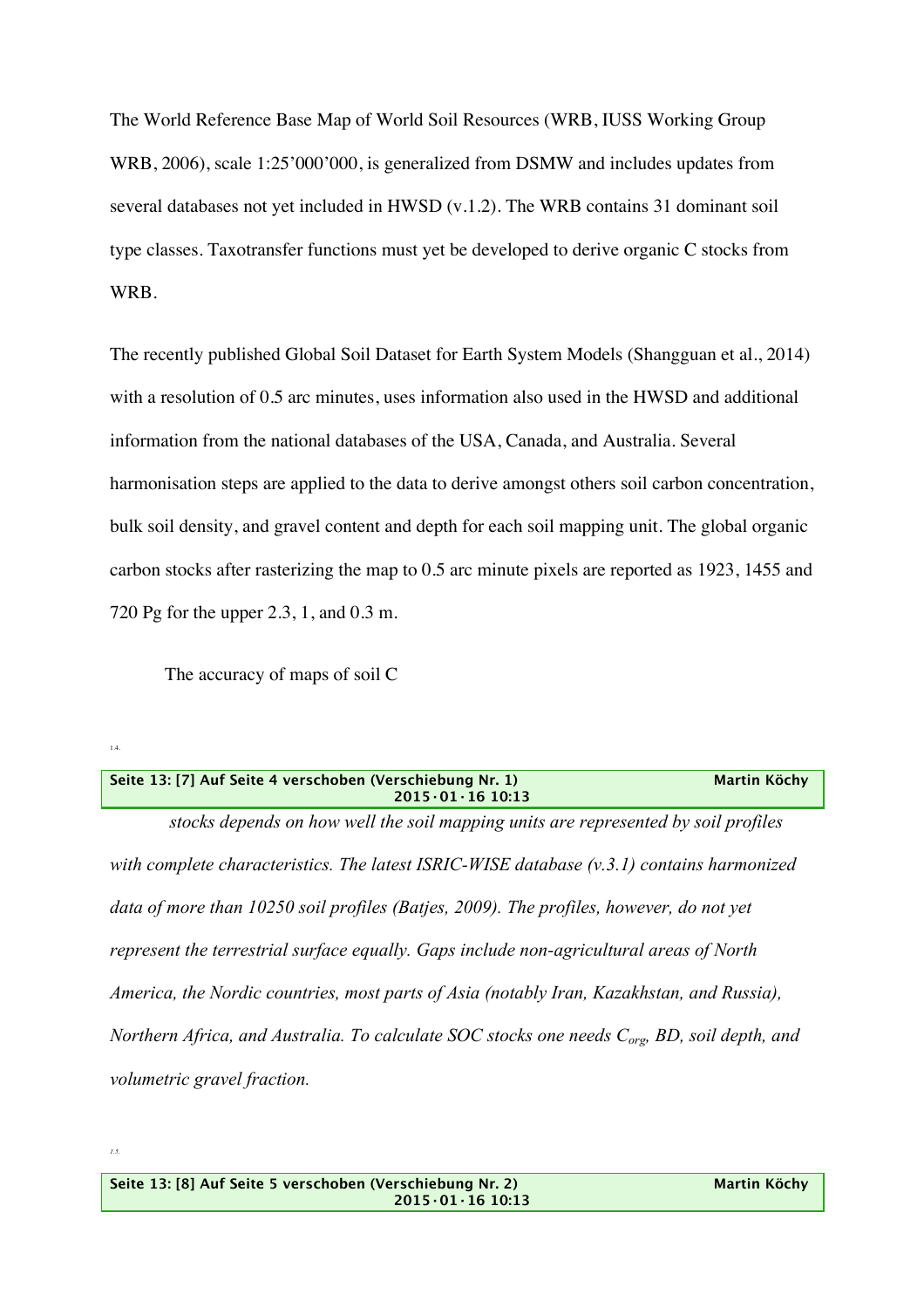of the profiles (Batjes, 2009). BD and gravel fraction have low representation because they are seldom recorded during routine soil surveys. In numbers, 9970 profile descriptions include C<sub>org</sub> in at least one layer, but of these only 3655 also include BD. Gravel fraction is explicitly indicated for 1100 of the 3655 profiles but earlier versions of the database could not distinguish between zero and absence of value. BD is included for 806 profiles where  $C_{org}$  > 3% and for 74 profiles where  $C_{org} > 20$ %. The temporal origin of profile descriptions ranges from 1925 to 2005. The early data may no longer reflect current conditions where C input and decomposition rates may have changed. Efforts to expand the database of data-rich soil profiles and to use pedotransfer instead of taxotransfer functions has been going on since 1986 through the SOTER program (http://www.isric.org/projects/soil-and-terrain-databasesoter-programme, accessed 2014-07-07, Nachtergaele, 1999).

| Seite 13: [9] Gelöscht | <b>Martin Köchy</b> | $2015 \cdot 01 \cdot 16$ 10:13 |
|------------------------|---------------------|--------------------------------|
| organic C              |                     |                                |
|                        |                     |                                |
|                        |                     |                                |
|                        |                     |                                |
| Seite 13: [9] Gelöscht | <b>Martin Köchy</b> | $2015 \cdot 01 \cdot 16$ 10:13 |
| organic C              |                     |                                |
|                        |                     |                                |
|                        |                     |                                |
| Seite 13: [9] Gelöscht | <b>Martin Köchy</b> | $2015 \cdot 01 \cdot 16$ 10:13 |
| organic C              |                     |                                |
|                        |                     |                                |
|                        |                     |                                |
| Seite 13: [9] Gelöscht | <b>Martin Köchy</b> | $2015 \cdot 01 \cdot 16$ 10:13 |
|                        |                     |                                |
| organic C              |                     |                                |
|                        |                     |                                |
|                        |                     |                                |
| Seite 13: [9] Gelöscht | <b>Martin Köchy</b> | $2015.01.16$ 10:13             |
| organic C              |                     |                                |
|                        |                     |                                |
|                        |                     |                                |
| Seite 13: [9] Gelöscht | <b>Martin Köchy</b> | $2015 \cdot 01 \cdot 16$ 10:13 |
| organic C              |                     |                                |